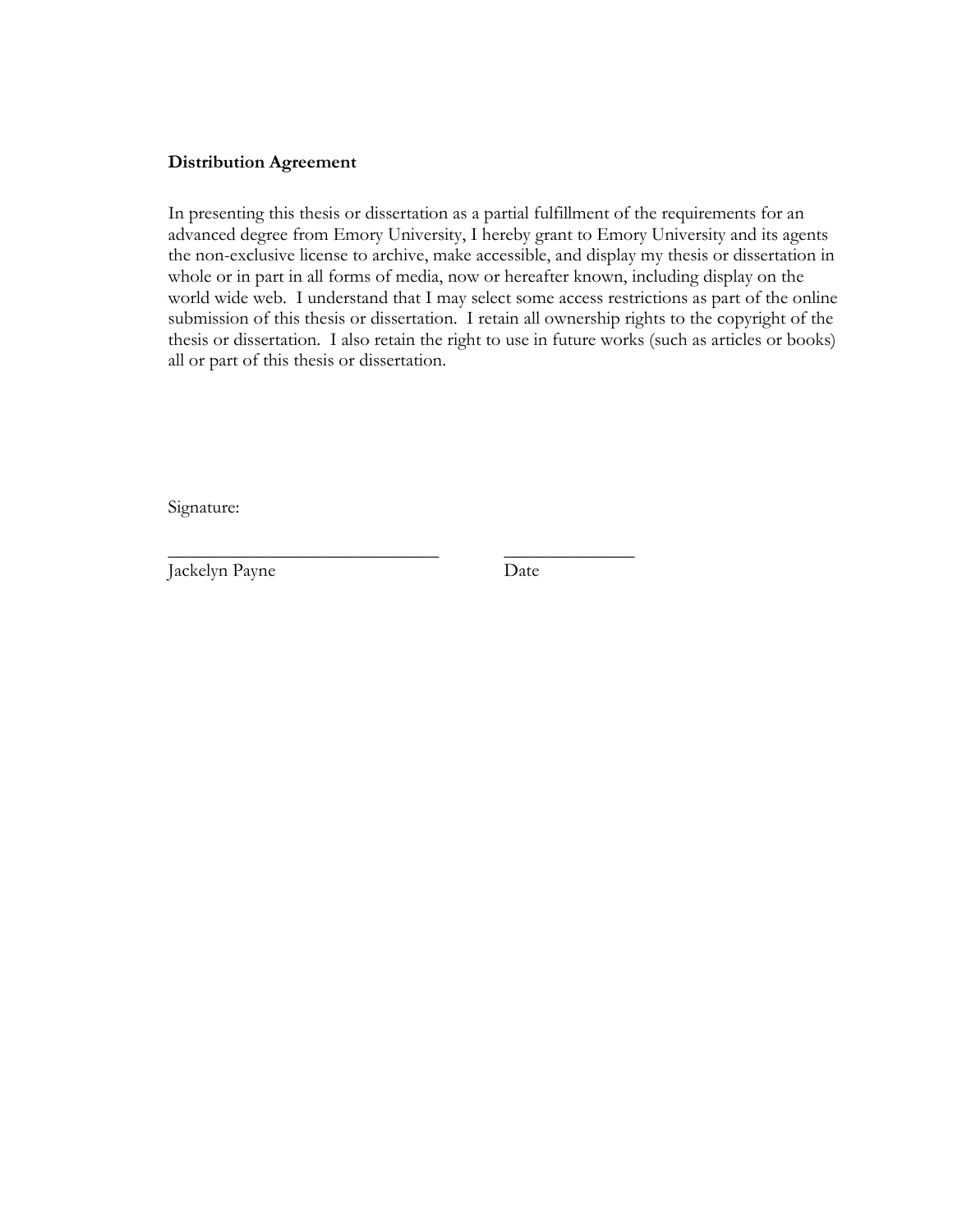The Transtheoretical Model and Douching Behaviors in Women

By

Jackelyn Payne MPH

Behavioral Sciences and Health Education

Nancy Thompson, PhD Committee Chair

 $\frac{1}{2}$  , and the set of the set of the set of the set of the set of the set of the set of the set of the set of the set of the set of the set of the set of the set of the set of the set of the set of the set of the set

Roger Rochat, MD Committee Member

 $\frac{1}{2}$  , and the set of the set of the set of the set of the set of the set of the set of the set of the set of the set of the set of the set of the set of the set of the set of the set of the set of the set of the set

Colleen McBride, PhD Department Chair

 $\frac{1}{2}$  , and the set of the set of the set of the set of the set of the set of the set of the set of the set of the set of the set of the set of the set of the set of the set of the set of the set of the set of the set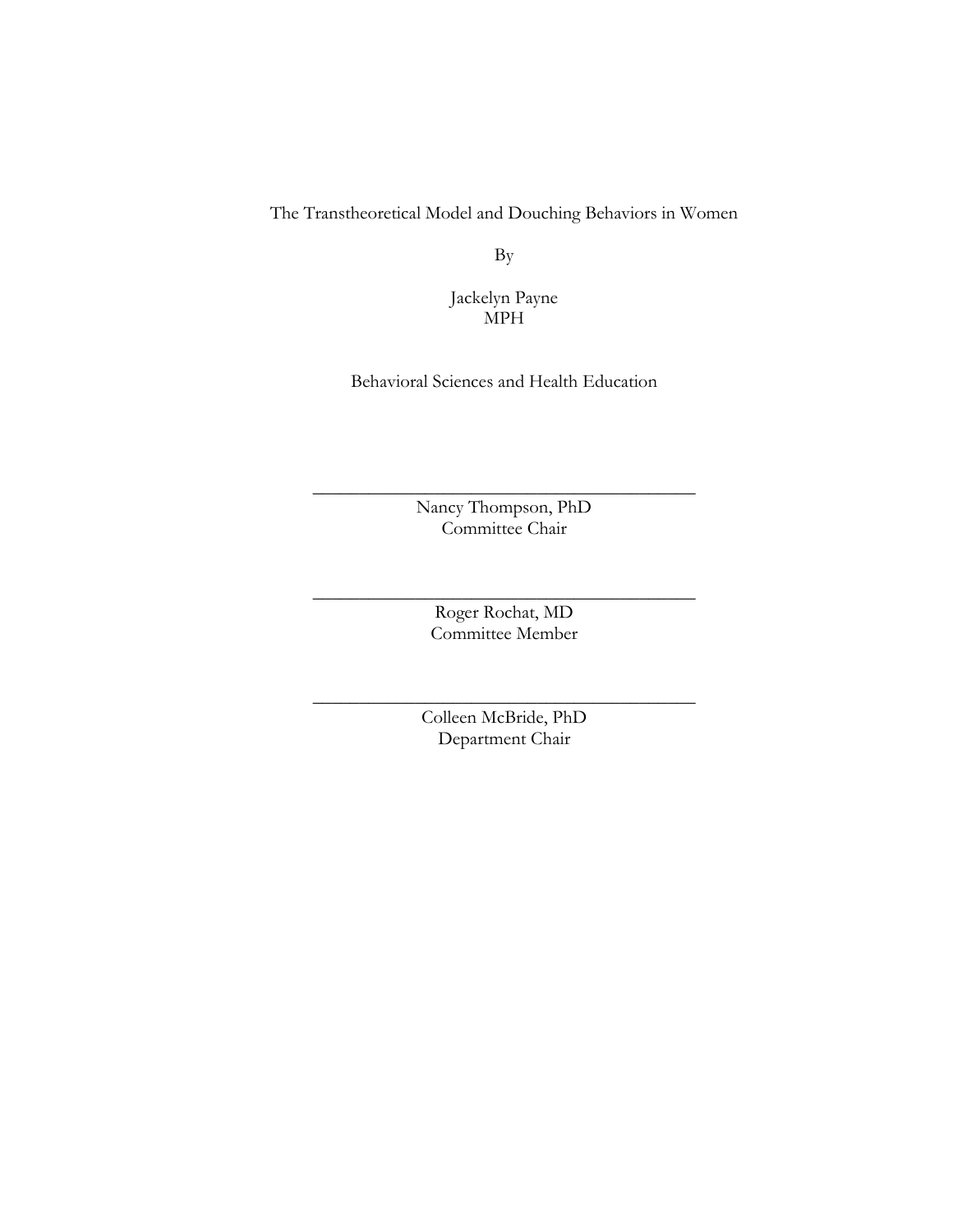The Transtheoretical Model and Douching Behaviors in Women

By

Jackelyn Payne

BA, BS College of Charleston 2014

Thesis Committee Chair: Nancy Thompson, PhD

An abstract of A thesis submitted to the Faculty of the Rollins School of Public Health of Emory University in partial fulfillment of the requirements for the degree of Master of Public Health in Behavioral Sciences and Health Education 2016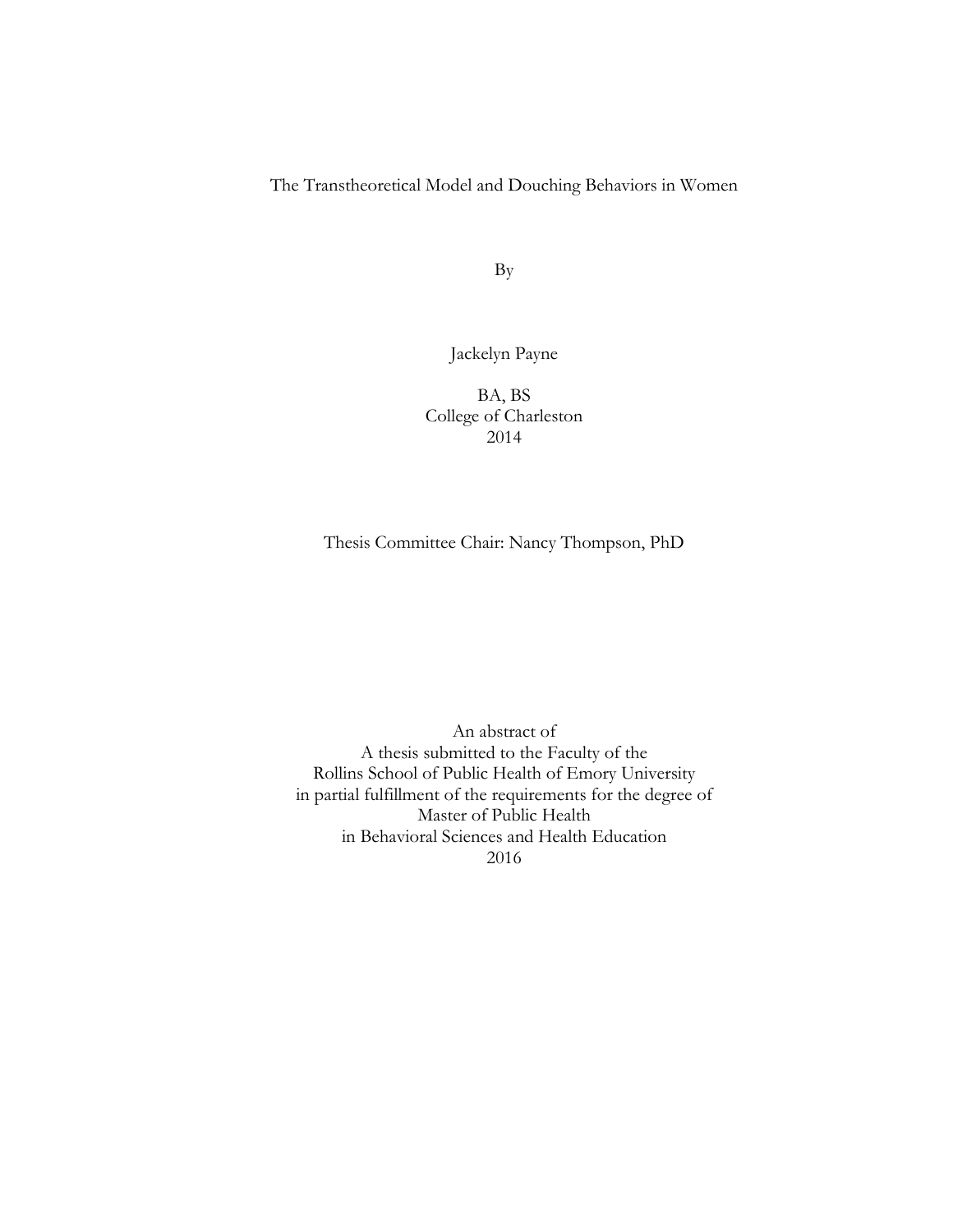#### Abstract

# The Transtheoretical Model and Douching Behaviors in Women By Jackelyn Payne

**Introduction**: Douching is the act of cleansing the vagina with a mixture of various fluids (such as water, vinegar, iodine, etc.) in an effort to wash out any impurities. Although it has been demonstrated that douching may be detrimental to women's reproductive health and increase the risk of infection, nearly 1 in 4 women between the ages of 15 and 44 practice vaginal douching in the United States. There is little theory-driven research about this topic that can inform the development of interventions and no studies of douching behaviors in women studying healthcare.

**Aims:** Drawing upon the Transtheoretical Model (TTM), the purpose of this study was to (i) determine the distribution of stages of readiness to quit douching among women at the Rollins School of Public Health and Woodruff School of Nursing, (ii) assess the validity of a created decisional balance measure, and (iii) determine whether the relationship between the stages of readiness and the decisional balance scores were in line with the predictions of the model.

**Methods**: Data were collected from 205 women aged 20-55 years between January 2016 and February 2016. Participants completed a cross-sectional online survey. Descriptive, bivariate, and post-hoc analyses were conducted.

**Results**: Overall, 21(10.2%) of participants had a history of douching. Of these, 5 were in the precontemplation stage to quit douching, 1 was in the contemplation stage, 0 were in the preparation stage, 1 was in the action stage, and 14 were in the maintenance stage. The created decisional balance scale was found to be reliable and valid. The differences in decisional balance scores of participants across stages were statistically significant and in line with the predictions of the TTM.

**Conclusions**: The findings from this study lay the groundwork for further theoretical exploration of this topic not only in the health care and university settings, but for the wider population of women. The created decisional balance scale was found to be reliable and valid. Given the lack of theory-driven research of this topic, this has significant implications for use in future interventions.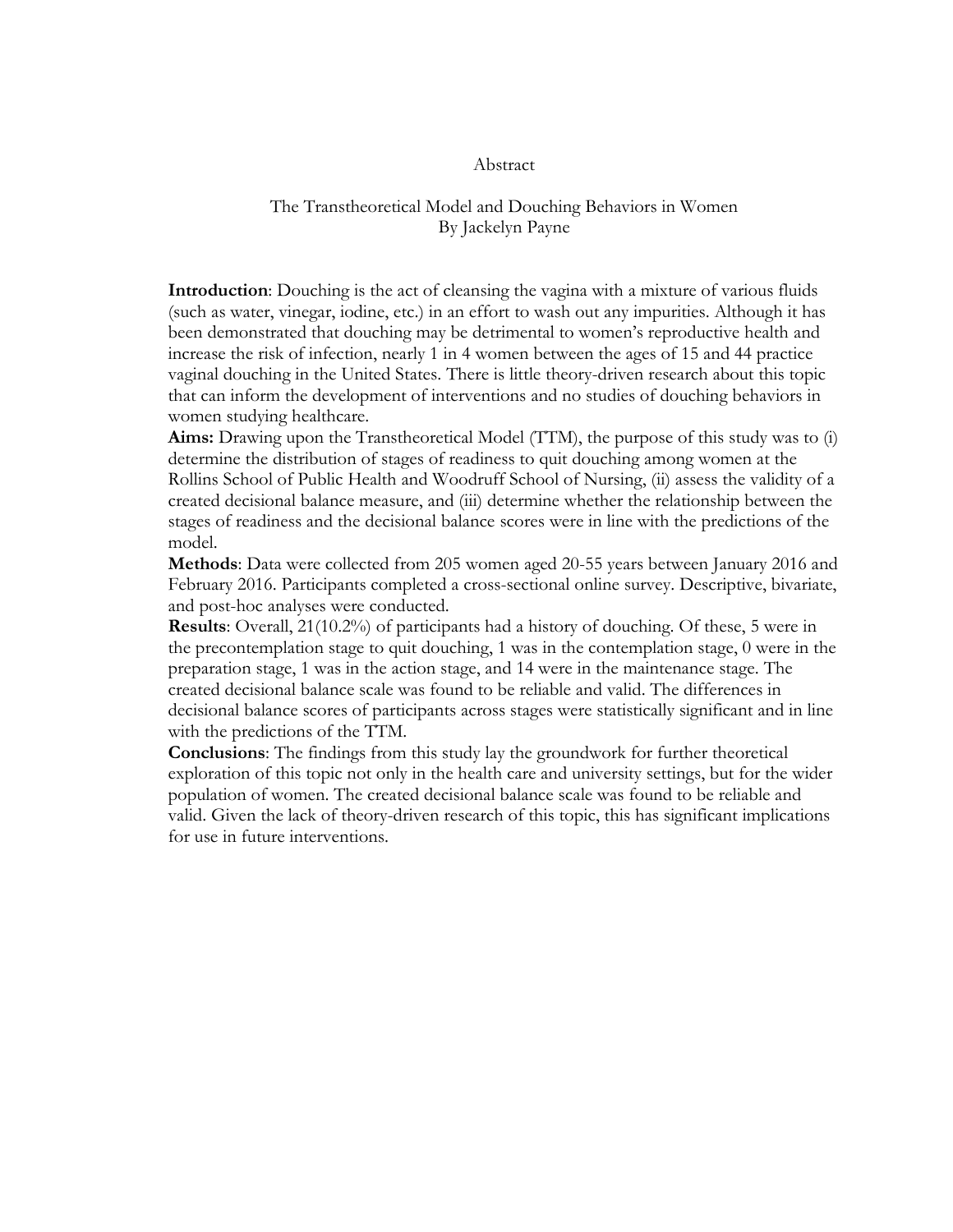# The Transtheoretical Model and Douching Behaviors in Women

By

Jackelyn Payne

BA, BS College of Charleston 2014

### Thesis Committee Chair: Nancy Thompson, PhD

A thesis submitted to the Faculty of the Rollins School of Public Health of Emory University in partial fulfillment of the requirements for the degree of Master of Public Health in Behavioral Sciences and Health Education 2016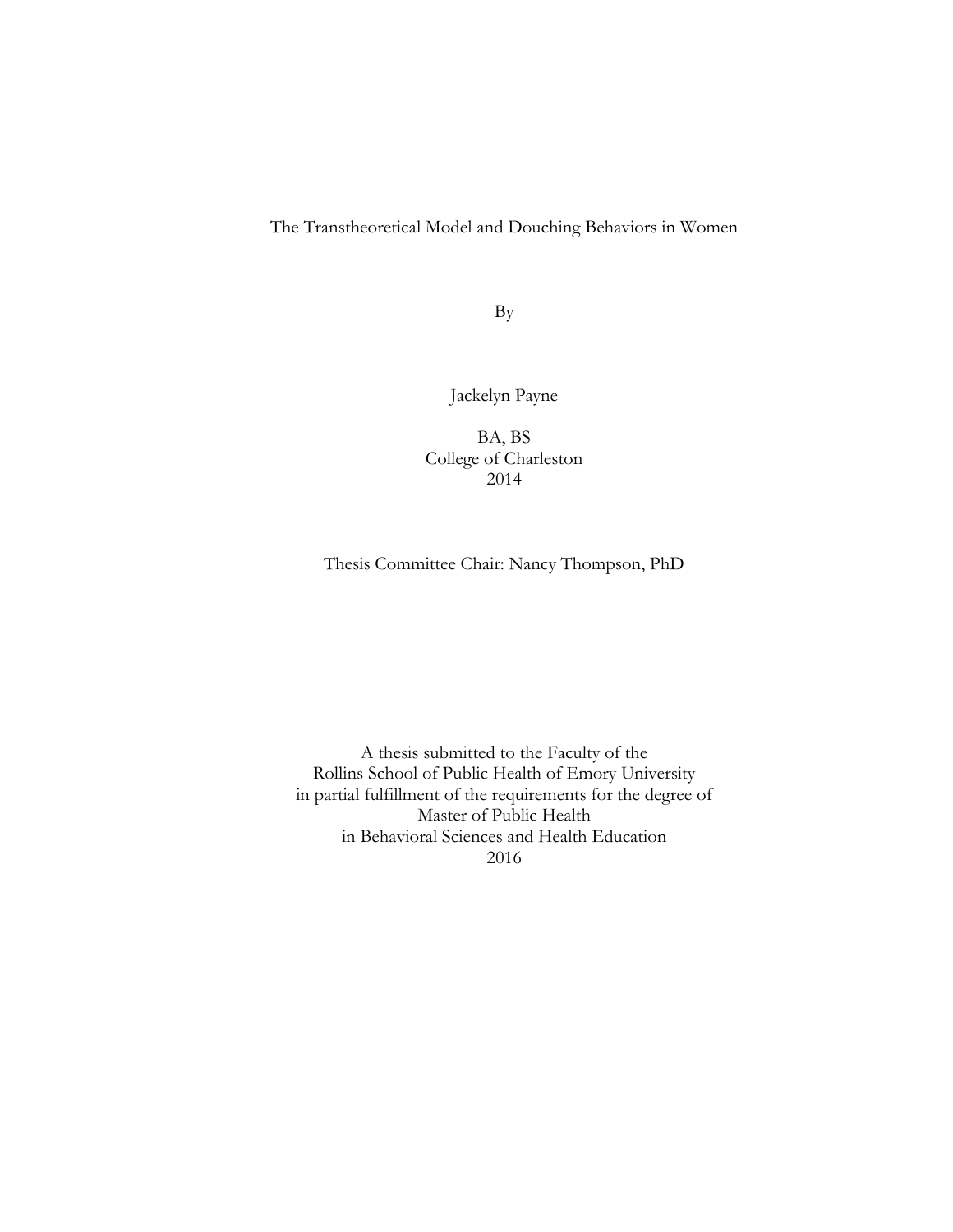# Table of Contents

# List of Figures

| Figure 4. Participants' Pro and Con Scores Distributed Among the Stages of Change23 |  |
|-------------------------------------------------------------------------------------|--|

# List of Tables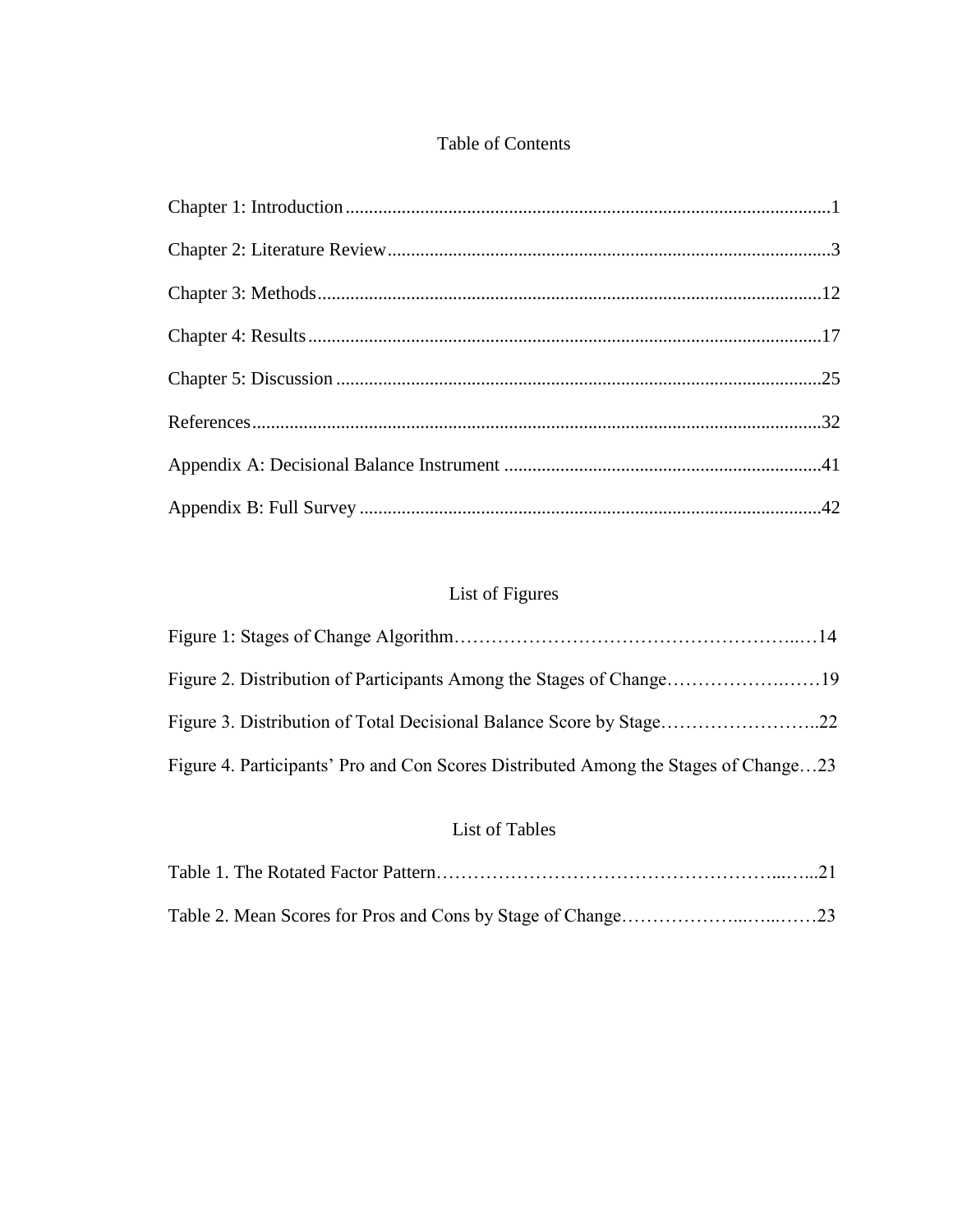#### **Chapter 1: Introduction**

In early 2015 the actress Gwyneth Paltrow made headlines when her website, goop, published a post encouraging readers to visit a spa that offers a steam which "cleanses your uterus, et al." and "balances female hormone levels," ("Tikkun Spa," n.d.). The internet's backlash to this article brought to the forefront an argument that has long been supported by doctors and health researchers – that intravaginal practices are unnecessary, and even detrimental, to women's health due the disruption of vaginal flora and the chemical environment (Brotman, Klebanoff, Nansel, Andrews, et al., 2008; Gardner et al., 1991; Giles, 1897; Iannacchione, 2004; Overman, 1993; J. H. H. M. Van De Wijgert, 2000; Zhang, Thomas, & Leybovich, 1997).

Intravaginal practices include practices which are intended to clean or otherwise affect the vagina. Douching, the most popular intravaginal practice in the United States (Brown & Brown, 2000), is the act of cleansing the vagina with a mixture of various fluids (such as water, vinegar, iodine, etc.) in an effort to wash out any impurities. Although it has been demonstrated that douching may be detrimental to women's reproductive health, nearly 1 in 4 women between the ages of 15 and 44 practice vaginal douching in the United States (Chandra, Martinez, Mosher, Abma, & Jones, 2005). Vaginal douching may increase the risk of STI transmission as well as reproductive tract infections (Brotman, Klebanoff, Nansel, Andrews, et al., 2008; Brown et al., 2013; Cottrell, 2006; Hilber et al., 2010; Low et al., 2011; Ott, Ofner, & Fortenberry, 2009; Scholes et al., 1998), ectopic pregnancies (Alataş, Yildirim, Öztekin, & Gezgin, 2008; Meyer, Brouselle, Soulat, & Gros, 1991; Phillips et al., 1992), reduced fertility (Baird, Weinberg, Voigt, & Daling, 1996), preterm labor (Bruce, Fiscella, & Kendrick, 2000;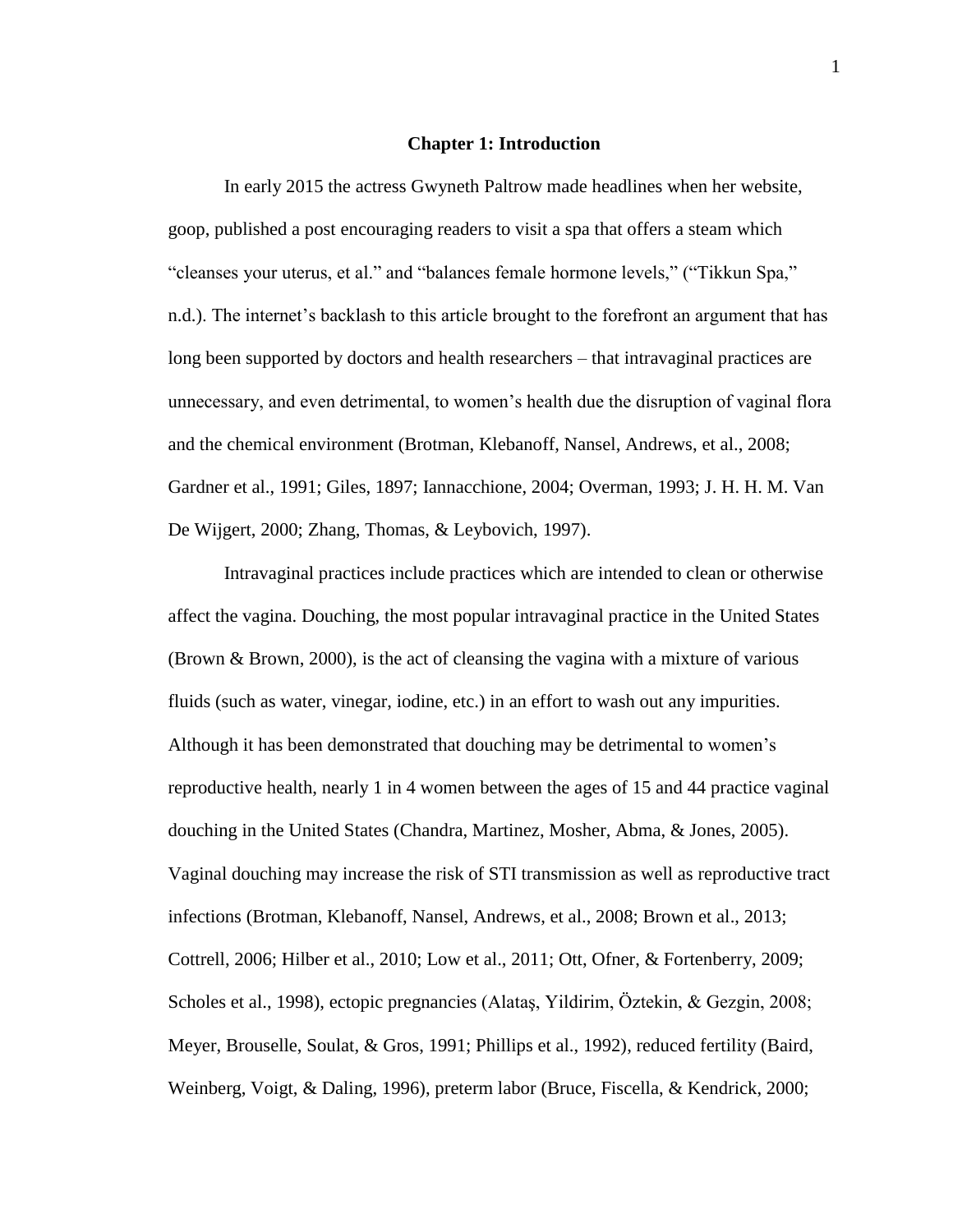Cottrell, 2006; Khodary, Shazly, Ali, Badee, & Shaaban, 2013; Luong et al., 2010; Misra & Trabert, 2007), low birth weight (Fiscella, Franks, Kendrick, Meldrum, & Kieke, 2002), pelvic inflammatory disease (Aral, Mosher, & Cates, 1992; Ringrose, 1976; Scholes et al., 1993), and possibly cervical cancer (Gardner et al., 1991).

Although there is a significant body of literature on the possible negative effects of vaginal douching that has been collected over decades of research, women continue to partake in the practice at significant rates (Chandra et al., 2005). Unfortunately, there is little theoretical research about this topic that can inform the development of interventions, and that which exists is targeted at populations in developing countries and is not generalizable to different populations that practice douching behaviors (Alcaide, Mumbi, Chitalu, & Jones, 2012; Esber et al., 2014; Masese et al., 2013; Sivapalasingam et al., 2014).

The Transtheoretical Model provides a good framework for assessing the readiness to change a behavior (Esber et al., 2014; D. M. Grimley, Oh, Desmond, Hook, & Vermund, 2005; Simpson, Merchant, Grimley, & Kim Oh, 2004). Thus, it can help to frame our understanding of the cessation of douching behavior. The douching cessation studies that have utilized the Transtheoretical Model are based on the stages of change (Esber et al., 2014; Grimley et al., 2005). The current study develops and adds development and validation of a decisional balance measure to the investigation, which enables a broader investigation of the constructs of the Transtheoretical Model.

Douching cessation behaviors work well with the Transtheoretical Model constructs (stages of change and decisional balance), and adding to the existing literature about this model will further develop the use of decisional balance measures in the study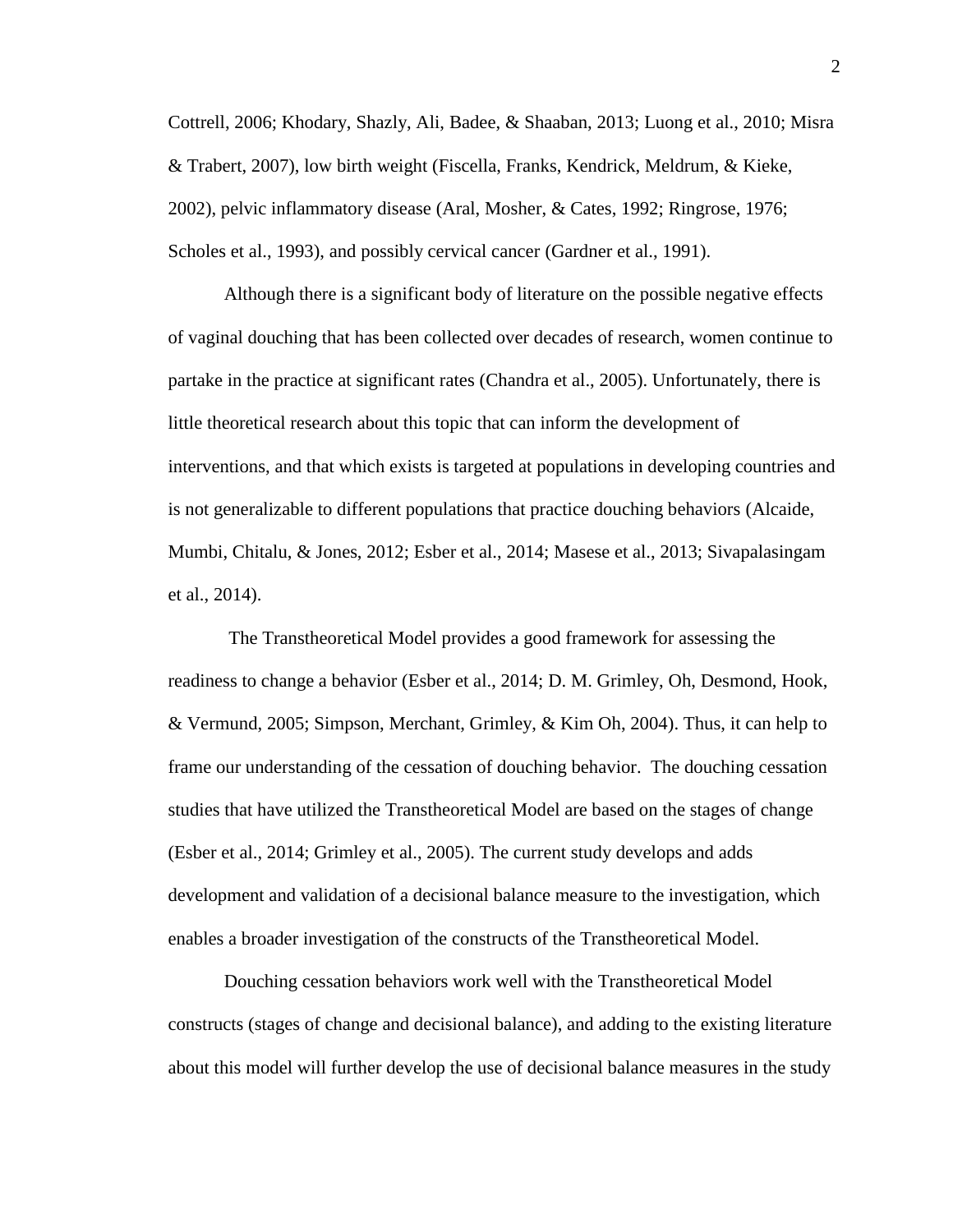of cessation of negative health behaviors. Since douching cessation requires an individual to make a decision about engaging in the behavior, taking action, and maintaining the behavior, the topic lends itself to the stages of change well. Tied with this is decisional balance; an individual must evaluate the pros and cons of adopting the behavior in order to progress through the stages (Prochaska et al., 1994). With this in mind, the aims of this study were to determine the following among women students in the Rollins School of Public Health and the Woodruff School of Nursing of Emory University:

- 1. What is the distribution of stages of readiness for women to quit douching?
- 2. Is the decisional balance measure valid?
- 3. Is the relationship between the stages of readiness and the decisional balance in line with the predictions of the model?

#### **Chapter 2: Literature Review**

The purpose of this literature review is to review the extant literature on vaginal douching in young women and young women's beliefs about the benefits and risks of vaginal douching.

### *Young Adulthood*

Young adulthood is generally categorized as being between the ages of 18 and 40 (Erikson, 1968). Erikson's (1968) psychosocial stages proposed this stage of development follows the stage of adolescence, which is fraught with identity crises and the need to fit in socially as one transitions from childhood to adulthood. In young adulthood, however, one is more focused on development of oneself. Self-development can occur by experimenting with longer-term commitments such as a career or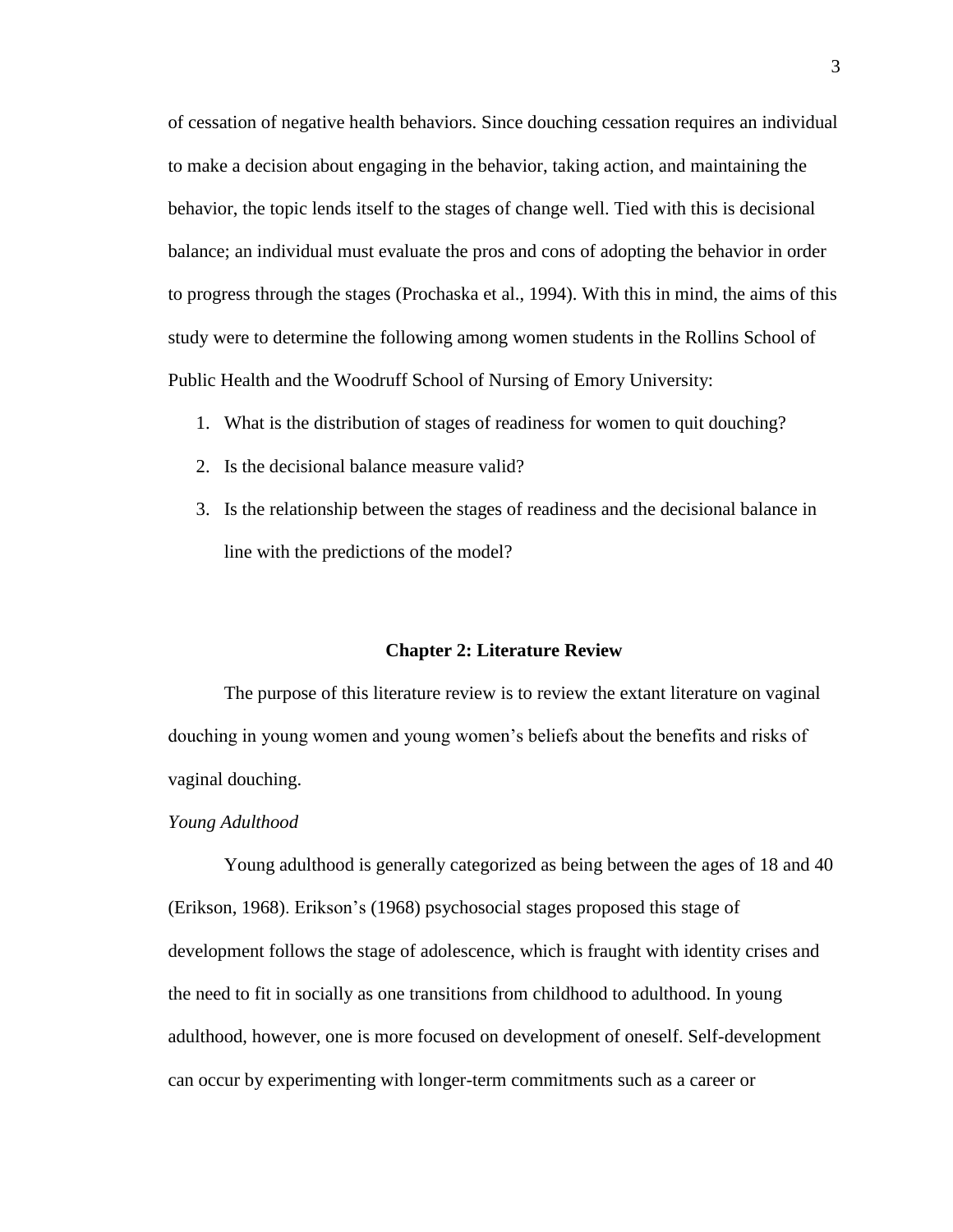relationship. Psychosocially, this stage of life is when one typically tackles intimacy, as opposed to isolation, in an effort to generate a sense of safety or belonging. Other characteristics of young adulthood include the narrowing of social networks and the creation of deeper relationships (Wrzus, Hänel, Wagner, & Neyer, 2013) and increased self-esteem (Orth, Trzesniewski, & Robins, 2010). In particular, many young adult women grapple with how to integrate a self-identity before undertaking a long-term commitment. With long-term commitment comes an associated identity as a wife or mother, which may impact decisions about health and reproduction as well (Erikson, 1968).

### *Women's Reproductive Health and Self-Image*

Women's development includes health topics unique to women across the lifespan. Beginning in puberty, young girls go through many changes as they enter their reproductive years. The most significant change is the onset of menarche, which enables a female to be capable of reproducing (Zender & Olshansky, 2009). As adolescents become more aware of their physical body at this stage of development, they also develop what Waltner (1986) defined as genital identity, or genital self-image. This refers to one's feeling and beliefs about one's genitals, which can be positively or negatively experienced. Positive genital self-image is associated with greater self-confidence and increased sexual activity (Reinholtz & Muehlenhard, 1995), as well as increased likelihood of regularly attending gynecological exams and screenings (DeMaria, Hollub, & Herbenick, 2012). Negative genital self-image is characterized by self-consciousness, lower sexual esteem, and lower sexual satisfaction (Schick, Calabrese, Rima, & Zucker, 2010). These traits are also associated with lower body image (DeMaria, Hollub,  $\&$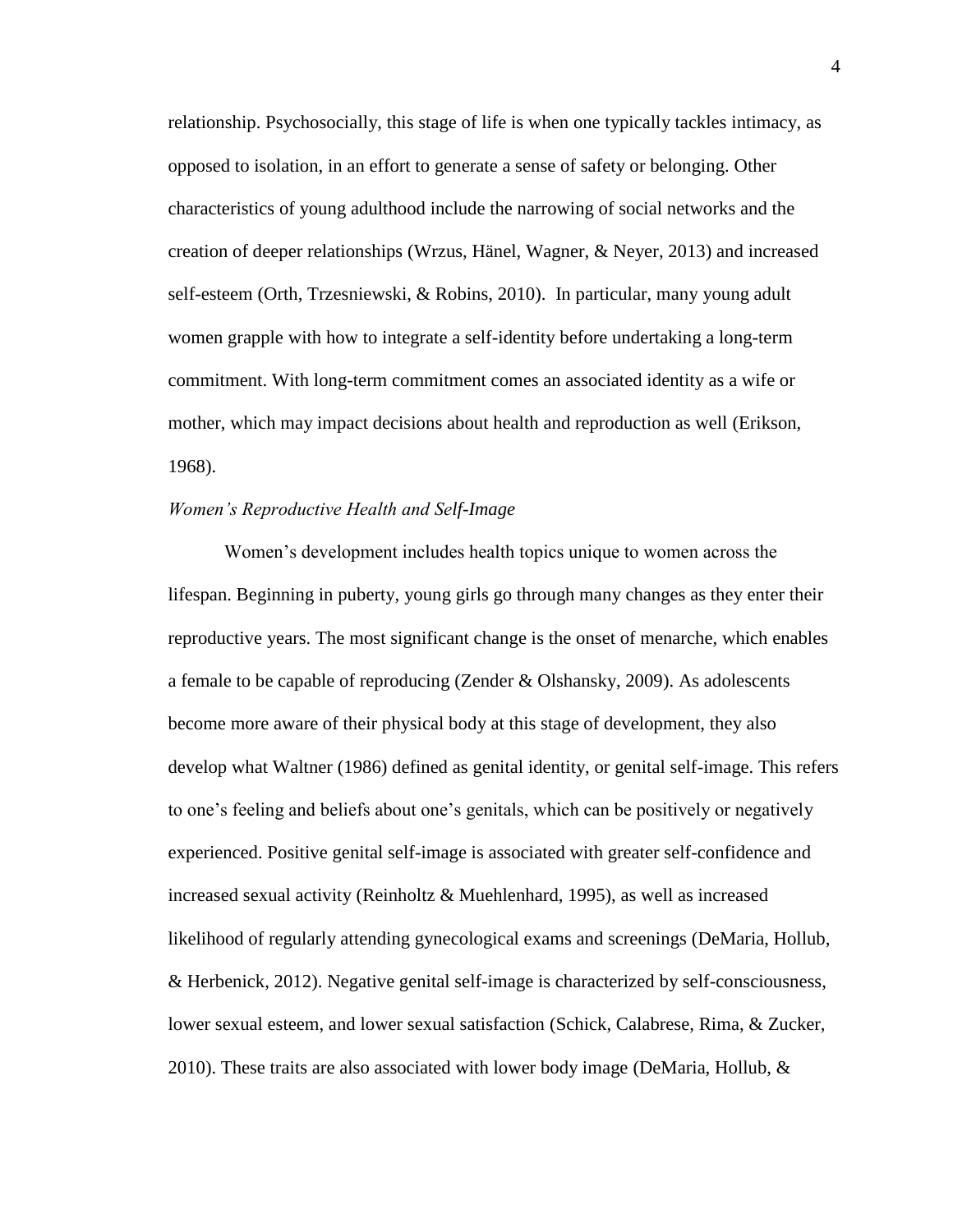Herbenick, 2011). Some research suggests that genital cleansing or grooming, including douching, may be linked to lower body image (DeMaria & Berenson, 2013; DeMaria et al., 2011).

### *General Intravaginal Practices*

Douching is the act of cleansing the vagina with a mixture of fluids or materials (Brown & Brown, 2000). These mixtures can be made at home or sold commercially. Commercially-sold douches can be easily found in drug stores or pharmacies in the United States. Globally, intravaginal practices are not limited to douching. Multiple liquids, herbs, and fabrics are used for vaginal drying, sexual pleasure, contraception, and tightening (Brown, Brown, & Ayowa, 1993; Francis et al., 2013; François et al., 2012; Gallo et al., 2010; Güzel, Kuyumcuoğlu, & Celik, 2011; Heng, Yatsuya, Morita, & Sakamoto, 2010; Karaer, Avsar, Özkan, Bayir, & Sayan, 2005; Kukulu, 2006; Mairiga, Kullima, & Kawuwa, 2010; Hilber et al., 2010; Priddy et al., 2011; Rugpao et al., 2008; Smit et al., 2011; Van De Wijgert et al., 2000; Wang et al., 2005). Studies suggest that these practices increase susceptibility to sexually transmitted infections (STIs), including HIV (Brown, Ayowa, & Brown, 1993; Carter et al., 2013; Dallabetta et al., 1995; Gresenguet, Kreiss, Chapko, Hillier, & Weiss, 1997; Hassan et al., 2007; Joesoef et al., 1996; La Ruche et al., 1999; Mairiga et al., 2010; Mcclelland et al., 2006; Myer et al., 2004; Myer, Denny, De Souza, Wright, & Kuhn, 2006; Myer, Kuhn, Stein, Wright, & Denny, 2005).

The documentation of these practices, as well as the social and personal reasons for their use, aided in the development of a rich body of knowledge about intravaginal practices and how they relate to reproductive health. From vaginal douching with lime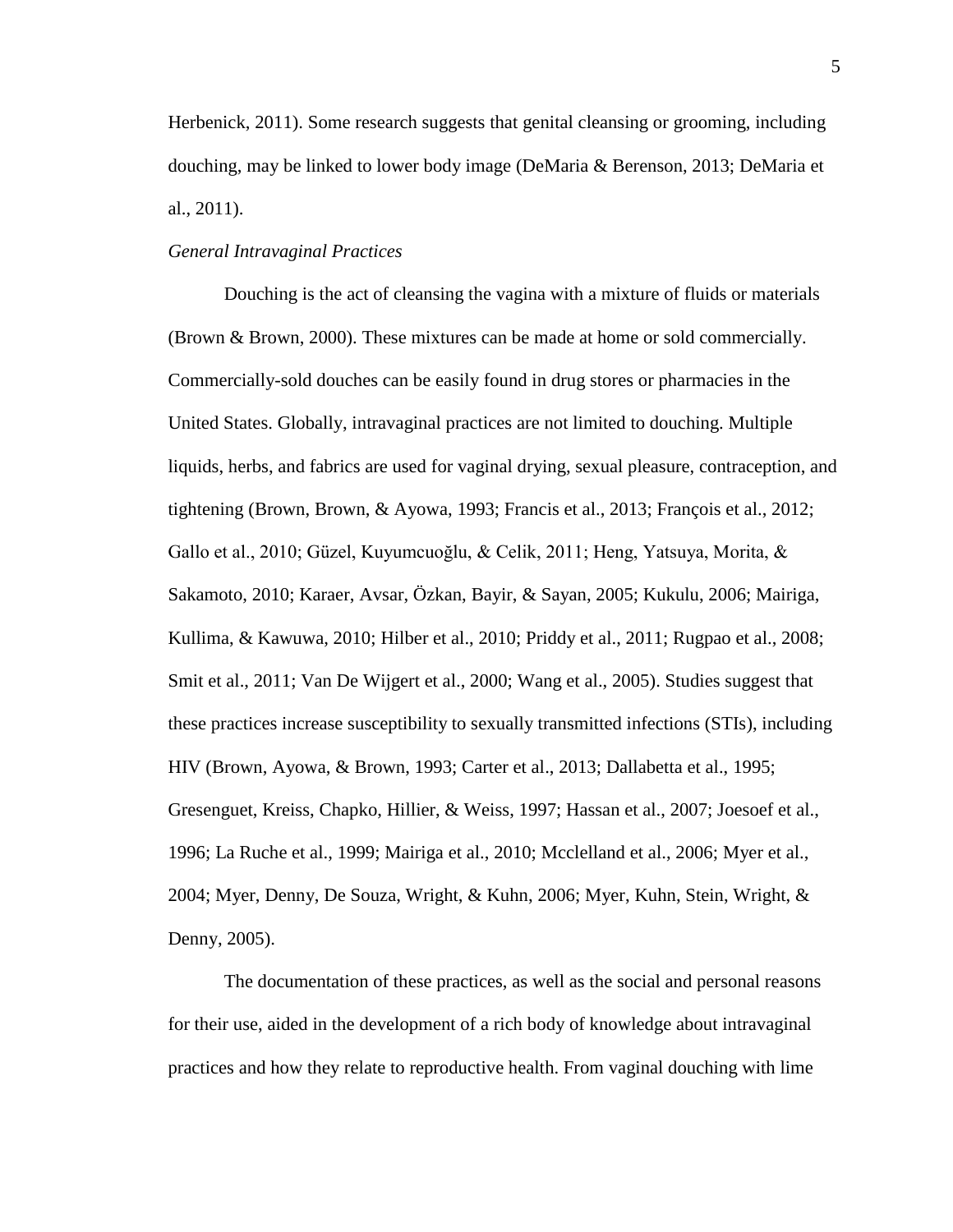juice in Nigerian sex workers (Mairiga et al., 2010) to post-coital cleansing in conservative, Muslim Turkish women (Caliskan, Subasi, & Sarisen, 2006), intravaginal practices have been demonstrated across many cultures and peoples.

The influence of social norms and the expectations of male partners have also been described as they relate to this practice (Alcaide, Chisembele, Mumbi, Malupande, & Jones, 2014; Judith E. Brown et al., 1993; Lees et al., 2014; Weisman et al., 2007). In developing countries, the importance of these relationship dynamics are profound and serve a significant role in the maintenance of these practices, even when women and their partners are aware of the risks (Alcaide et al., 2014; Mckee, Baquero, Anderson, & Karasz, 2009).

#### *Vaginal Douching in the United States*

Intravaginal practices are used by nearly a third of American women (Cottrell, 2010); douching is the most popular intravaginal practice in the United States (Brown  $\&$ Brown, 2000). Intravaginal practices are unevenly distributed among demographics. They are more common among African-American women than white or Hispanic women (Bruce et al., 2000; Cottrell, 2010; DiClemente et al., 2012; Misra, Trabert, & Atherly-Trim, 2006). Intravaginal practices have also been studied in immigrant populations (Anderson, Mckee, Yukes, Alvarez, & Karasz, 2008; De La Cruz, Cornish, Mccree-hale, Annang, & Grimley, 2009; Mckee et al., 2009; Redding et al., 2010), the military (Lowe & Ryan-wenger, 2006), women who report sex with women (Marrazzo, Thomas, Fiedler, Ringwood, & Fredricks, 2010), and may also be related to socioeconomic status (DiClemente et al., 2012).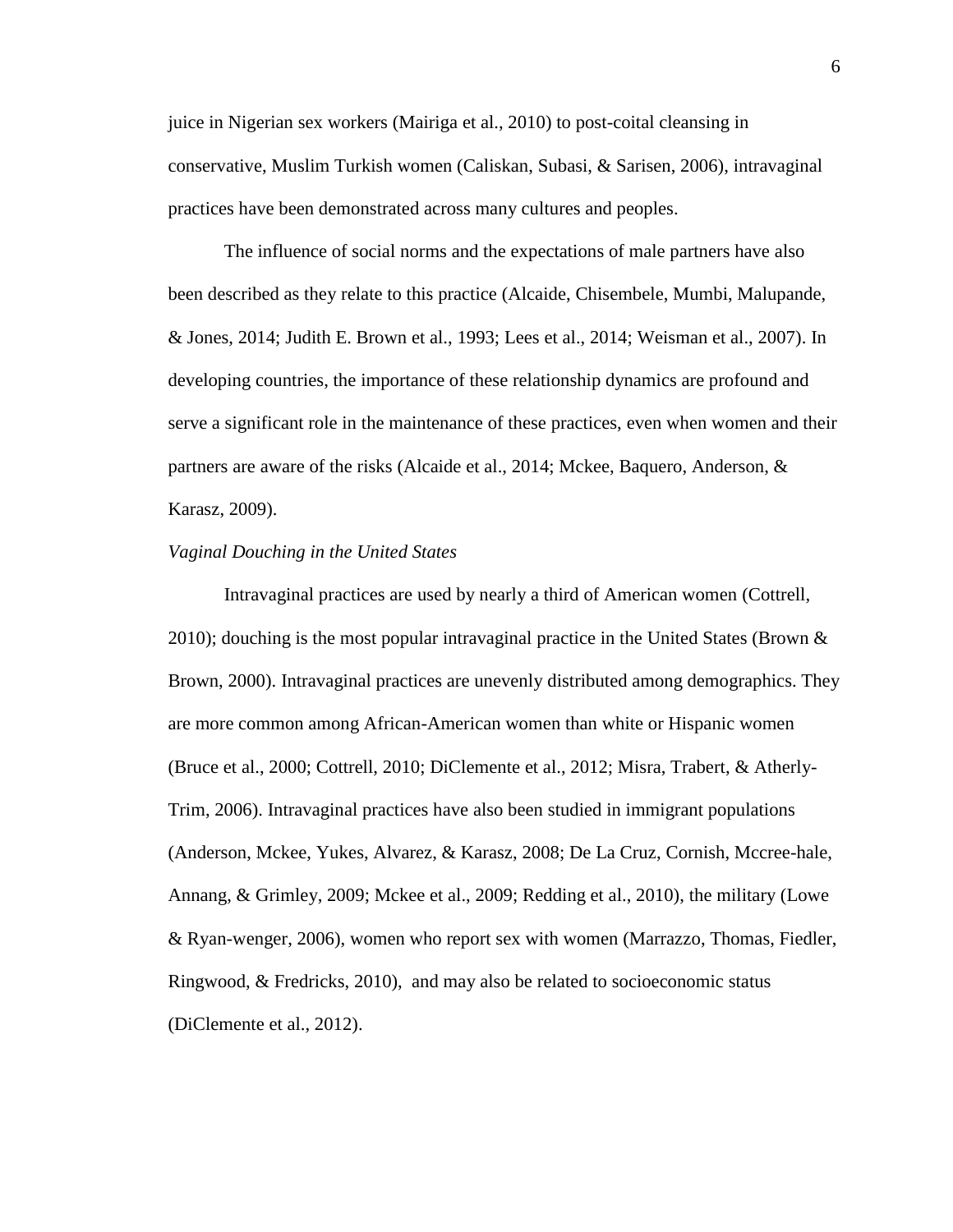Anderson et al. (2008) completed a qualitative study which explored the use of intravaginal products in Hispanic immigrant populations in New York City. The belief that the vagina is sensitive and fragile was recurring in their data, which aligns with the common belief that the health of the vagina is constantly at risk if not manually cleaned. Why women begin and continue to douche is studied less than the prevalence and risks associated with the behavior, but the desire to feel clean is a common reason reported by women (Brotman, Klebanoff, Nansel, Zhang, et al., 2008; Caliskan et al., 2006; De La Cruz et al., 2009; Gazmararian, Bruce, Kendrick, Grace, & Wynn, 2001; McKee, Baquero, Anderson, Alvarez, & Karasz, 2009).

#### *The Risks for Young Women*

Several studies have examined the prevalence of intravaginal practices in younger women (Cottrell & Close, 2008; Ekpenyong & Davies, 2013; Foch, McDaniel, & Chacko, 2001; Funkhouser, Hayes, & Vermund, 2002; Markham et al., 2007; Tsai, Shepherd, & Vermund, 2009; Vaca et al., 2010; Vermund et al., 2001). Douching is correlated with sexual debut and lack of knowledge about the risks of douching (Cottrell & Close, 2008) as well as socioeconomic status and ethnicity of the woman's mother (Ekpenyong & Etukumana, 2013). The role of the mother is a strong factor in douching uptake in African-American adolescents (Mark et al., 2010). The media also plays a role in douching behavior, particularly in white women (Funkhouser et al., 2002; Gazmararian et al., 2001; Iannacchione, 2004).

Ekpenyong and Davies (2013) observed the relationship between vaginal douching in college-age women and pelvic and menstrual disorders. They proposed the possibility that women practice douching with the belief that they will be treating what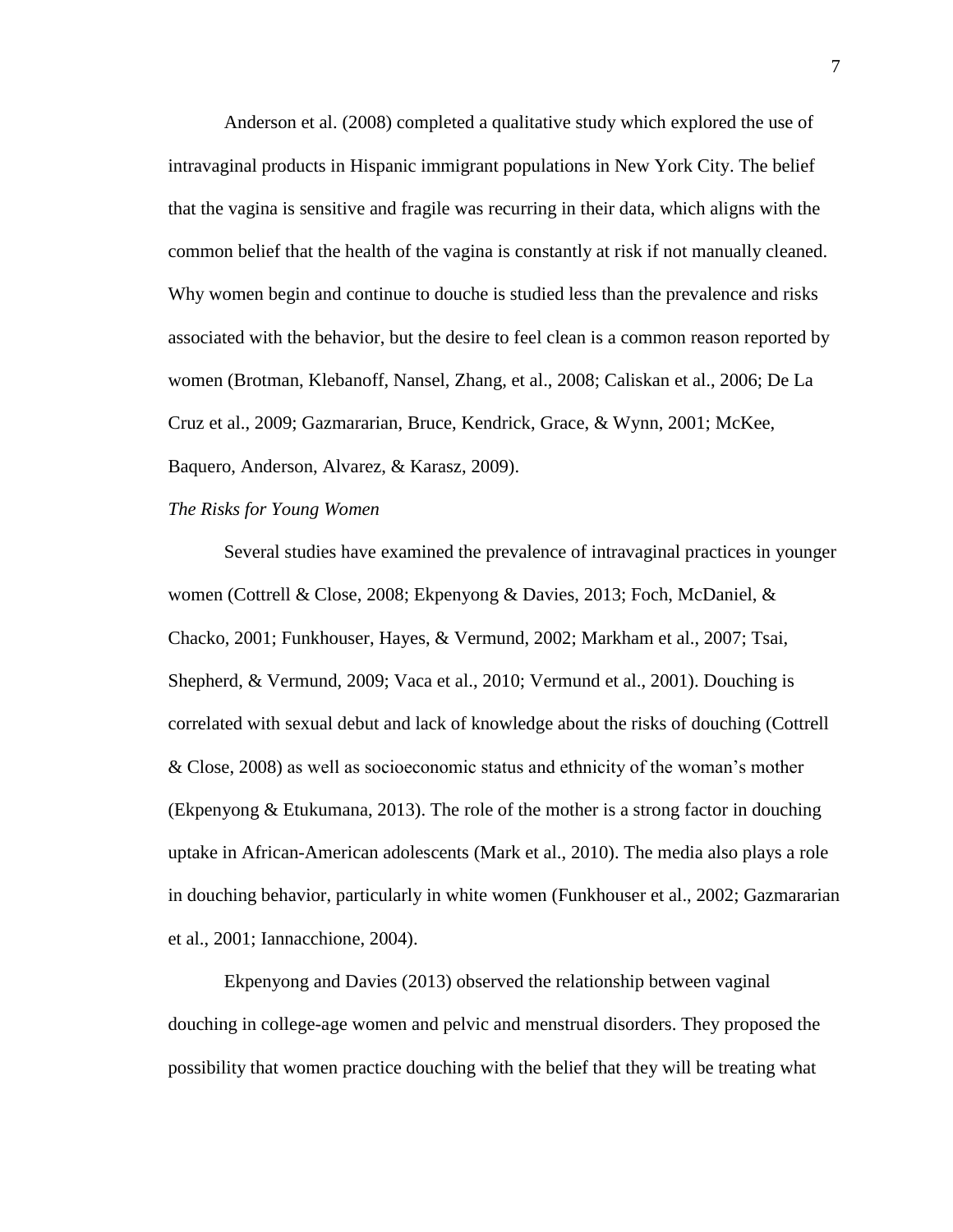ails them, but in fact are causing it with this practice. In fact, the cessation of vaginal douching has been shown to be a feasible way to reduce bacterial vaginosis which decreases STI susceptibility (Brotman, Ghanem, Klebanoff, Taha, et al., 2008; Cottrell, 2006; Hilber et al., 2010).

Discouragement of douching by physicians and nurses seems to have a salutary effect on the behavior in women of university age (Funkhouser et al., 2002) despite the fact that not all health care providers give accurate information (Martino, Youngpairoj,  $\&$ Vermund, 2004). However, beliefs about intravaginal practices are deeply rooted and difficult to change, due to the multiple factors influencing the behavior (Gazmararian et al., 2001; D. Grimley, Annang, Foushee, Bruce, & Kendrick, 2006; Short, Black, & Flynn, 2010).

#### *The Transtheoretical Model*

The Transtheoretical Model (TTM) was developed as a framework for assessing behavior change (Prochaska et al., 1994). The model asserts that in order to change behavior, individuals work through five stages: precontemplation, contemplation, preparation, action, and maintenance. These are referred to as the stages of change. As individuals move through these stages, the cons, or negative effects, of changing the behavior become outweighed by the pros, or positive effects, of quitting the behavior. This process is known as decisional balance, another construct of the TTM that is associated with behavior change and individuals' willingness to change. Originally conceptualized with smoking cessation as the behavior of interest (Prochaska, DiClemente, Velicer, Ginpil, & Norcross, 1985), the TTM lends itself well to the cessation of other undesirable health behaviors (Prochaska et al., 1994).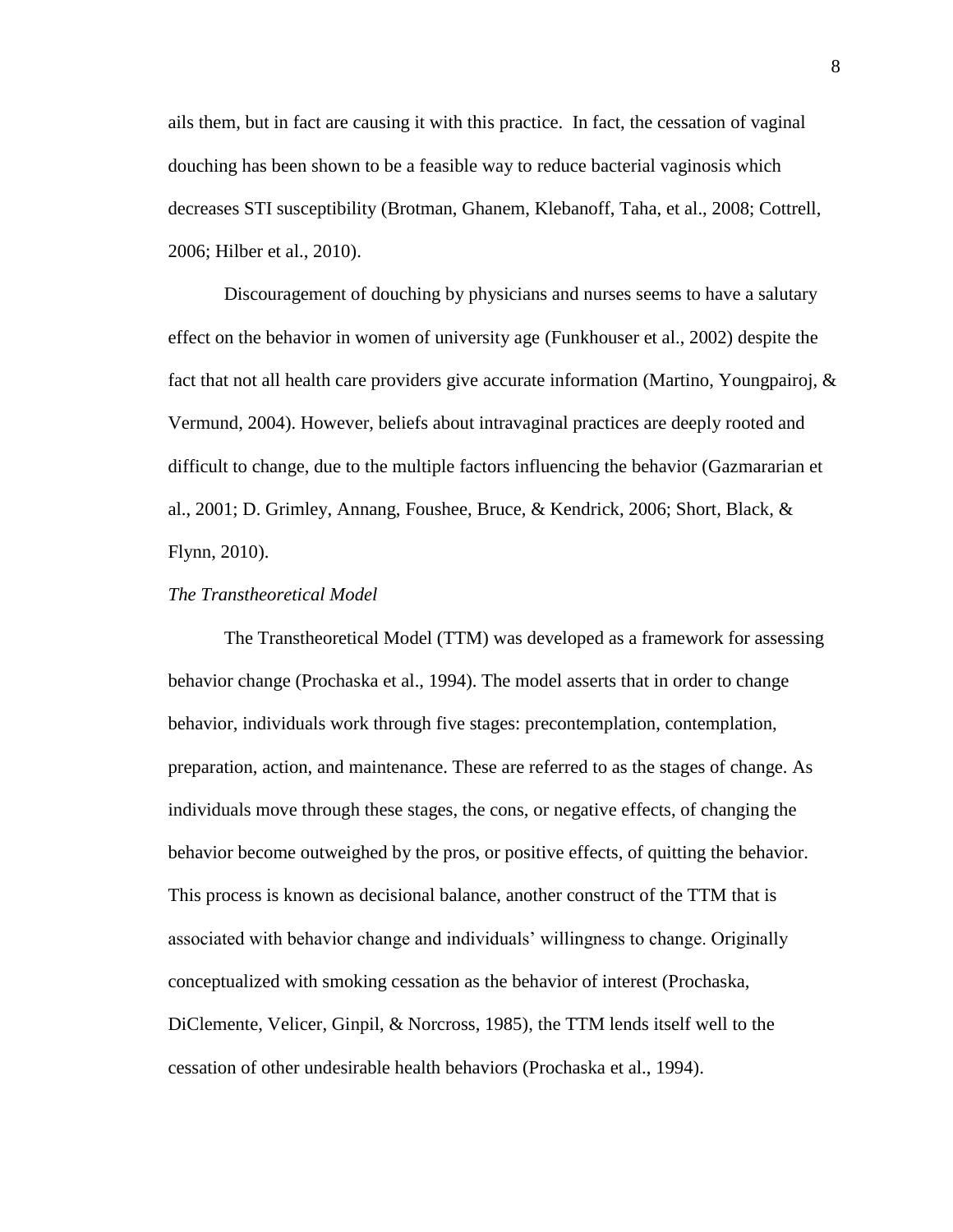The stages of change are useful for determining an individual's readiness to change their behavior. In the precontemplation stage, the individual has no intentions of changing their behavior anytime soon a likely focuses on the cons of changing their behavior. In contemplation, the individual is considering changing their behavior in the foreseeable future. They likely recognize their negative behavior and the pros and cons are becoming more equal. However, it is not until the preparation phase when the individual is ready to really change their behavior. They also recognize that changing their behavior will make them healthier. An individual enters the action change once they have taken steps to change their behavior. Once the behavior has been maintained for a while, the individual is considered to be in the maintenance phase (Prochaska et al., 1994).

There are also ten processes of change, some of which correspond to certain stages (consciousness raising, dramatic relief, self-reevaluation, environmental reevaluation, social liberation, self-liberation, helping relationships, counter-conditioning, reinforcement management, and stimulus control). These processes result in strategies which may help aid in an individual progressing through the stages of change. The decisional balance construct is important because it adds a dimension of decision-making to the stages of change. People often have mixed feelings about changing their behaviors; a researcher's ability to identify an individual's beliefs about the pros and cons of a behavior can place that individual within a context of their willingness to change and inform interventions to target those beliefs (Prochaska et al., 1994).

There are limitations of the TTM. The TTM operates under the assumption that individuals behave logically and will move from one stage to the next. The algorithms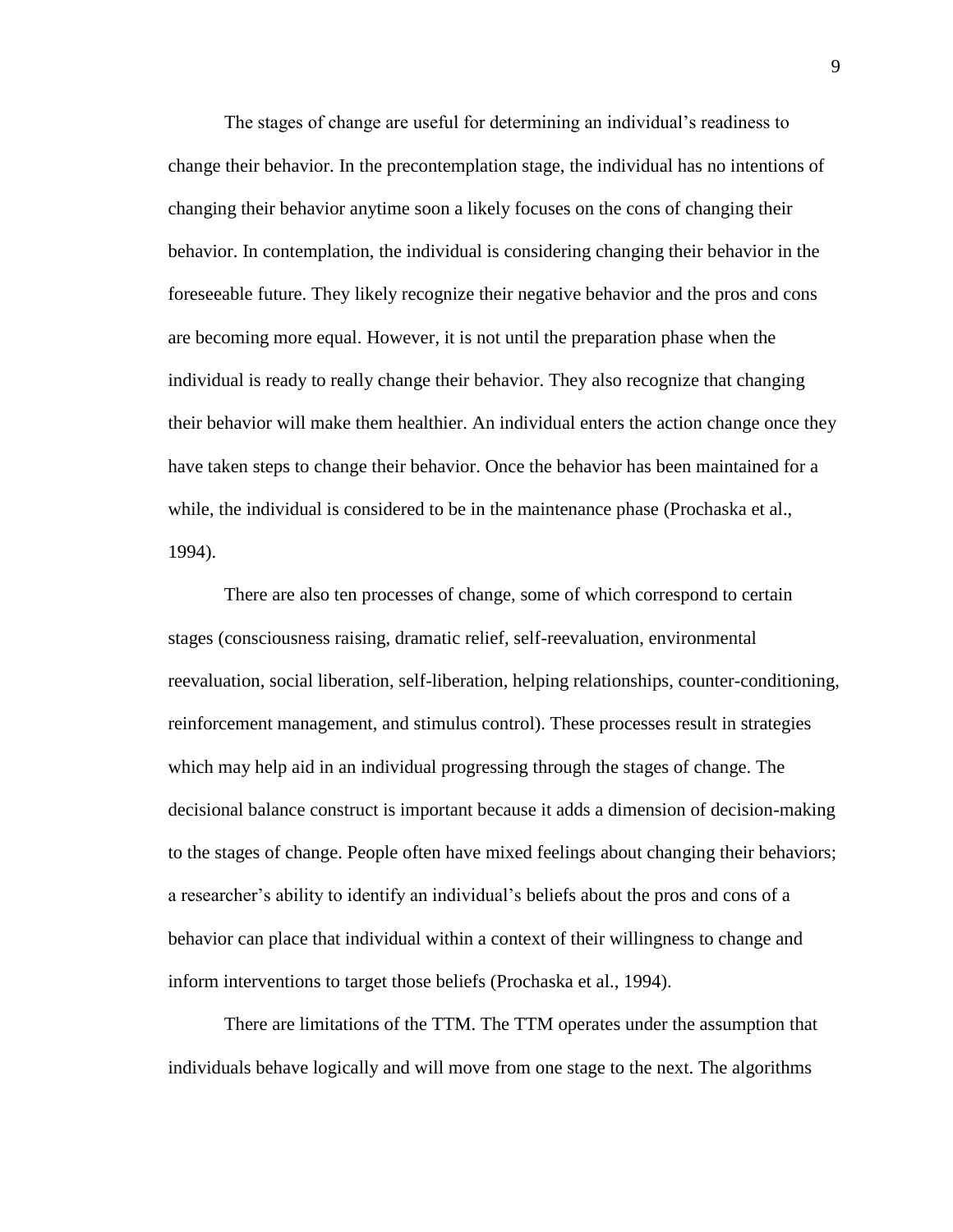created for placing individuals in the stages are changed to fit specific behaviors, meaning they often are not standardized. The TTM also does not account for the larger social and environmental factors affecting an individual's behavior. However, the TTM is ideal for informing tailored interventions which can be used to target individuals within each stage of readiness to change their behavior (Prochaska et al., 1994).

#### *The Transtheoretical Model and Vaginal Douching*

Limited research has applied theory to the cessation of intravaginal practices. However, a couple of interventions based on the TTM have been published. The first experimental study placed adolescent and young adult African-American women into two groups: the intervention group (which received three short counseling sessions about the cessation of intravaginal practices based on their stage of readiness to stop the behavior) and the control group (which received information about nutrition) (Grimley et al., 2005). The results suggested that participants in the intervention group were significantly more likely to have stopped the behavior at follow-up. This was considered highly successful, as at baseline the majority of participants had no intention of stopping. The authors concluded that stage-matched interventions can be successful in getting adolescent and young women to stop vaginal douching (Grimley et al., 2005).

The researchers' use of the TTM individualized the intervention based on each participant's current stage of change, similarly to an intervention that took place in Zimbabwe. In the study in Zimbabwe, counseling sessions were also tailored to the individual's current stage of readiness to stop intravaginal practices (Esber et al., 2014).. The researchers observed a significant decline in intravaginal practices at follow-up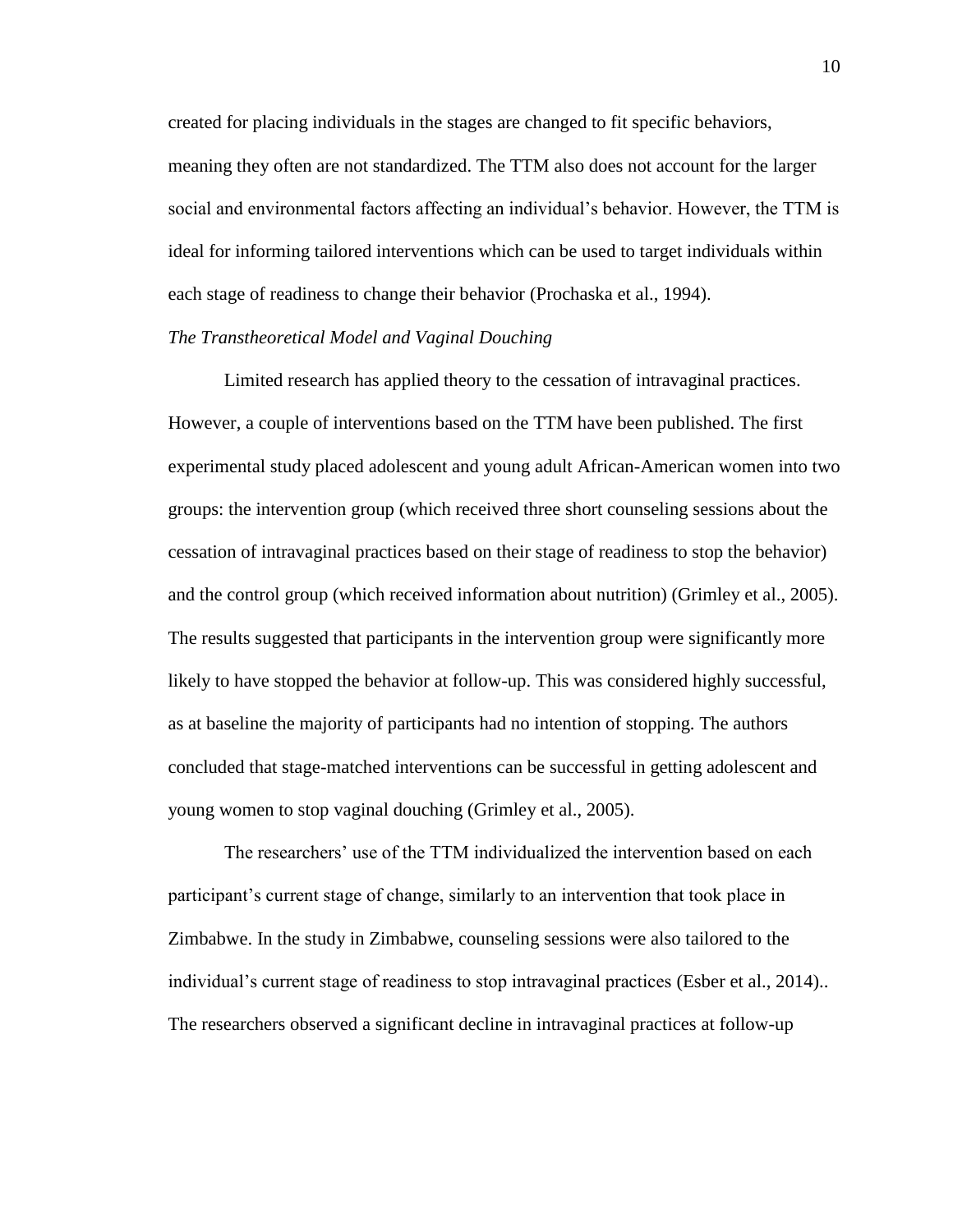compared to baseline. They also found that many participants had progressed through the stages during the intervention (e.g. from contemplation to action) (Esber et al., 2014).

While these studies suggest that the TTM provides a good framework for assessing the readiness to change a behavior (Esber et al., 2014; D. M. Grimley et al., 2005), they have not explored what young women see as the pros and cons of douching behavior. This information is important for developing both educational and behavior change programs. Unfortunately, to date, no instrument has been validated for use in assessing these pros and cons. By linking the cessation of intravaginal practices with women's beliefs about the pros and the cons of douching, we will be able to better understand the factors that contribute to their douching behavior. This will aid in future studies and ultimately may guide a future intervention to reduce these behaviors. *Assessing Validity and Reliability*

Decisional balance scales are proven to be useful in the context of the TTM and changing health behaviors (Prochaska et al., 1994). Creation of a decisional balance instrument should also be tested for reliability and validity. Reliability refers to an instrument's ability to measure the same thing consistently. This means that a decisional balance scale must demonstrate consistent results among the items included in the scale. One of determining reliability is by testing the scale for internal consistency. This means that there is consistency among what the items within an instrument are measuring. This is done by calculating Cronbach's alpha for the instrument.

An instrument must be found reliable before it can be tested for validity. Validity refers to an instrument's ability to measure what it is supposed to measure. Two ways of assessing validity are determining face validity and construct validity. Face validity refers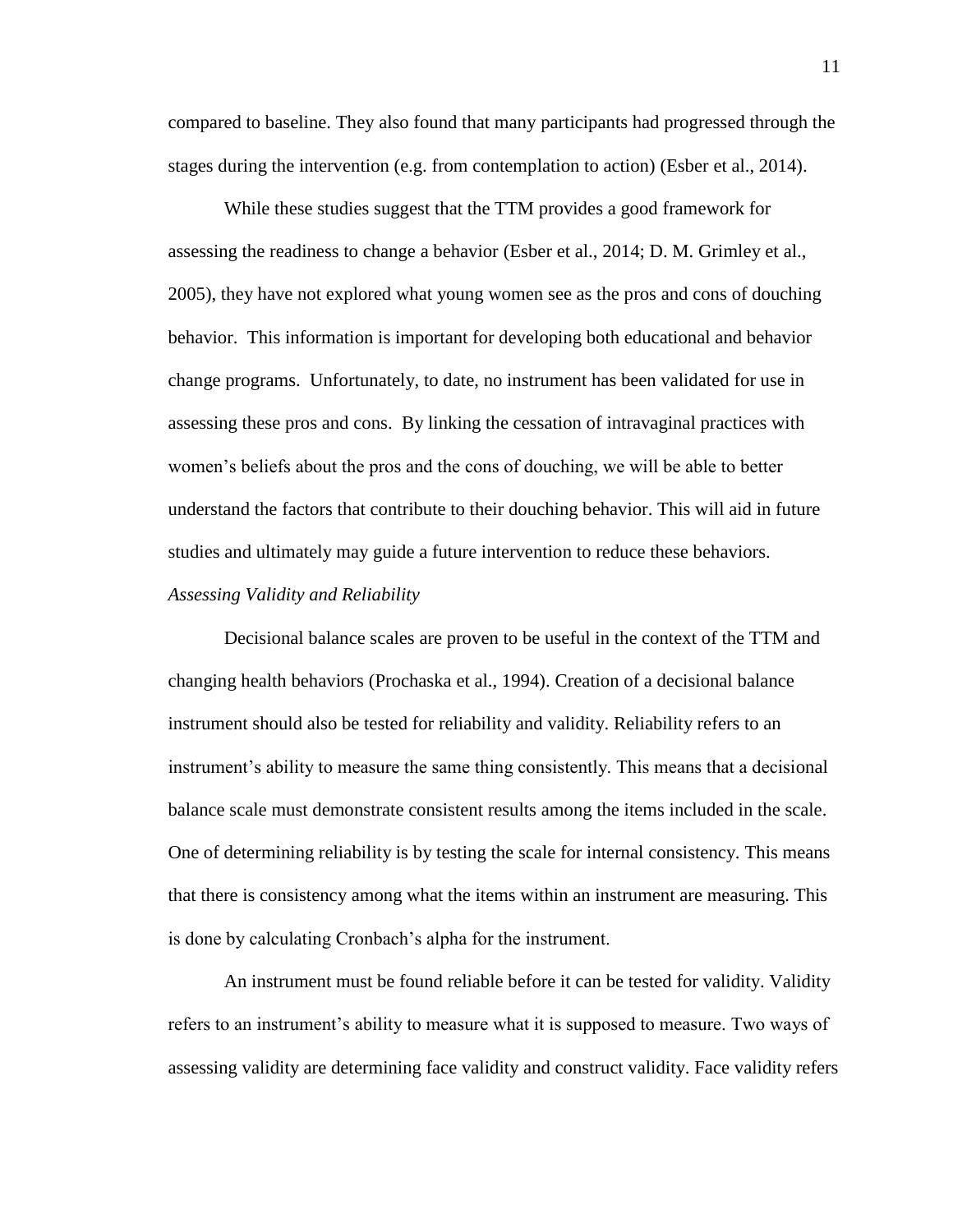to whether an instrument appears to be measuring what it's supposed to be measuring. By examining the items in the scale, one with knowledge about the specific topic can ascertain whether the instrument appears to have face validity or not. The items should make sense in relation to the topic of interest. Construct validity refers to an instrument's ability to measure accurately the sets of traits that it intends to measure. One way of assessing construct validity is by conducting a factor analysis. This tests whether items on the scale clump together to reveal underlying correlations with each other. For a decisional balance scale, one would hypothesize that the pro items would correlate to each other and the con items would correlate with each other. This would create two factors.

#### **Chapter 3: Methods**

#### *Participants*

Study participants consisted of women students enrolled at the Rollins School of Public Health and the Woodruff School of Nursing at Emory University. Only students currently seeking degrees from these schools were eligible for this study. Participants were 18 years old or older. Both women who had and did not have a history of douching were included. Both public health and nursing students comprised the target population due to the belief that graduate students in health-related fields will have similar familiarity with douching behaviors. However, the level of familiarity is unknown – therefore this population was of interest to examine. Studies have been conducted about douching behaviors of undergraduate women (Cottrell & Close, 2008; Ekpenyong & Davies, 2013; Foch et al., 2001; Funkhouser et al., 2002; Markham et al., 2007; Tsai et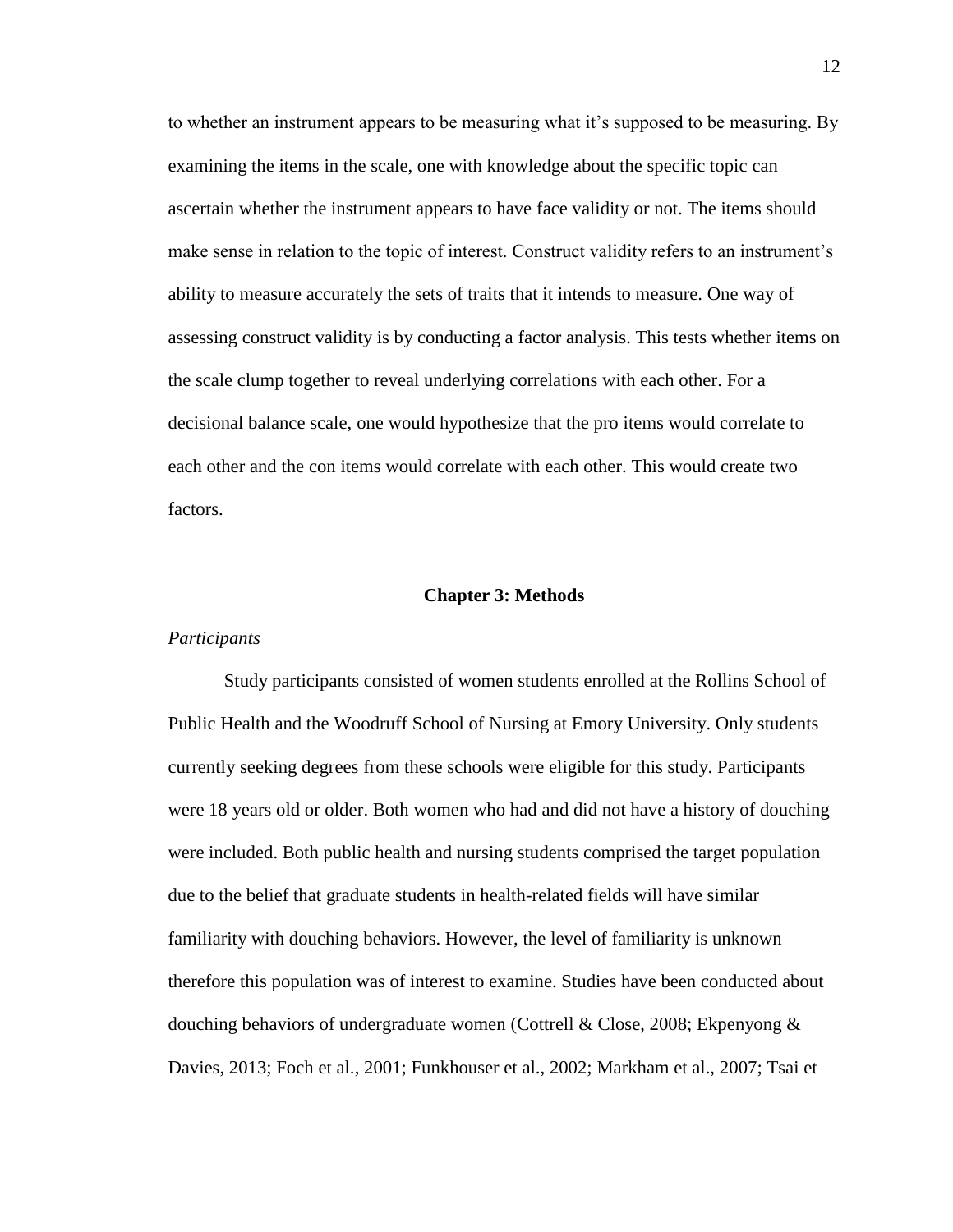al., 2009; Vaca et al., 2010; Vermund et al., 2001) and of minority and immigrant populations (Anderson et al., 2008; Bruce et al., 2000; Cottrell, 2010; De La Cruz et al., 2009; DiClemente et al., 2012; McKee et al., 2009; Misra et al., 2006; Redding et al., 2010), but none have assessed the beliefs of a health-focused population.

The participants were recruited at the two schools via community email listservs and social media. An email was sent to the community listservs and messages were posted to each class and program's Facebook pages. This convenience sample was chosen because this population has not previously been researched. Data from this study can inform future studies of students in the health field.

A goal of 217 participants was desired to complete the survey for 80% power and medium effect size to determine differences by stage. This number was calculated by multiplying the number of participants required for an ANOVA with five groups by the five stages of readiness and then inflating for an assumption of 10% missing data. *Measures*

*Stages of Douching Cessation*. The first research question assessed the distribution of stages of readiness to quit douching. This was assessed by placing the participants in the stages (precontemplation, contemplation, preparation, action, and maintenance) based on their survey responses. The algorithm used to assess the distribution of stages at baseline informed the survey questions that preceded the demographic questions. First, the participants were asked a few eligibility questions, followed by "Have you ever heard of douching before?" and "Do you think douching is a health problem?" After these initial questions, participants were asked, "Have you ever douched?" Then, "Do you currently douche?" If the participant replied to this question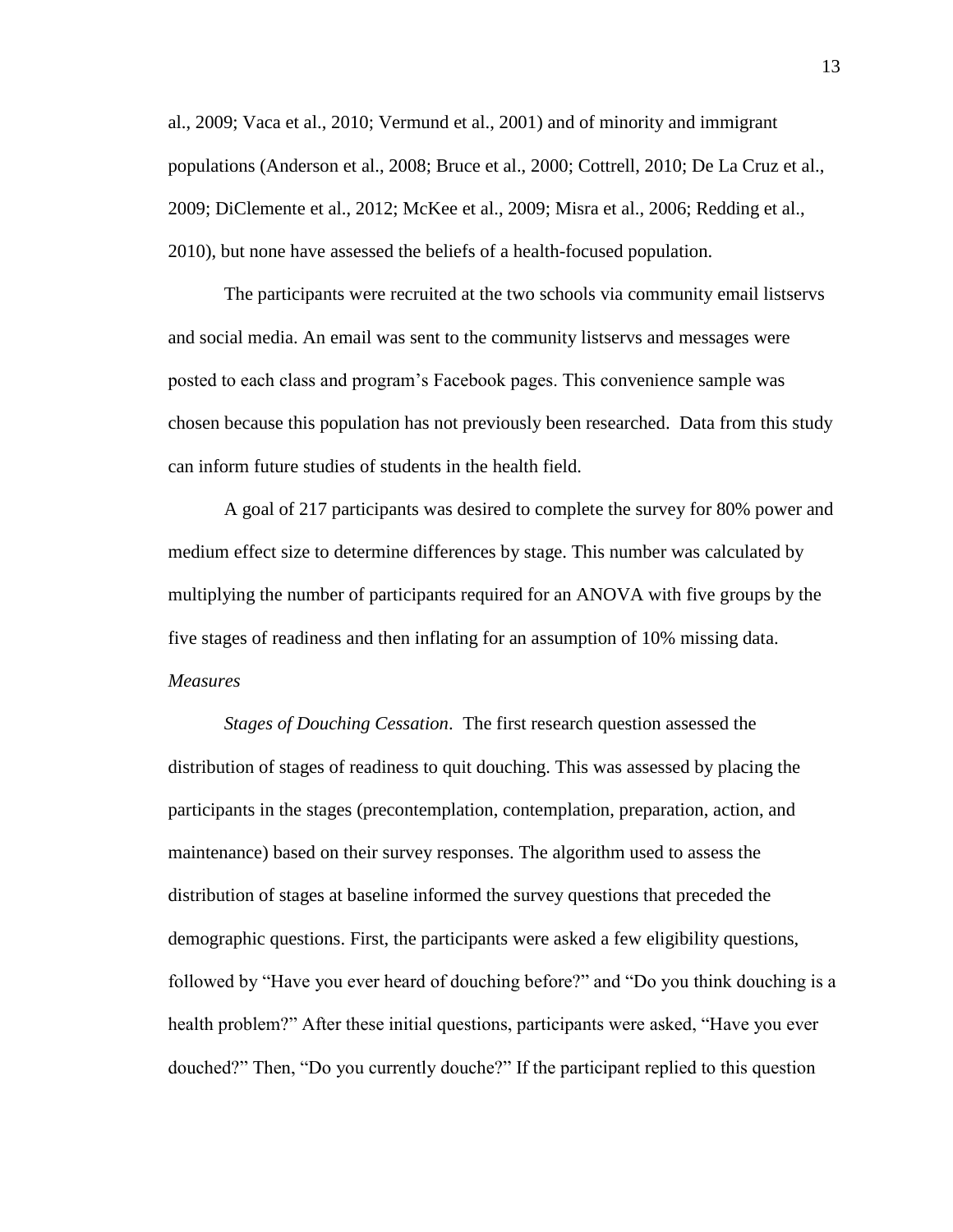positively, then they were taken to the stages of readiness algorithm which asked if they were still douching. If yes, they were asked if they were thinking about trying to quit douching (thirty days or less, thirty days to six months, or six months from now or never). If the participant indicated that they were not still douching, they were asked how long ago they quit (less than six months or six months or more). If the participant had never douched, then the stages of readiness algorithm was skipped. All participants were then pushed to the decisional balance measure.

Figure 1. Stages of Change Algorithm



*Douching Decisional Balance.* The decisional balance scale was first created by reviewing the literature to identify pros and cons for this behavior (Brotman, Klebanoff, Nansel, Zhang, et al., 2008; Gazmararian et al., 2001). The scale asks questions such as, "I save money if I don't douche," (pro of quitting douching), "I feel unclean if I don't douche," (con of quitting douching), and, "My partner likes me less when I don't douche," (con of quitting douching). Four of the questions are pros of quitting and four are cons of quitting. Answers are based on a Likert scale from one to five, with one being "strongly disagree" and five being "strongly agree". The full scale is included as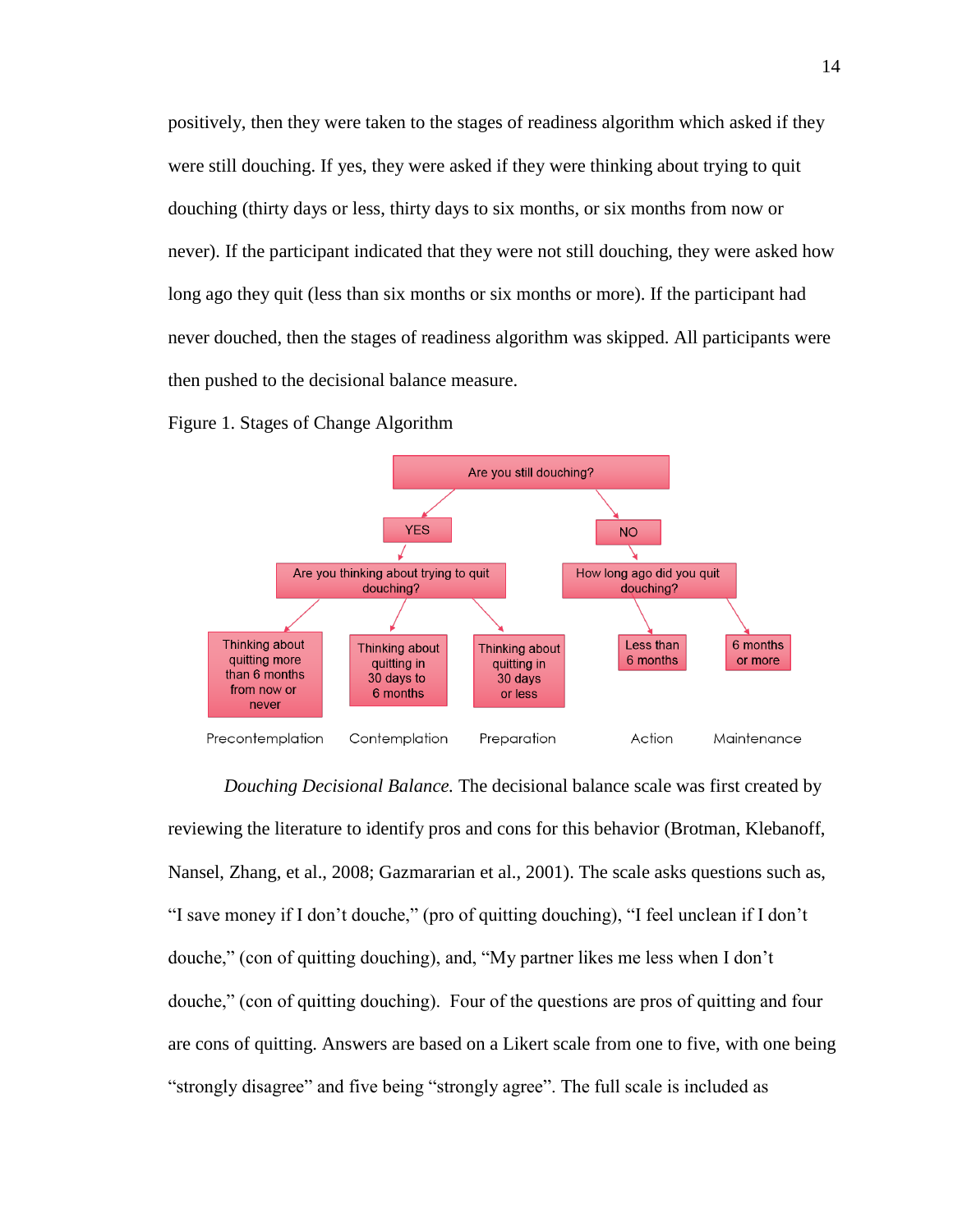Appendix A. This scale produces three measures: pros, cons, and decisional balance. The pro score is determined by summing each participant's responses to the pro items. The con score is determined by summing each participant's responses to the con items. The standardized score for the cons is subtracted from the score for the pros to obtain a decisional balance score.

### *Procedure*

The invitation to participate in the survey, including the link to the survey itself, was sent to the community email listserv and both schools' Facebook pages. The initial invitation detailed the research aims, goals, IRB approval, and privacy statement. After clicking on the link, participants viewed the consent information. If the participant consented to participate, they clicked the link to continue to the survey. Included in the consent information was the fact that the participant could refuse to answer any question and exit the survey at any time. Before the survey questions began, a definition of douching was provided to the participants. This was to ensure that the participants understood what the behavior is. They were also given the researcher's contact information, in case they wanted any more information or had any questions, as well as contact information for the Emory Student Counseling Center, due to the sensitive nature of the survey questions.

Once participants had completed the survey, they were thanked for their time and given the contact information again. The survey continued to accept participants for a period of two weeks, at which point the survey was closed. There was no incentive for completing the survey, so the survey was kept short and minimally complex.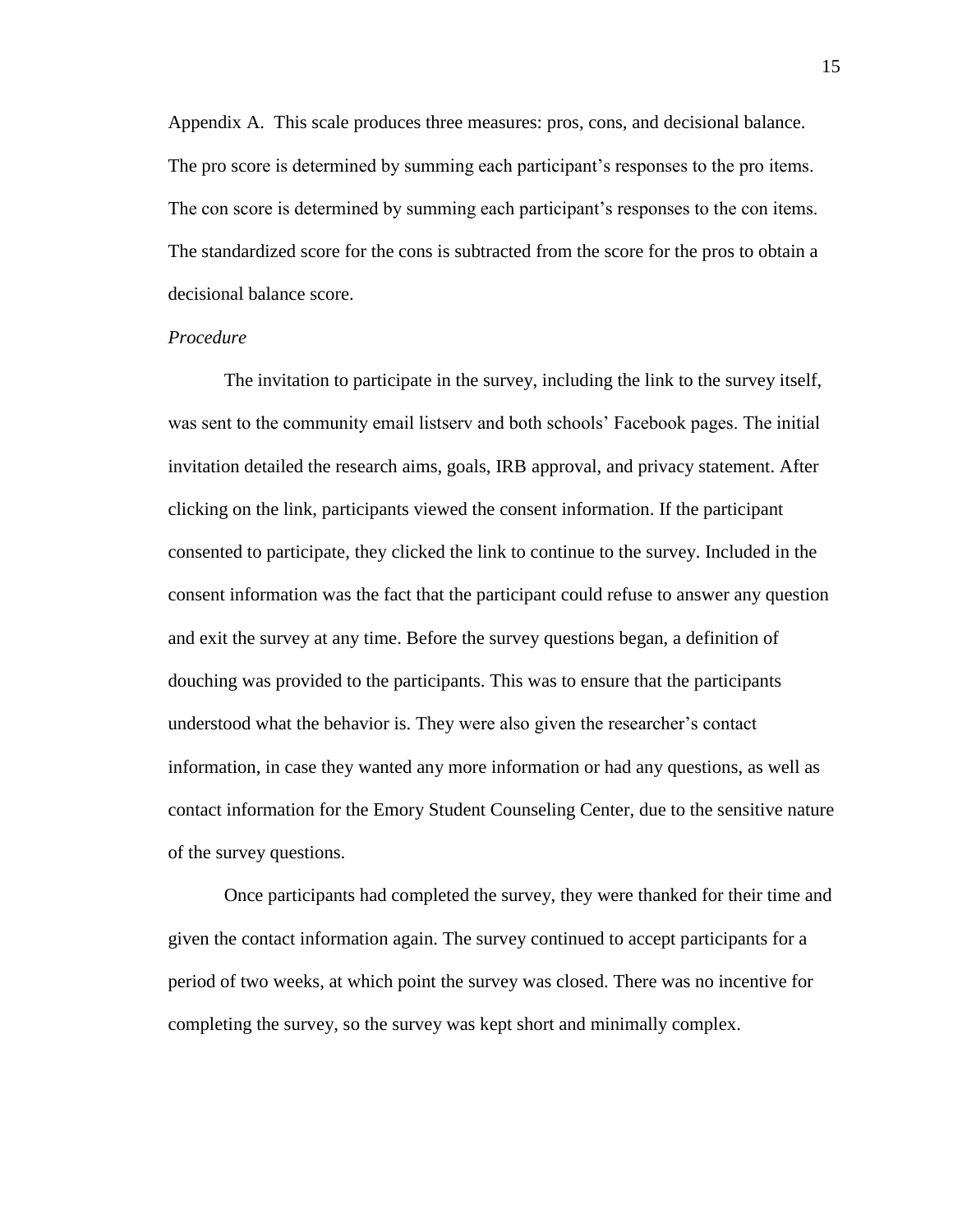The survey question topics followed the order of: general questions about douching, previous and current douching practices, the stages of readiness to quit douching algorithm, the decisional balance scale, and demographics (e.g. age, major, country of origin). This last information was obtained in order to assess any variables that might have a significant relationship with the main measures. The full survey is attached as Appendix B.

#### *Analysis*

Descriptive proportions were obtained to address Aim 1. For the purpose of validation (Aim 2), the scale must first be demonstrated to be reliable. A Cronbach's Alpha test of reliability was performed to assess the degree to which there is interrelatedness among the items on the scale. To further assess the validity of the scale, an exploratory factor analysis was conducted. The analysis of Aim 3 further contributed to the validation of the scale.

For Aim 3, the TTM predicts that as people progress through the stages of readiness for behavior change from precontemplation to maintenance, the pros of quitting the behavior increase and the cons of quitting the behavior decrease. The mean pro score and con score were determined for women in each stage, to explore whether the pros increased and the cons decreased.

In addition, a one-way ANOVA assessed if there is a difference in the distribution of the decisional balance across the stages of readiness to quit douching. The stages of readiness served as the five-category independent variable and the computed decisional balance score served as the continuous dependent variable. This test was used to determine whether there was a significant difference somewhere among the mean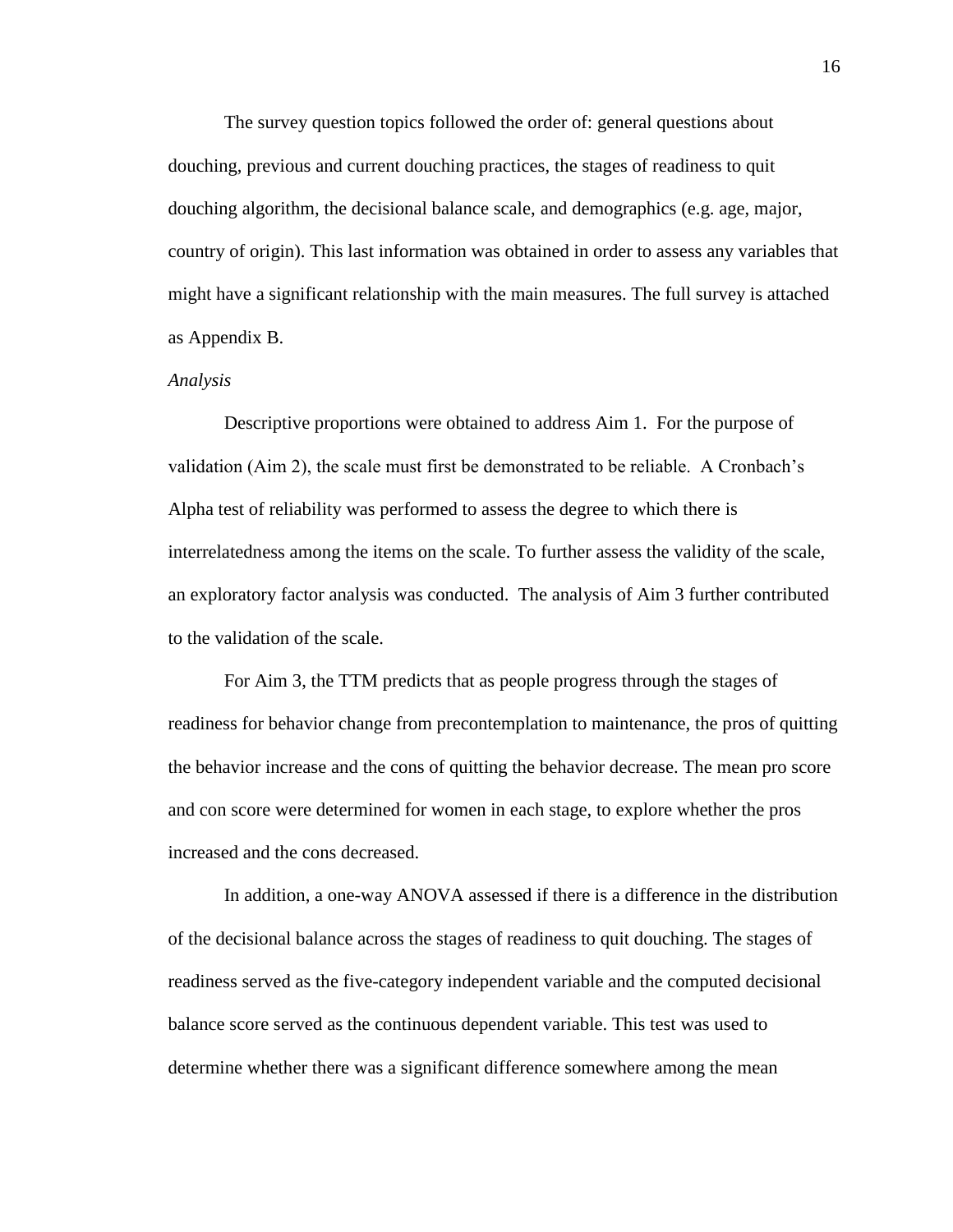decisional balance scores of people in the five stages of readiness. If a significant difference were detected, the appropriate post-hoc tests would be run to determine where the variability lay. All statistical analyses were conducted using SPSS and the significance level was  $p<0.05$ .

### **Chapter 4: Results**

# *Descriptive statistics of the sample*

A total of 218 individuals consented to participate in the survey. Of these, eight were eliminated from the sample for not being currently enrolled in the Rollins School of Public Health or Woodruff School of Nursing. Two of these also self-identified as male. An additional five were eliminated for not answering all three eligibility questions. 205 individuals consented and were considered eligible for inclusion in the study sample. This was below the desired sample size of 217 and as a result, the power and effect size were affected.

The mean age of the 205 participants was 26.29 (sd=5.35; missing=16). The majority of participants identified as white  $(n=129; 62.9\%)$ , Asian  $(n=23; 11.2\%)$ , or Black (n=21; 10.2%)(missing=9; 4.4%). Of the total,  $68.3\%$  (n=140) were enrolled at Rollins School of Public Health and 26.3% (n=54) at Nell Hodgson Woodruff School of Nursing (missing=9 [4.4%]). Most participants were pursuing a Master of Public Health (MPH) degree (n=132; 64.4%), followed by a Bachelor of Science in Nursing (BSN)  $(n=23; 11.2%)$  and a Master of Science in Nursing (MSN)  $(n=10; 4.9%)$  (missing=11; 5.4%). Fully 86.3% (n=177) of participants named the United States as their country of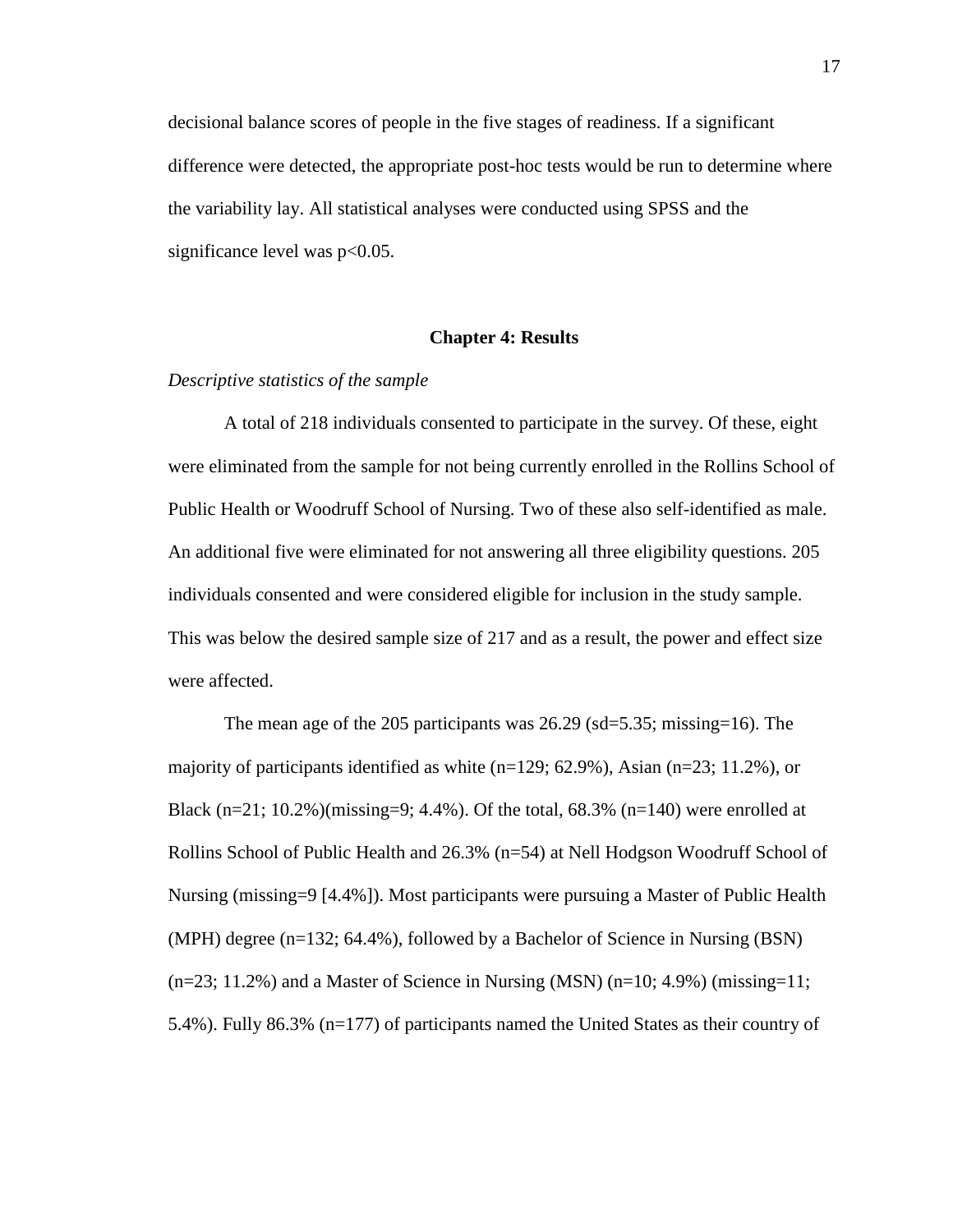origin (missing=) and of those,  $15.1\%$  (n=31) were from the state of Georgia (missing=27 [13.2%]).

Most  $(83.9\%; n=172)$  participants identified as heterosexual/straight, 6.8%  $(n=14)$ identified as bisexual, and  $2.4\%$  (n=5) identified as homosexual/gay or lesbian (missing=12 [5.9%]). Of respondents,  $35.6\%$  (n=73) indicated they were single and not in a relationship. Another 29.8%  $(n=61)$  were in a relationship but not living together and 12.7% (n=26) were in a relationship and living together. An additional 14.6% (n=30) indicated that they were married (missing=15 [7.3%]).

#### **Aim 1.** *What is the distribution of stages of readiness for women to quit douching?*

Participants were sorted into the stages of change based on their answers to the created algorithm. Women who responded positively when asked if they had ever douched were then asked if they were still douching. Ten-point-two percent (n=21) of participants indicated that they had ever douched before (missing=1 [0.5%]) . Of those, 28.6% (n=6) were still douching and 71.4% (n=15) were no longer douching. Those still douching were asked if they were thinking about trying to quit douching. Five participants (83.3% of those still douching) were thinking about quitting more than six months from now or never. One participant (16.7% of those still douching) was thinking about quitting in 30 days to six months. No participants  $(n=0; 0.0\%)$  were thinking about quitting in less than 30 days. Participants who had douched before but had since quit douching were asked how long ago they quit. One participant (6.7% of those who quit douching) quit less than six months prior to the survey and 14 participants (93.3% of those who quit douching) quit six months or more prior to the survey.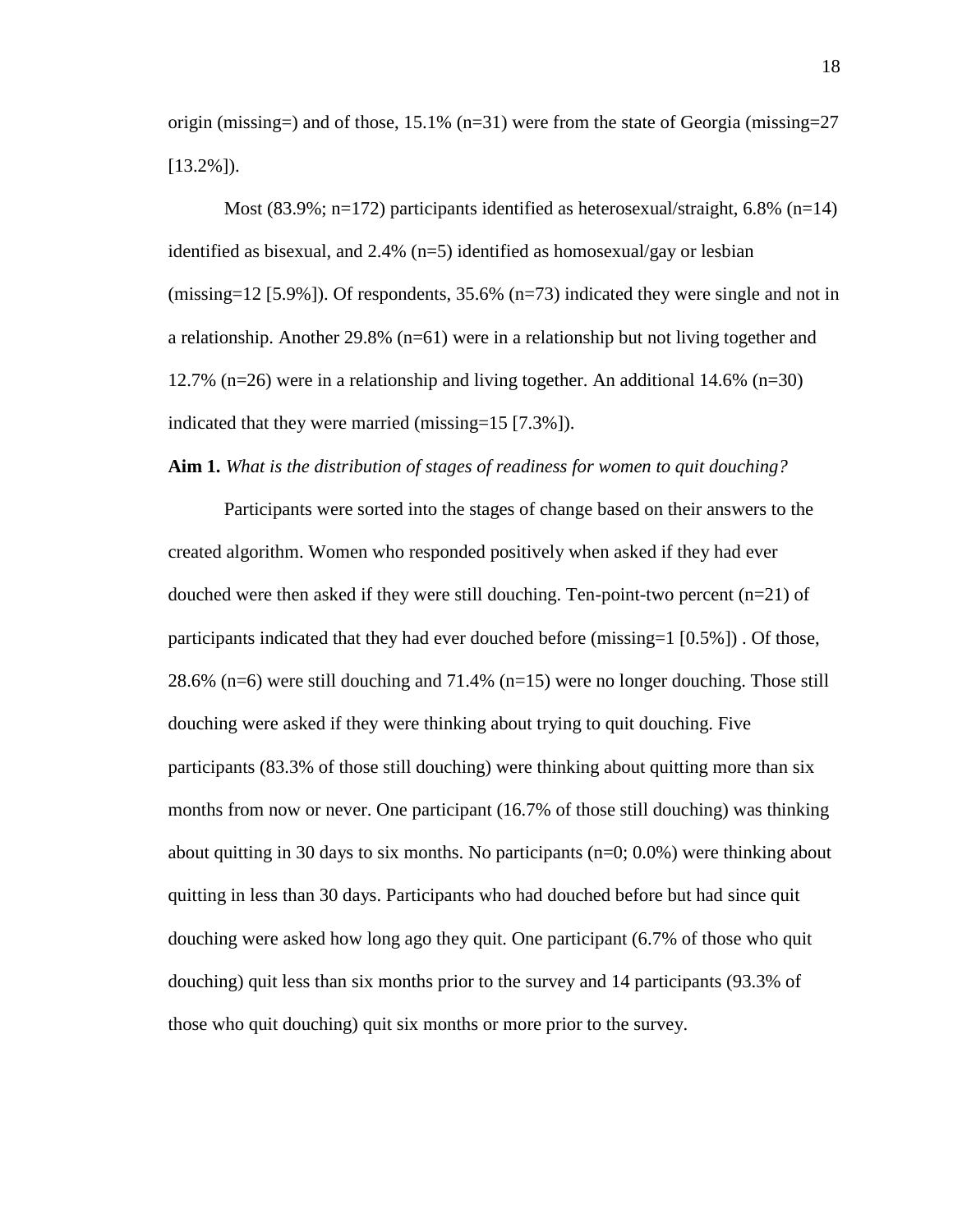Based on the responses to the questions included in the algorithm, the distribution respondents within the stages of change were as follows: five women (2.4% of the entire sample) were determined to be in the precontemplation stage, one (0.5% of the entire sample) was in the contemplation stage, zero (0.0% of the entire sample) were in the preparation stage, one (0.5% of the entire sample) was in the action stage, and 14 (6.8% of the entire sample) were in the maintenance stage. Thus, a total of 6 women (2.9% of the entire sample) were still douching and 15% (7.3% of the entire sample) had previously douched but quit.



Figure 2. Distribution of Participants Among the Stages of Change

**Aim 2.** *Is the decisional balance measure valid?*

Eight participants did not answer any of the decisional balance items on the survey. As a result, their answers were left out of the decisional balance analyses and considered missing. Five participants skipped one item answer; as this constituted less than 25% of data missing for each of these participants, the five missing values were replaced with the mean score of each respective item.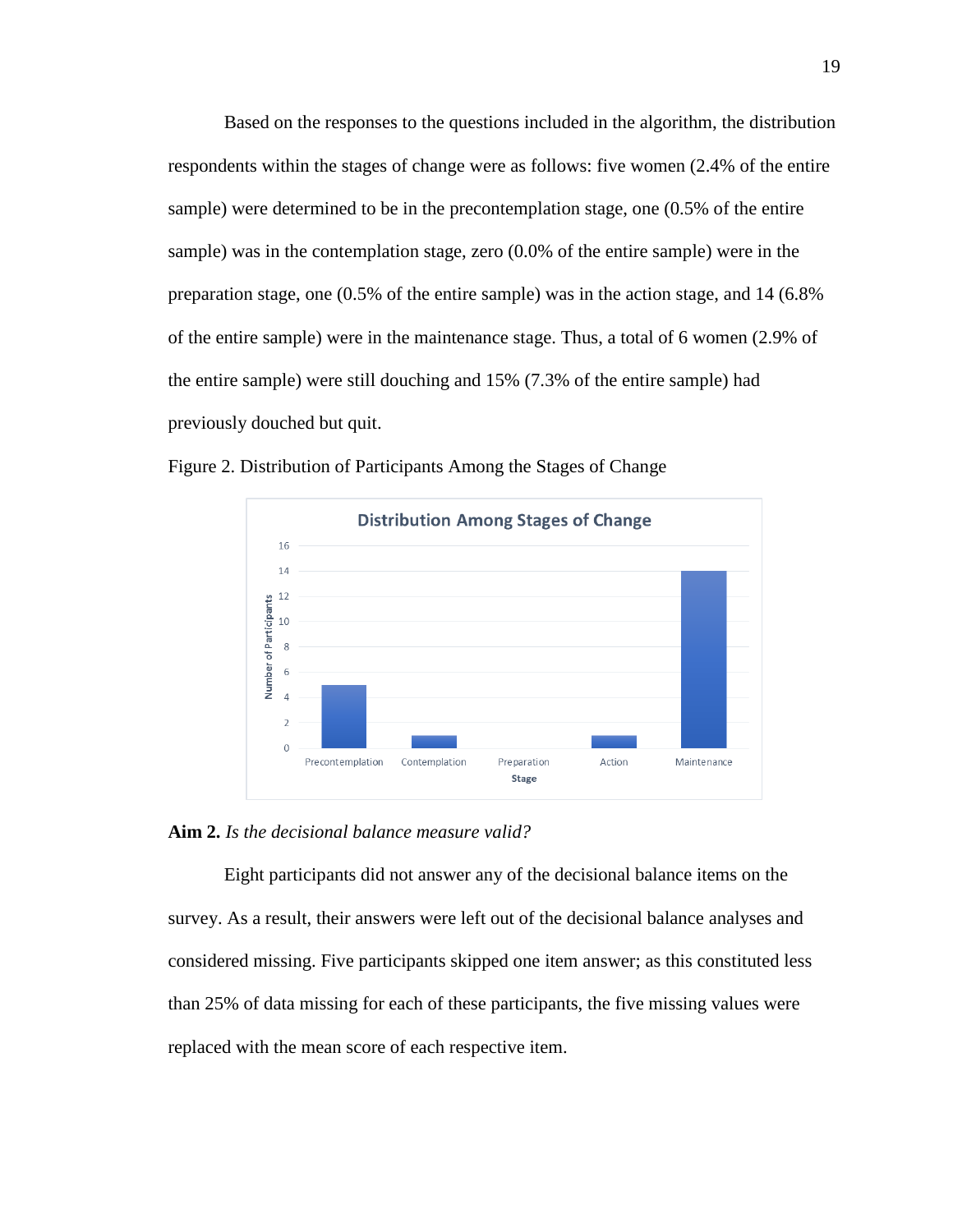The created decisional balance scale consisted of four pro items and four con items. Answer options ranged from (1) strongly disagree to (5) strongly agree. In order to compute the decisional balance score for each participant, the four pro responses were added up and divided by four (the number of pro items) to produce a pro score, and then the four con responses were added up separately and divided by four (the number of con items) to produce a con score. The computed con score was then subtracted from the computed pro score and the resulting number was the decisional balance score, with higher scores indicating stronger agreement with the pro statements concerning the benefits of not douching; negative scores indicated that the cons outweighed the pros. Scores could range from -4.00 to 4.00. The mean decisional balance score for the participants was 2.44 (sd=1.17), with scores ranging from a minimum of  $-1.25$  to a maximum of 4.00.

Reliability analyses of the pro subscale and the con subscale were conducted separately. Cronbach's alpha reliability for the pro scale was 0.767. For the con scale, it was 0.738. Cronbach's alpha reliability for the full scale (the pro subscale in addition to the con subscale with reverse coded responses to correct negative item wording) was 0.797. These scores suggest high internal consistency of the scales' items.

Validity of the scale was determined by conducting a factor analysis. The factor analysis produced two factors with eigenvalues greater than 1. The rotated factor pattern is displayed in Table 1. The first four items, representing the pros of not douching, loaded on factor 2. The second four items, representing the cons of not douching, loaded on factor 1. Two items also cross-loaded; specifically, the items about being healthier if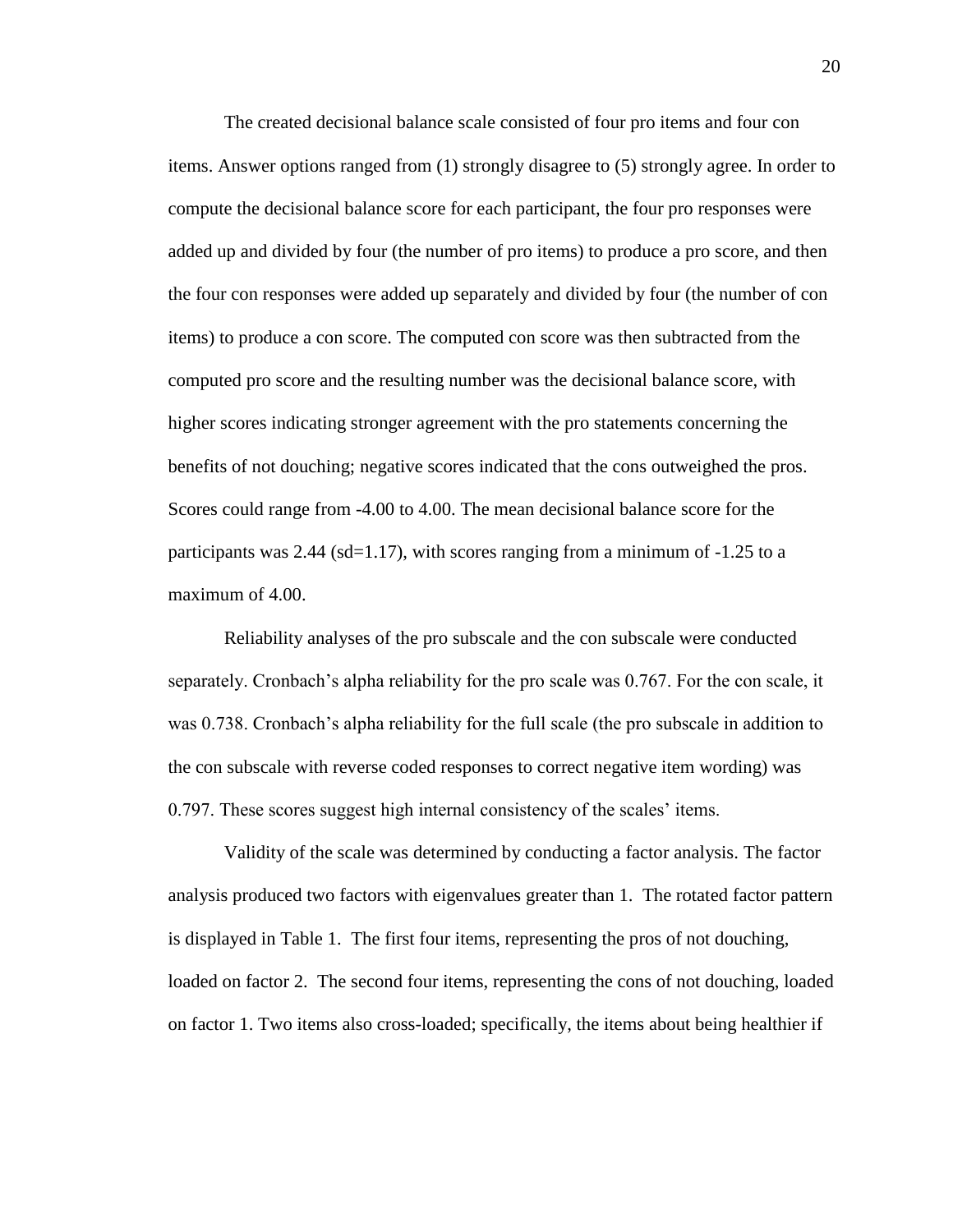not douching and about douching interfering with the body's natural processes loaded negatively with the pros of douching.

Table 1. The Rotated Factor Pattern

| Rotated Component Matrix <sup>a</sup>          |           |        |  |  |
|------------------------------------------------|-----------|--------|--|--|
|                                                | Component |        |  |  |
|                                                |           | 2      |  |  |
| I save money if I don't douche                 | .087      | .740   |  |  |
| I am healthier if I don't douche               | $-439$    | .744   |  |  |
| Life is simpler if I don't douche              | $-.100$   | .772   |  |  |
| Douching interferes with my body's natural     |           |        |  |  |
| processes                                      | $-530$    | .669   |  |  |
| I feel unclean if I don't douche               | .759      | $-179$ |  |  |
| My partner likes me less when I don't douche   | .718      | .009   |  |  |
| I have vaginal odor if I don't douche          | .804      | $-061$ |  |  |
| I am at higher risk for STIs if I don't douche | .603      | $-288$ |  |  |

**Aim 3.** *Is the relationship between the stages of readiness and the decisional balance in line with the predictions of the model?*

According to the TTM, the pros of adopting the behavior should increase as individuals progress through the stages of change and the cons should decrease, indicating that as one moves towards maintenance of the desired behavior they will have beliefs in line with the pros of adopting the behavior (Prochaska et al., 1994). In this study, the adopted behavior is cessation of douching.

In order to address the third and final research aim of this study, we first ran a one-way ANOVA. A statistically significant difference was observed in mean decisional balance scores among the stages of change  $(F=11.307, p<.001)$ . Tukey post hoc tests were not run because three of the stages had fewer than two cases. The correlation between stage and decisional balance was positive and statistically significant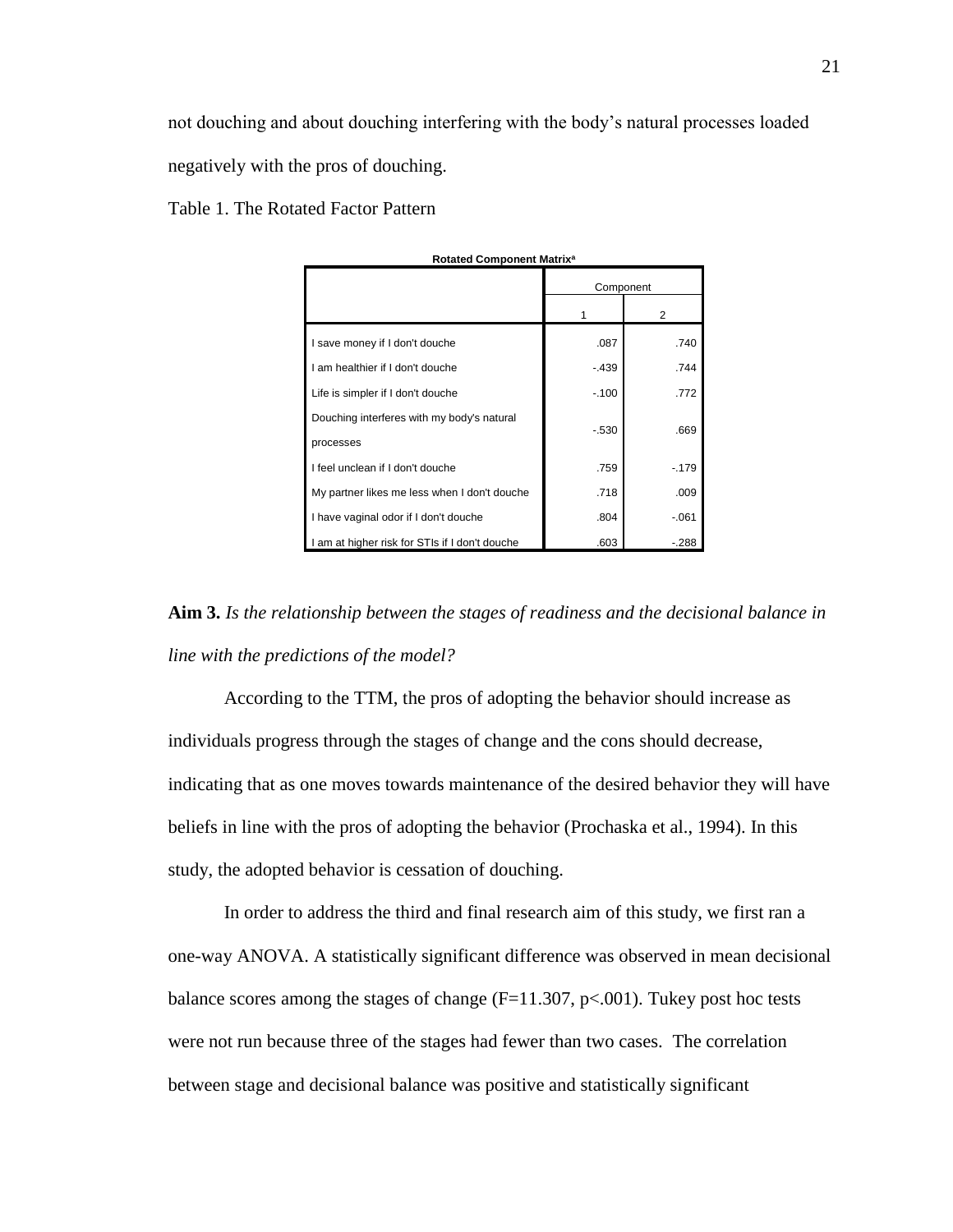(Spearman's rho =  $0.821$ , p<.001). Most of the participants were in the precontemplation or maintenance stages. The contemplation and action stages each only represented one participant, and no participants with data on pros and cons were in the preparation stage. The distribution of the total decisional balance score is presented by stage in Figure 2. As shown in the figure, most of those in precontemplation had decisional balance scores less than zero, indicating that the cons outweighed the pros. Conversely, most of those in maintenance had scores above zero, indicating that the pros outweighed the cons. Figure 3. Distribution of Total Decisional Balance Score by Stage



The means for the pros and cons are presented by stage in Table 2. The pros increased from precontemplation to maintenance, the stages with the greatest number of participants, and increased across 3 of the 4 stages. This difference across stages was statistically significant (F<sub>3,17</sub> = 3.92, p = 0.027). The correlation between stage and pros was positive and statistically significant (Spearman's rho =  $0.51$ , p =  $0.018$ ). Likewise, the cons decreased from precontemplation to maintenance and decreased across the stages for 3 of the 4 stages. Again, this difference across stages was statistically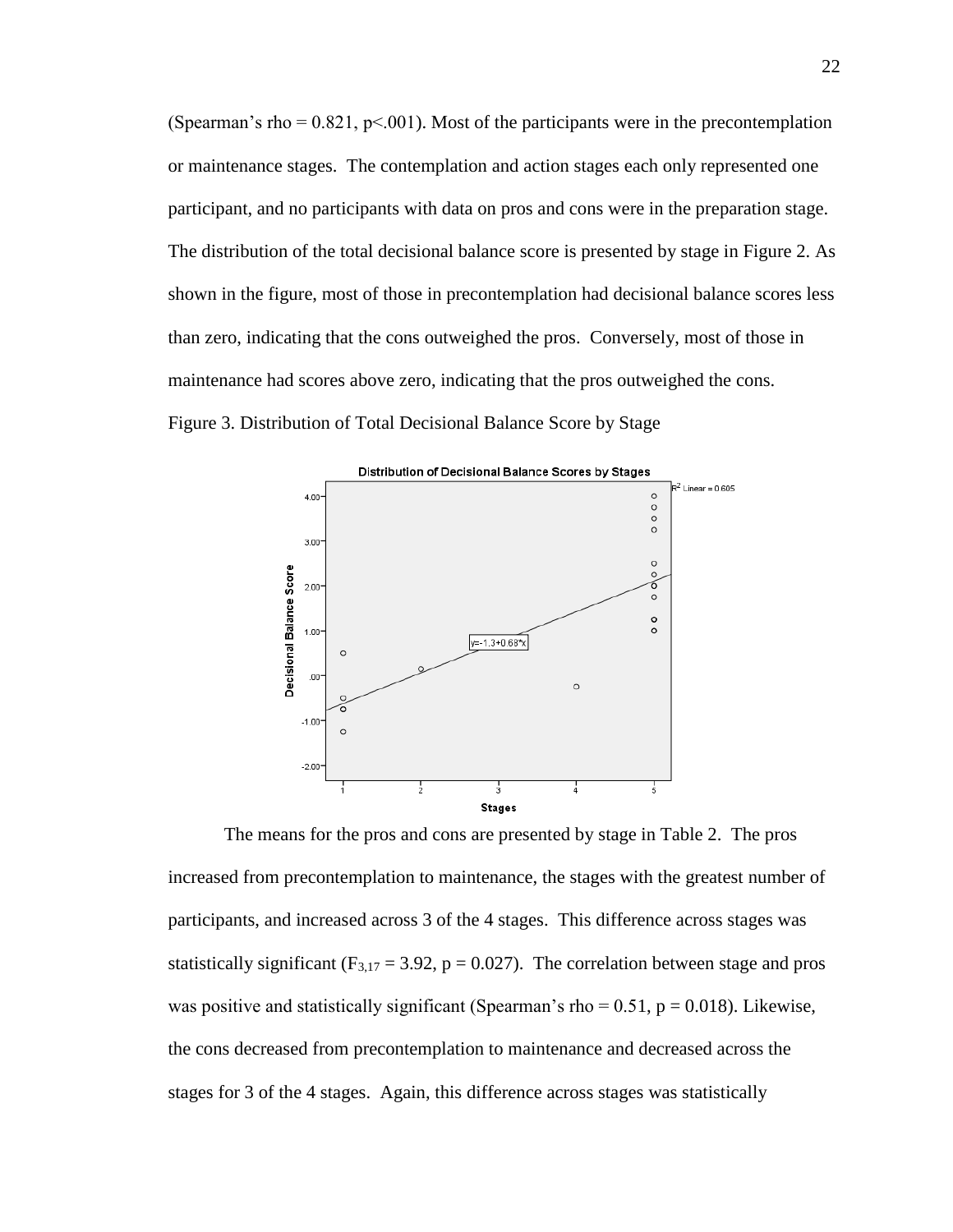significant (F<sub>3,17</sub> = 6.43, p = 0.004). The correlation between stage and cons was negative and statistically significant (Spearman's rho =  $-0.64$ , p = 0.002).

|      | Precontemplation | Contemplation | Action         | Maintenance | $\rm{F_{3,17}}$ | p-value |
|------|------------------|---------------|----------------|-------------|-----------------|---------|
|      |                  |               |                |             |                 |         |
| Pros | ل کے ویک         | 3.65          | 3.00           | 3.68        | 3.92            | 0.027   |
| Cons | 2.80             | 3.50          | 2 ጎሩ<br>ل⊾∠. ل | .48         | 6.43            | 0.004   |

Table 2. Mean Scores for Pros and Cons by Stage of Change





### *Post-hoc Analyses*

Altogether, 10.2% (n=21) (missing=1; 0.5%) of participants indicated that they had ever douched before. The mean age of participants that had a history of douching was 29 (sd=7.462). Most reported that they were single (n=8; 38.1%). All 21 participants with a history of douching identified as heterosexual or straight (100%) and indicated the United States as their country of origin (100%). Roughly half (n=11; 52.4%) of participants were white. 6 (28.6%) participants identified as black and 4 (19.0%) identified as Asian.

The mean age of the 6 participants who were currently douching at the time of the survey was 25.67 (sd=1.966). Half of the douching population ( $n=3$ ; 50.0%) were single and the other half ( $n=3$ ; 50.0%) were in a relationship. All ( $n=6$ ; 100.0%) identified as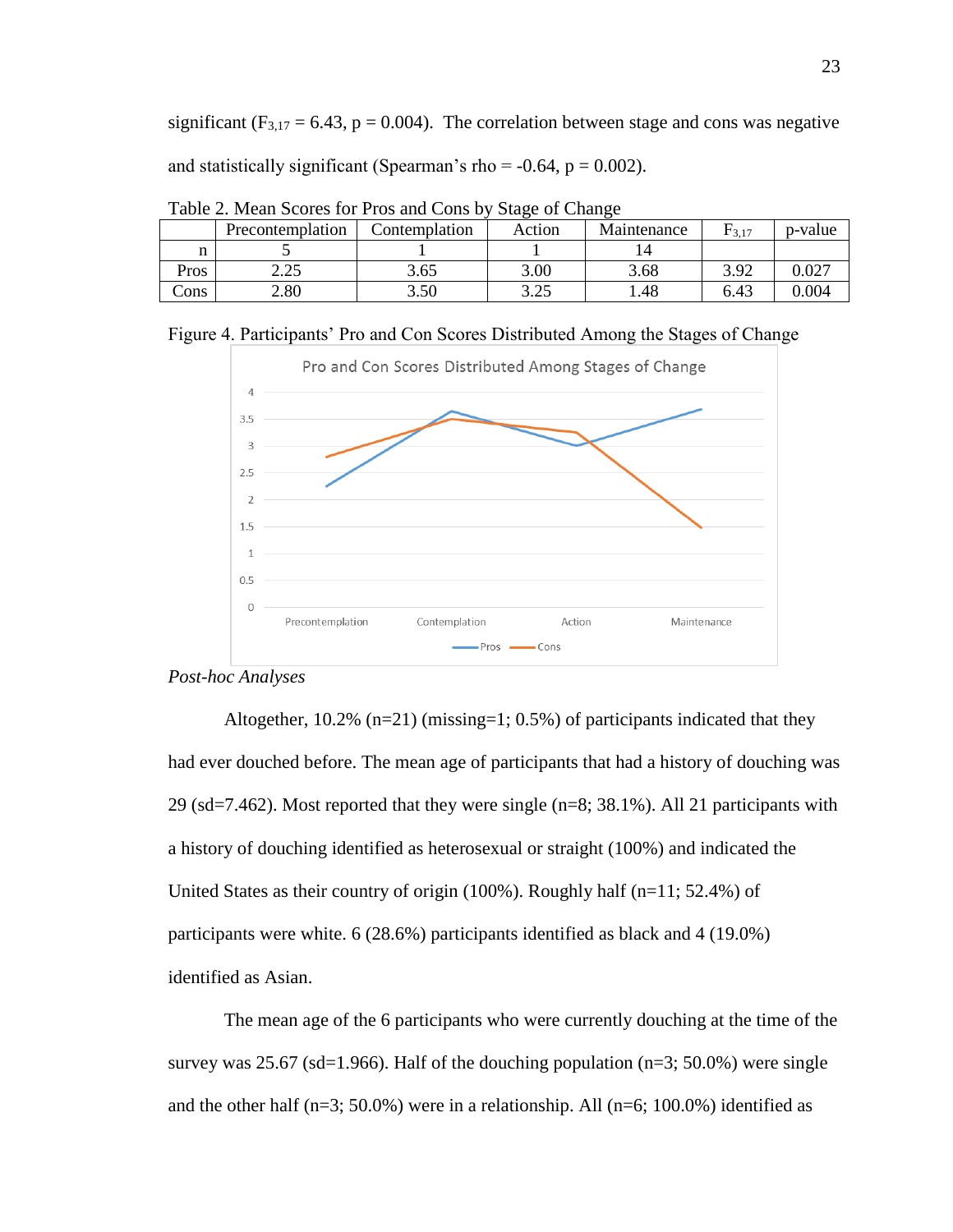heterosexual and originated in the United States. Most were white (n=4; 66.7%). Results of a Chi Square test of independence suggest that there is a statistically significant association between history of douching and sexual orientation ( $\gamma$ 2=4.355; df=1; p=.037), with heterosexual women reporting more history of douching  $(n=21; 12.2%)$  compared to those who identified as non-heterosexual (including homosexual, bisexual, and other)  $(n=0; 0.0\%)$ .

Despite the fact that relatively few participants had actively douched before, 94.1% ( $n=193$ ) ( $missing=1$ ; 0.5%) of respondents indicated that they had heard of douching before starting this survey. However, when asked if they thought douching was a health problem, only 72.7% ( $n=149$ ) (missing=1; 0.5%) indicated that they did think it was a health problem. A Chi Square test of independence was performed to examine the association between those who felt douching is a health problem and those who had ever douched. Results suggest that there is a statistically significant association ( $χ$ 2=10.829;  $df=1$ ;  $p=.001$ ), with those who do not think douching is a health problem reporting more history of douching (n=12; 21.8%) compared to those who did think it is a health problem (n=9; 6.0%). A statistically significant association ( $\gamma$ 2=6.079; df=2; p=.048) was also observed between the belief that douching is a health problem and school enrollment, with 77.8% (n=42) of participants enrolled in the nursing school reporting that they think douching is a health problem compared to only  $72.1\%$  (n=101) of those in the public health school. The belief that douching is not a health problem was also significantly associated with relationship status ( $\chi$ 2=8.184; df=3; p=.042). Single women were more likely to report that douching is not a health problem (n=28; 38.4%) compared to women in a relationship ( $n=18$ ; 20.7%) and married women ( $n=5$ ; 16.7%).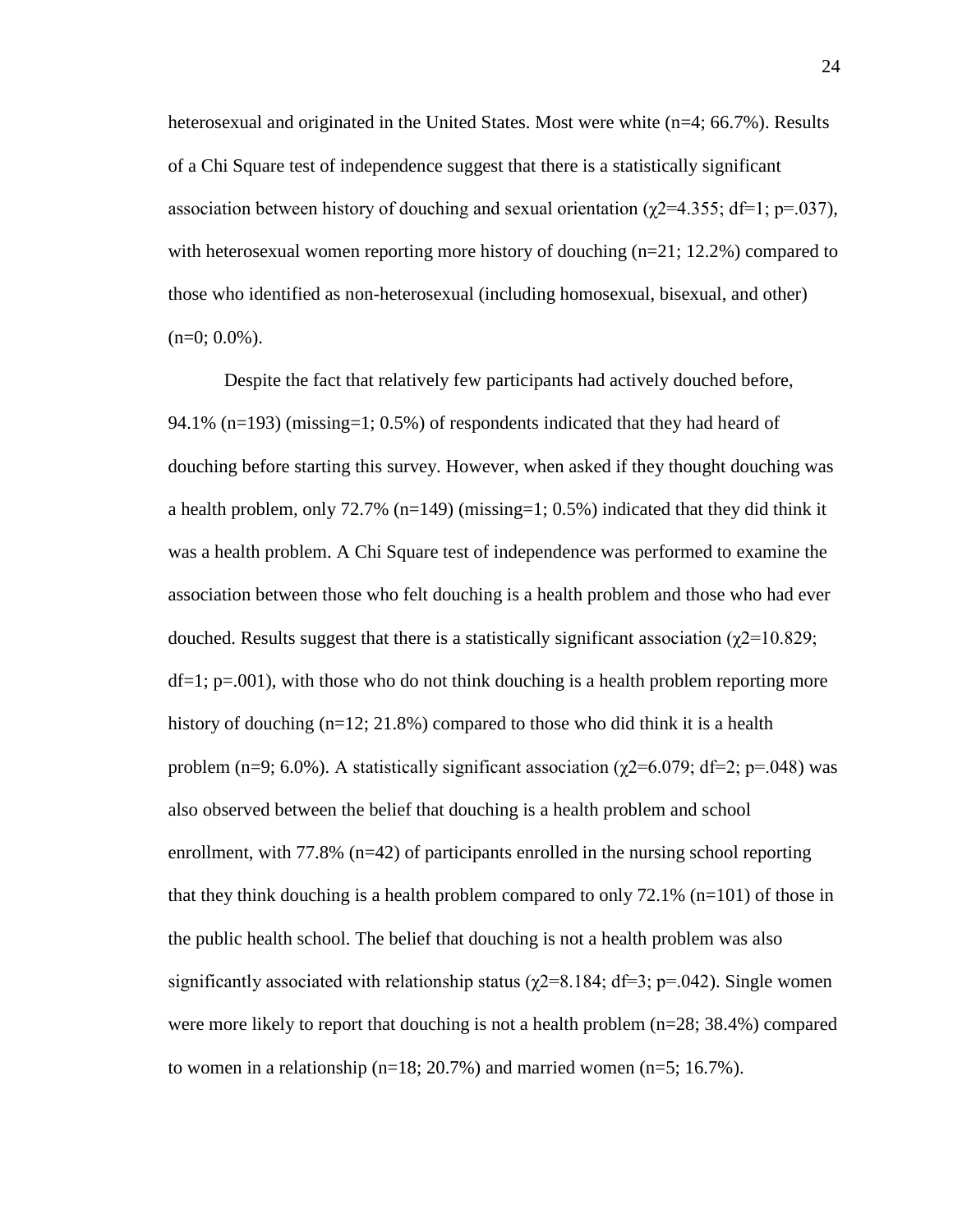The distribution of age across the stages of change indicated an approximate split midway through the stages, with younger participants grouped in the precontemplation stage and older participants grouped in the maintenance stage. Similarly, an approximate midway split was observed between single and married participants, with single participants grouped in the precontemplation stage and married participants grouped in the maintenance stage.

#### **Chapter 5: Discussion**

#### **Aim 1.** *What is the distribution of stages of readiness for women to quit douching?*

A relatively small number of participants had a history of douching, and even fewer currently were douching. This is encouraging; one would hope to find a low number of douching participants within a health care education setting. As for the participants with a history of douching, the majority had quit and were in the maintenance or action stages, with fewer still douching. Those still douching, however, did not intend to stop anytime soon. This creates a stark divide within the participants with a history of douching; overall, women had either quit douching a long time ago or had no intention of quitting any time soon. This may reflect a need for targeted interventions – those women who have no intentions of stopping the behavior will likely respond to interventions designed for getting them to progress even into the contemplation stage. This may include messages about the dangers of douching and the benefits of stopping.

**Aim 2.** *Is the decisional balance measure valid?*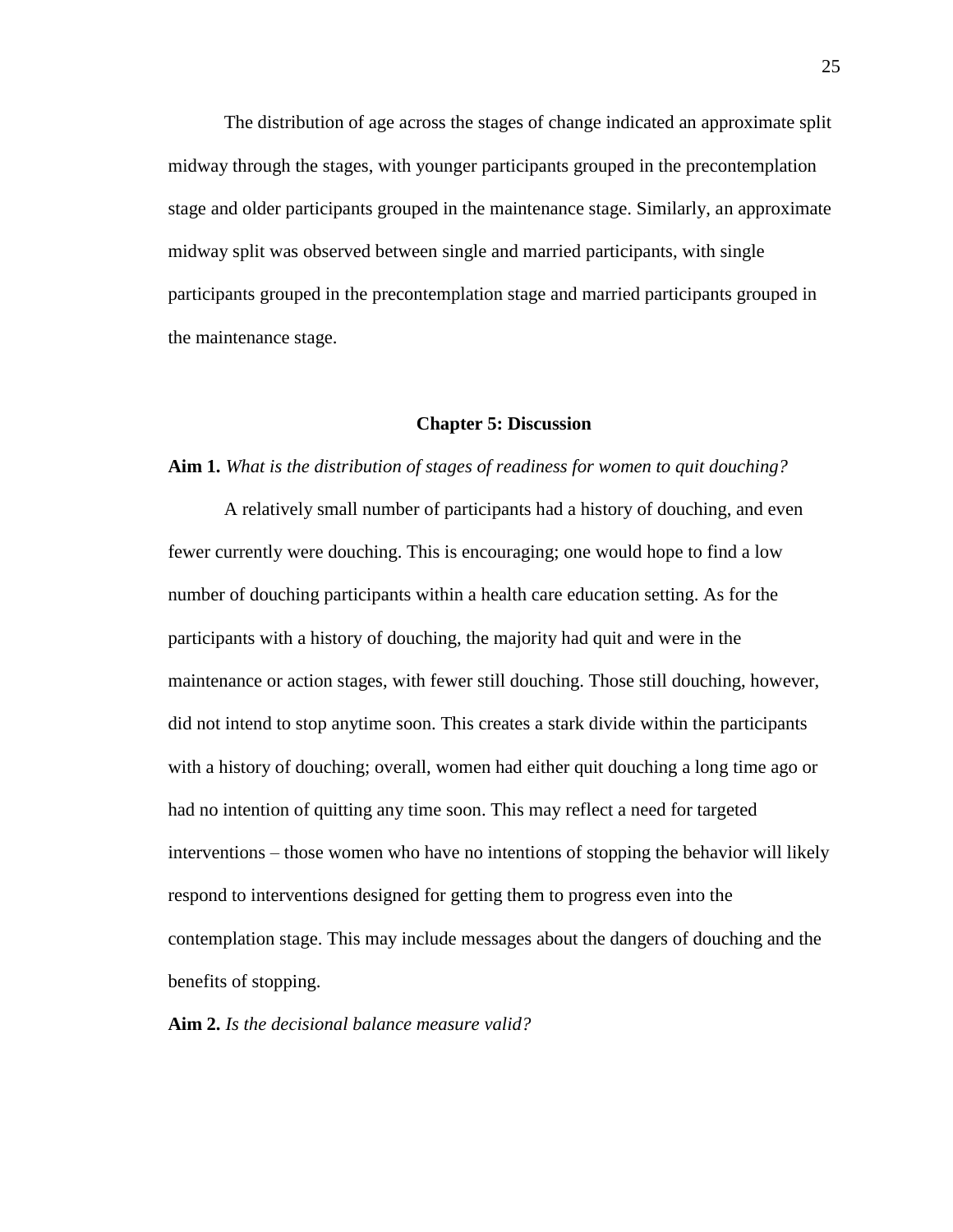The created decisional balance measure proved to be reliable and the two subscales exhibited factorial validity. The questions load on each of the two factors well, indicating validity of the pro and con subscales. These separate subscales, in addition to the full scale, present future researchers with reliable, valid measures of analyzing beliefs about douching behaviors. The significance of a validated decisional balance measure specifically about the pros and cons of douching is that it is the first of its kind; numerous exploratory studies have qualitatively examined women's reasons for douching or uncovered demographic and psychosocial characteristics which correlate with douching behavior (Cottrell & Close, 2008; DiClemente et al., 2012; Ekpenyong & Etukumana, 2013; Funkhouser et al., 2002; Markham et al., 2007; McKee et al., 2009; Vermund et al., 2001), but little theoretical research has been conducted (Esber et al., 2014; D. M. Grimley et al., 2005). The decisional balance construct of the TTM is valuable for understanding shifts in women's beliefs about the costs and benefits of douching. This information can be used to tailor behavioral change messages and interventions to where participants fall on the spectrum of pros and cons. For future studies which may employ the TTM, this decisional balance measure can be used and adapted to inform the decisional balance construct of the theory.

**Aim 3.** *Is the relationship between the stages of readiness and the decisional balance in line with the predictions of the model?*

Our results indicate that as participants moved through the stages of change from precontemplation to maintenance, the pros of not douching increased as the cons of not douching simultaneously decreased. This is in line with the predictions of the TTM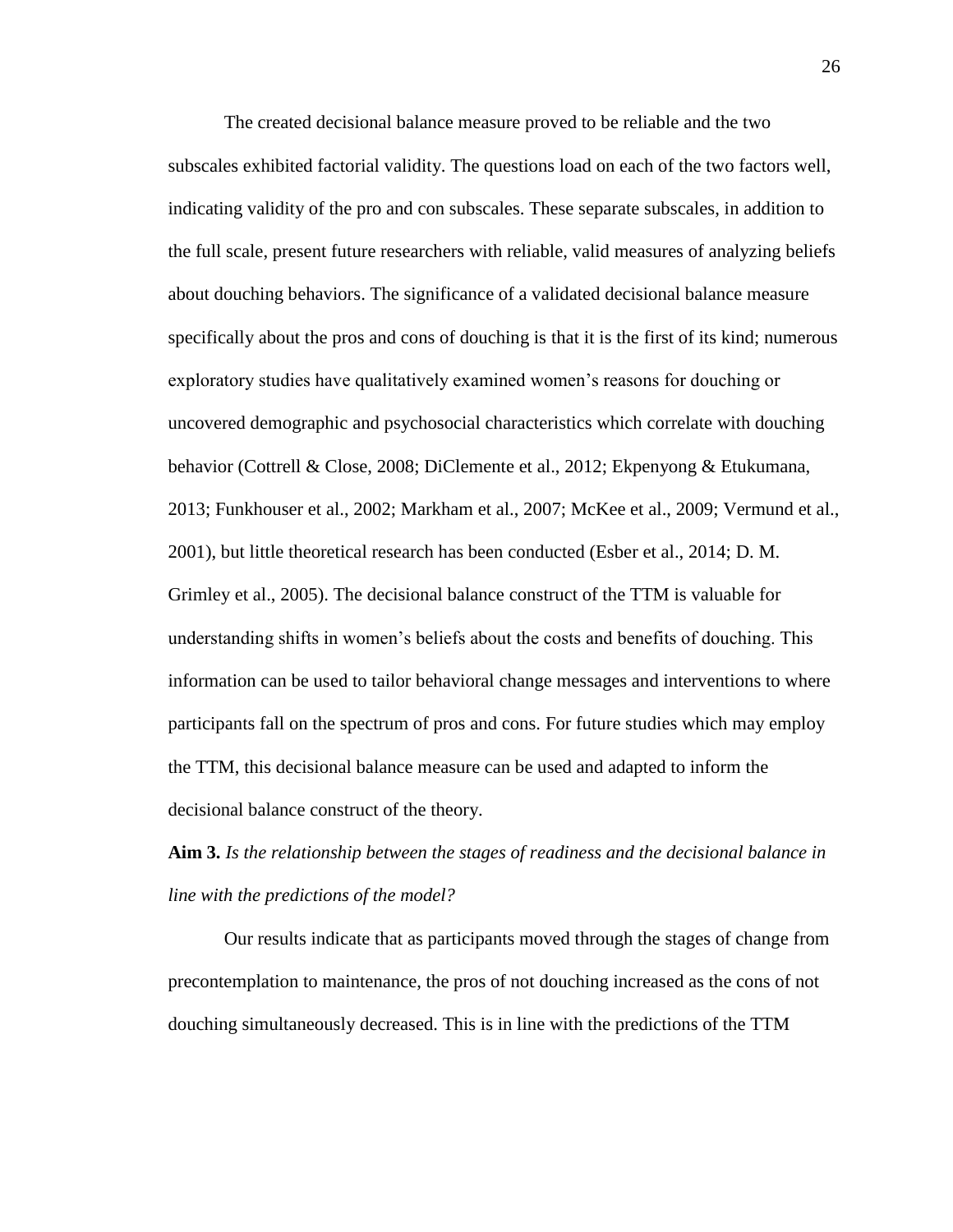(Prochaska et al., 1994), further validating the created decisional balance measure and indicating it's potential for use in future research.

#### *Post-hoc Analyses*

As expected, a significant relationship was observed between history of douching and the belief that douching is not a health problem. Temporality could not be determined, due to the cross-sectional nature of the survey, but given that many of the women who did not have a history of douching believed that douching was not a health problem, it is apparent that increasing the awareness of the health issues associated with douching is necessary. This may have the potential of preventing women from starting douching or pushing women in the earlier stages of change to the action and maintenance stages of change.

Interestingly, the women with a history of douching were grouped on both extremes of the stages of change, with younger women in the precontemplation stage and older women in the maintenance stage. This may indicate a decrease in douching behavior over time. In addition, women in the maintenance stage tended to be married and women in the precontemplation stage were single. This could be tied to age increasing the likelihood of marriage, as well as the possibility of married women being less likely to douche (Caliskan et al., 2006).

Most women had heard of douching before, but fewer thought that douching was a health problem. This supports previous literature findings of a lack of awareness about the effects of douching on the body as well as the need for education about douching practices (Foch et al., 2001; Simpson et al., 2004). Nursing students were significantly more likely to think of douching as a health problem than public health students. This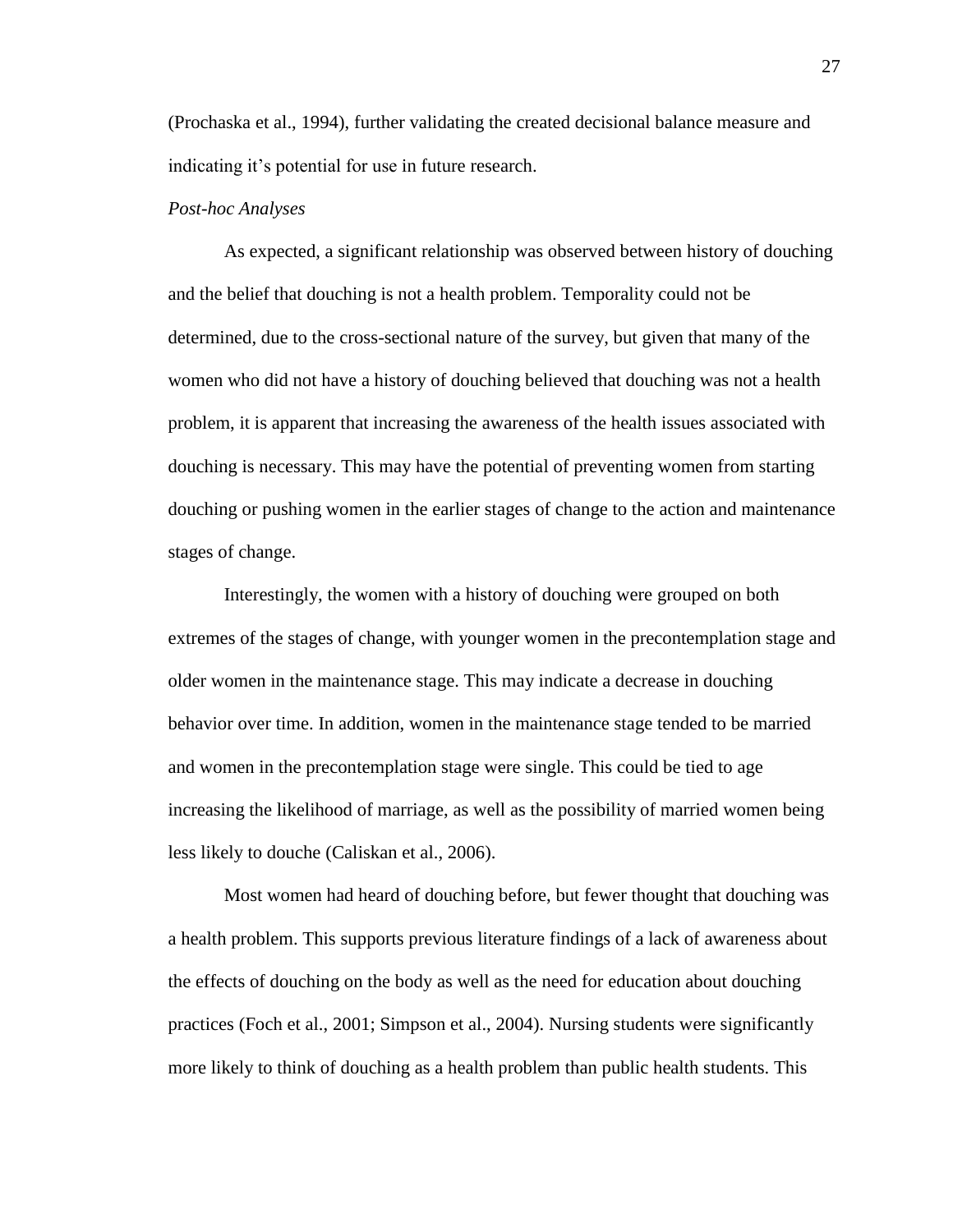may be due to the nature of the coursework and interests of the students, but further exploration would be needed to determine why this difference exists. Educating those planning to work in healthcare, even if it's not in a clinical setting, is imperative if we hope to educate the public about the health risks associated with douching. In addition, single women were less likely to believe it is a health problem than women in a relationship. This corresponds with the literature indicating that the influence of a partner may affect reproductive hygienic behavior (Lindberg, Ku, & Sonenstein, 1998; Weisman et al., 2007).

All women who reported any history of douching self-identified as heterosexual. Sexual orientation and douching behavior has not been explored extensively in the literature (Marrazzo, Thomas, Agnew, & Ringwood, 2010). The fact that such a strong level of significance was found here may have implications about heteronormative beliefs, the influence of partner beliefs, or genital self-image beliefs, all of which have been tied to reproductive hygiene behaviors (DeMaria et al., 2011, 2012; Martins, Tiggemann, & Churchett, 2008; Weisman et al., 2007).

#### *Strengths and Limitations*

Despite this study's significant contributions made to the literature, several important limitations must be noted. First, the results of this study may not be generalizable to a wide population of women. This survey was conducted within two health care-oriented schools within a large, private university in the American South. While the results may have implications for douching behavior research more generally, they may not be applicable to women of other sociodemographic and psychographic backgrounds.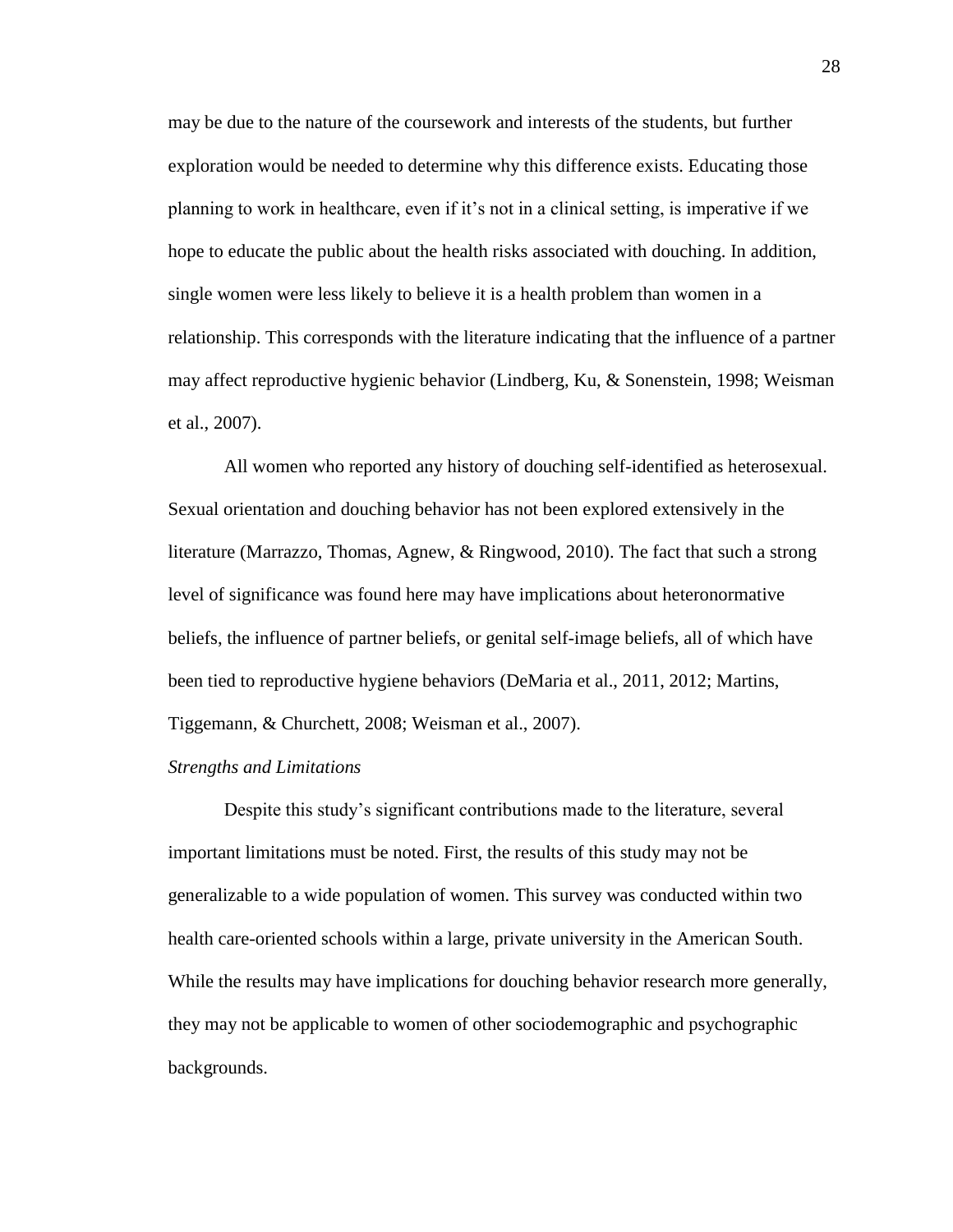Second, the survey we conducted was not pilot tested, due to time limitations. This includes the decisional balance scale items. While the survey and scale proved valid and produced significant results, they may have been more effective had they been pilot tested.

Finally, the sample size of this study was small. Due to the nature of the chosen population, this was expected. However, it should be noted that had more time and funding been available, a larger number of participants may have been recruited from the two schools.

Though lacking in generalizability, the study was conducted in this chosen population because of the implications the findings would have for the literature. The decisional balance scale was of great value to this population, as demonstrated by the reliability, face validity, and construct validity of the instrument. This opens the door for further theoretical research in this area with varied populations. Very little theoretical, quantitative research has been conducted on this topic, making this appropriate for use in a smaller, more controlled population. Also, there is no previous research on this topic in regard to the beliefs that women studying health care have about douching. Our findings indicate that although not highly prevalent, there are some women within this population who have a history of douching and also may currently be douching. In addition, the findings regarding the belief about douching being a health problem are significant. Despite this being a presumably well-educated group of women studying health care in some capacity, many women did not feel that douching is a health problem. This opens the door for further exploration within many subpopulations of women who may not have been considered likely targets for information campaigns or interventions.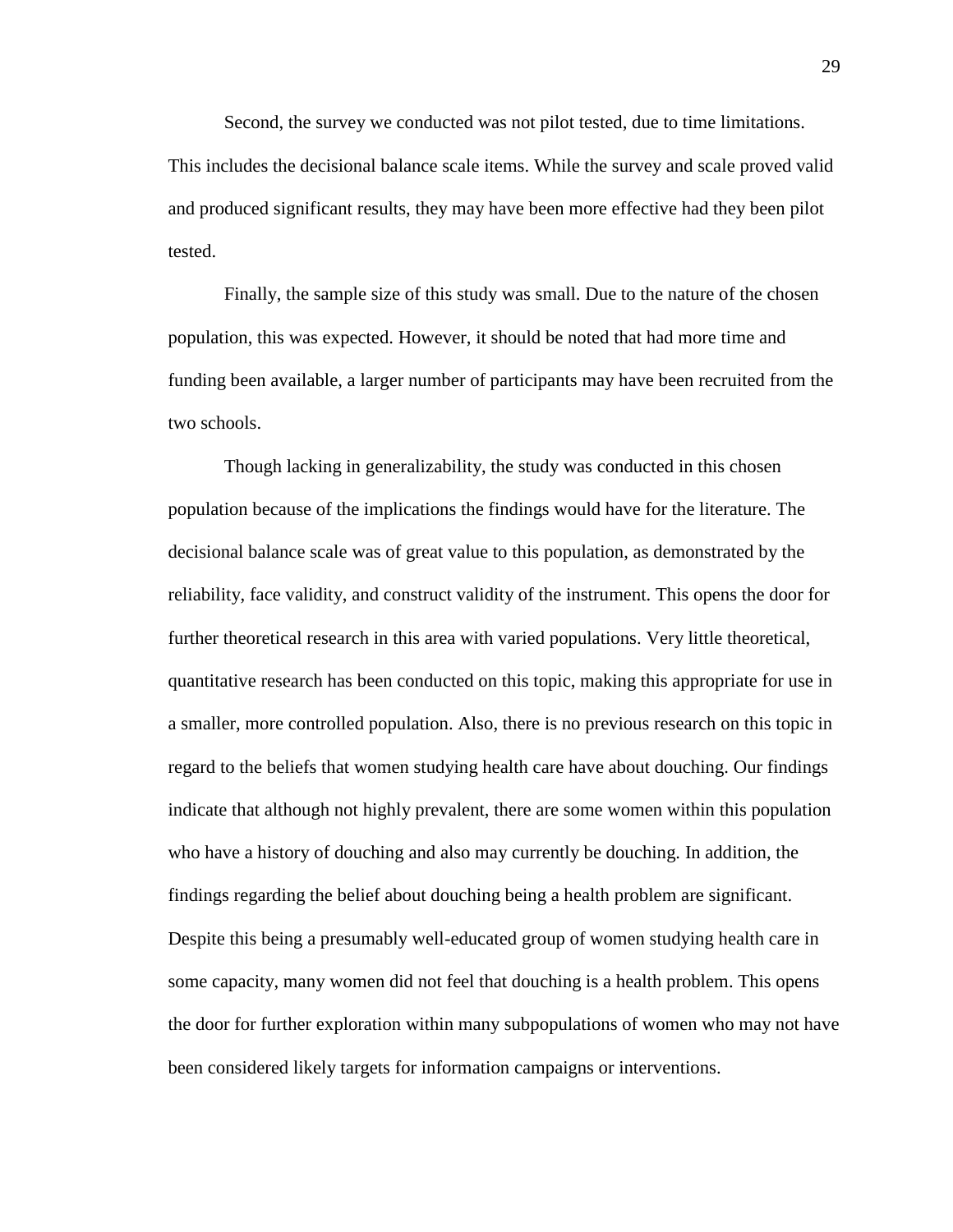#### *Conclusion and Implications*

The created decisional balance scale was found to be reliable and possess both face and construct validity. This is important because it is the first decisional balance scale made specifically about douching behaviors. This has significant implications for use in future interventions. Studies about douching behaviors are generally lacking in theoretical frameworks; being able to utilize a validated scale will benefit future interventions and studies of douching behaviors in women.

In line with previous literature on this topic, our study found that many women are not informed about the health effects of douching, despite the fact that most were familiar with douching as a concept. Given that prevalence of douching is still high in the United States despite the expansive amount of work extolling the benefits of not douching, more attention to this topic is needed.

Given the context of this health-wise population and lack of knowledge about the negative health effects of douching in this population, the findings from this study lay the groundwork for further theoretical exploration of this topic not only in the health care and university setting, but for the wider population of women. Women in the healthcare fields will be educating and promoting health behavior in others for the rest of their lives; it is imperative that the negative health effects be more widely disseminated. Exploring this health behavior of groups at risk for the behavior, as well as those who should be equipped with accurate knowledge about it, is essential.

Further research should explore these topics, as well as the views of health care providers themselves. Little research explores their opinions and beliefs about douching, but given the lack of knowledge in health care students, this is an important area that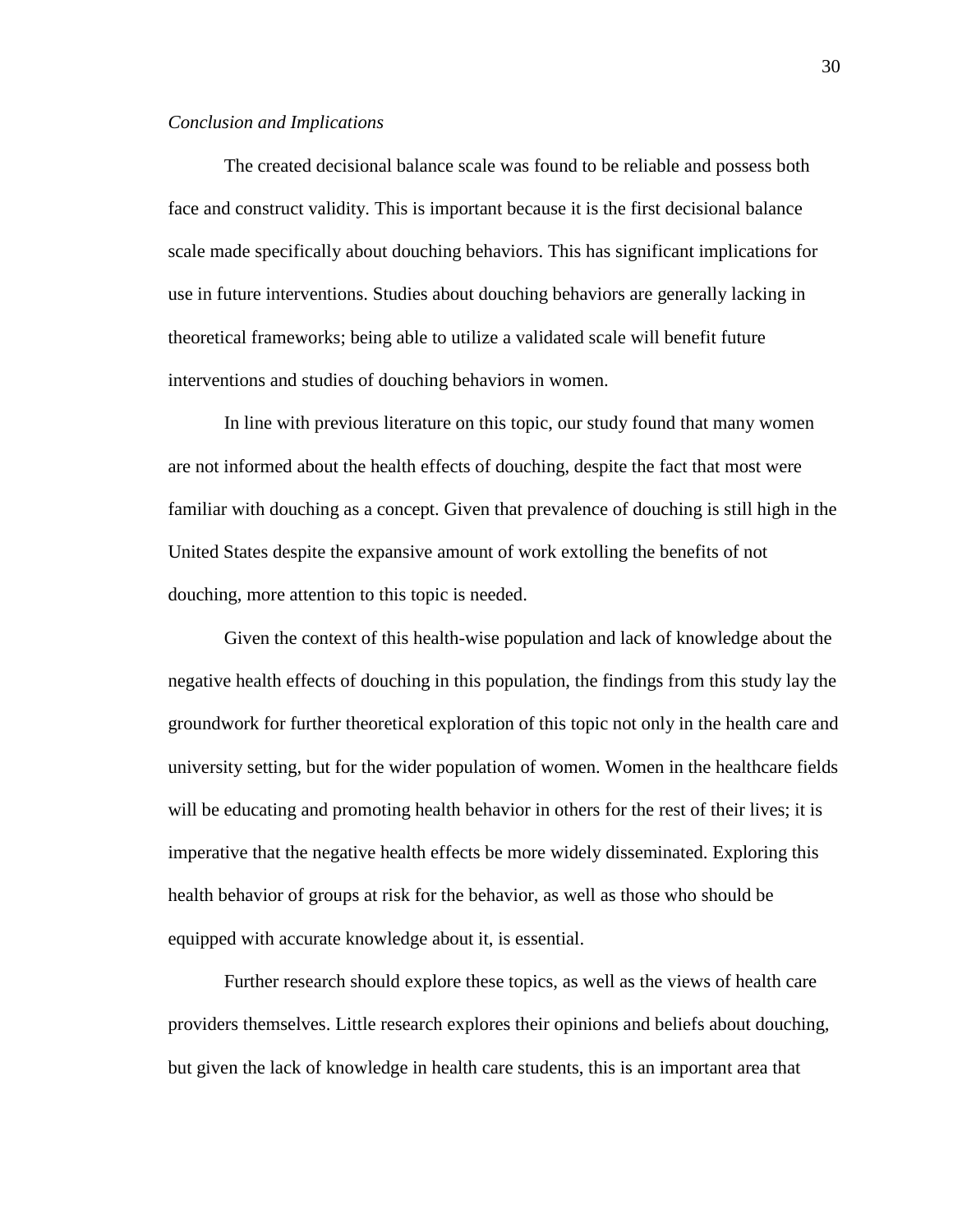needs to be explored. In addition, further theory-focused research is needed in order to inform potential interventions and education campaigns. The lack of knowledge, combined with the perpetual advertisements promoting douche products and references in the media to the harmlessness of douching, makes this a topic rife with lack of understanding of the consequences of douching. In all, douching behavior and understanding is a promising topic of research to be developed further in the future.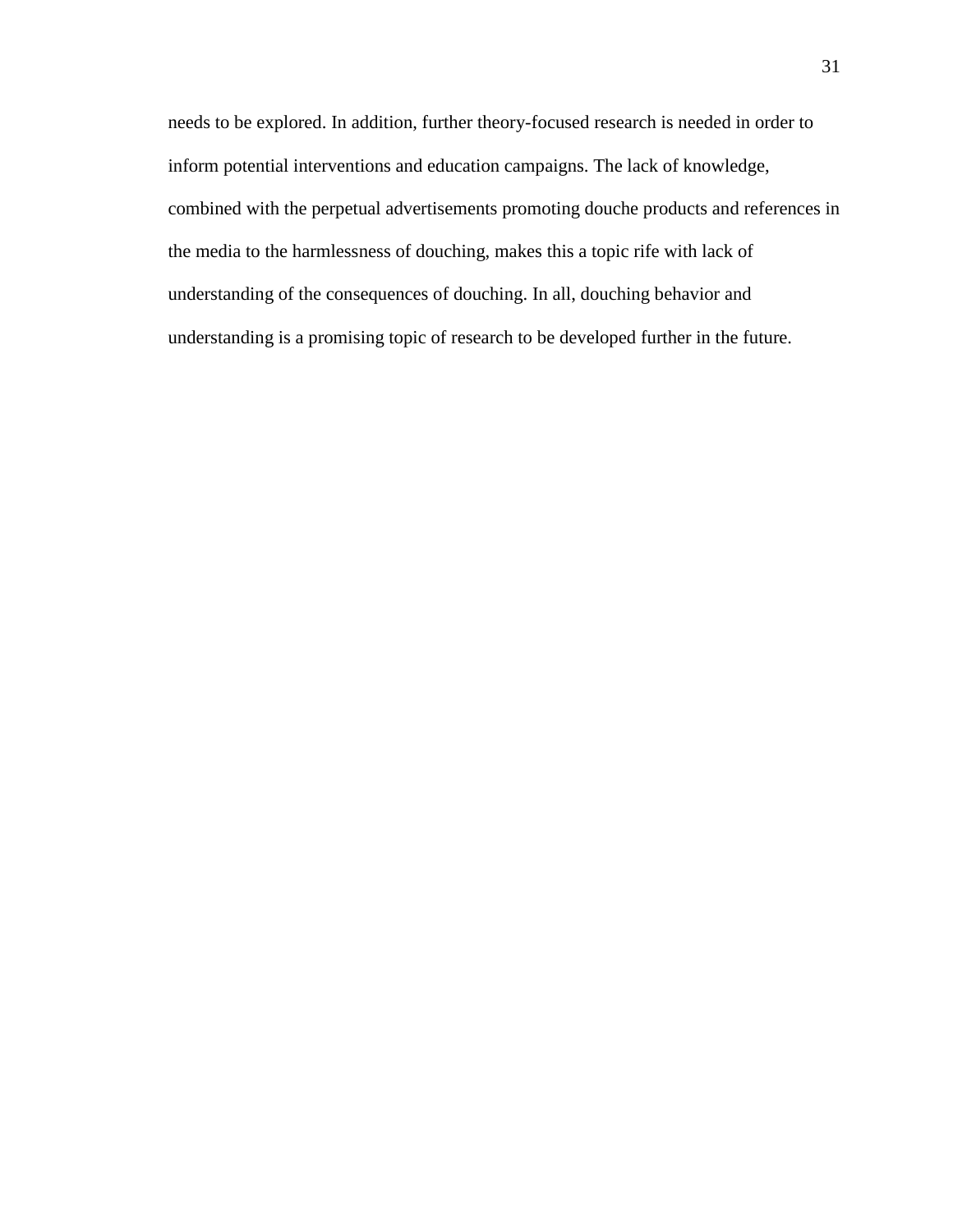#### References

- Alataş, E., Yildirim, B., Öztekin, Ö., & Gezgin, T. (2008). Laparoscopic management of a primary ectopic ovarian pregnancy and vaginal douching as a possible cause. *Archives of Gynecology and Obstetrics*, *277*(4), 363–365. http://doi.org/10.1007/s00404-007-0464-8
- Alcaide, M. L., Chisembele, M., Mumbi, M., Malupande, E., & Jones, D. (2014). Examining targets for HIV prevention: intravaginal practices in Urban Lusaka, Zambia. *AIDS Patient Care and STDs*, *28*(3), 121–7. http://doi.org/10.1089/apc.2013.0309
- Alcaide, M. L., Mumbi, M., Chitalu, N., & Jones, D. L. (2012). An intervention to decrease intravaginal practices in HIV-infected women in Zambia: A Pilot Study. *Journal of the Association of Nurses in AIDS Care*. http://doi.org/10.1016/j.jana.2012.08.009
- Anderson, M., Mckee, D., Yukes, J., Alvarez, A., & Karasz, A. (2008). An investigation of douching practices in the botánicas of the Bronx. *Culture, Health & Sexuality*, *10*(1), 1–11. http://doi.org/10.1080/13691050701516363
- Aral, S. O., Mosher, W. D., & Cates, W. (1992). Vaginal douching among women of reproductive age in the United States: 1988. *American Journal of Public Health*, *82*(2), 210–4.
- Baird, D. D., Weinberg, C. R., Voigt, L. F., & Daling, J. R. (1996). Vaginal douching and reduced fertility. *American Journal of Public Health*, *86*(6), 844–50.
- Brotman, R. M., Ghanem, K. G., Klebanoff, M. A., Taha, T. E., Scharfstein, D. O., & Zenilman, J. M. (2008). The effect of vaginal douching cessation on bacterial vaginosis: a pilot study. *American Journal of Obstetrics and Gynecology*, *198*(6), 628.e1–628.e7. http://doi.org/10.1016/j.ajog.2007.11.043
- Brotman, R. M., Klebanoff, M. A., Nansel, T. R., Andrews, W. W., Schwebke, J. R., Zhang, J., … Scharfstein, D. O. (2008). A longitudinal study of vaginal douching and bacterial vaginosis—A marginal structural modeling analysis. *American Journal of Epidemiology*, *168*(2), 188–196. http://doi.org/10.1093/aje/kwn103
- Brotman, R. M., Klebanoff, M. A., Nansel, T., Zhang, J., Schwebke, J. R., Yu, K. F., … Andrews, W. W. (2008). Why do women douche? A longitudinal study with two analytic approaches. *Annals of Epidemiology*, *18*(1), 65–73. http://doi.org/10.1016/j.annepidem.2007.05.015
- Brown, J. E., Ayowa, O. B., & Brown, R. C. (1993). Dry and tight: Sexual practices and potential AIDS risk in Zaire. *Social Science & Medicine*, *37*(8), 989–994. http://doi.org/10.1016/0277-9536(93)90433-5
- Brown, J. E., & Brown, R. C. (2000). Traditional intravaginal practices and the heterosexual transmission of disease: a review. *Sexually Transmitted Diseases*, *27*(4), 183–7.
- Brown, J. M., Hess, K. L., Brown, S., Murphy, C., Waldman, A. L., & Hezareh, M. (2013). Intravaginal practices and risk of bacterial vaginosis and candidiasis infection among a cohort of women in the United States. *Obstetrics & Gynecology*, *121*(4), 773–780. http://doi.org/10.1097/AOG.0b013e31828786f8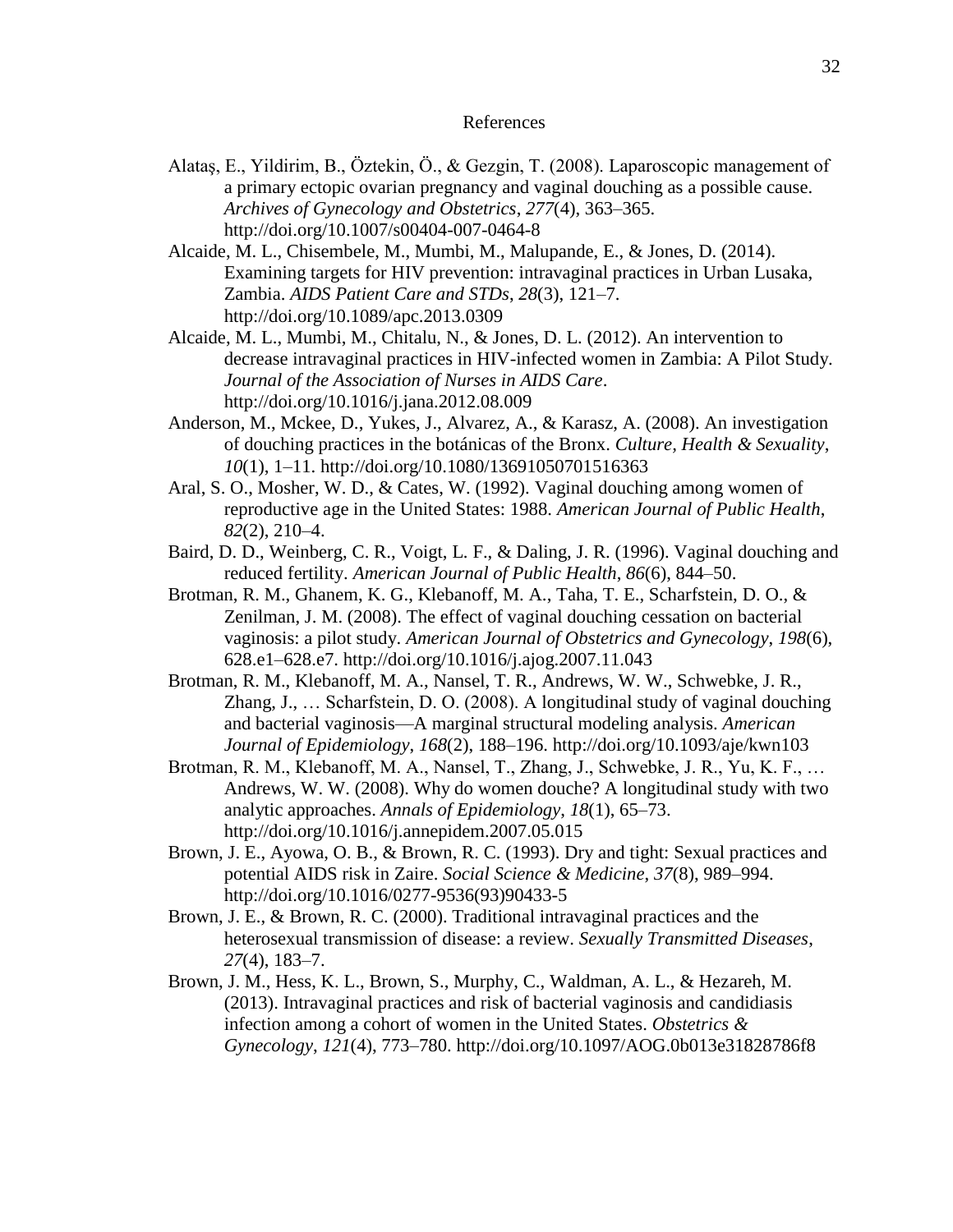- Brown, R. C., Brown, J. E., & Ayowa, O. B. (1993). The use and physical effects of intravaginal substances in Zairian women. *Sexually Transmitted Diseases*, *20*(2), 96–9.
- Bruce, F. C., Fiscella, K., & Kendrick, J. S. (2000). Vaginal douching and preterm birth: an intriguing hypothesis. *Medical Hypotheses*, *54*(3), 448–452. http://doi.org/10.1054/mehy.1999.0875
- Caliskan, D., Subasi, N., & Sarisen, O. (2006). Vaginal douching and associated factors among married women attending a family planning clinic or a gynecology clinic. *European Journal of Obstetrics and Gynecology*, *127*(2), 244–251. http://doi.org/10.1016/j.ejogrb.2005.11.024
- Carter, M., Gallo, M., Anderson, C., Snead, M. C., Wiener, J., Bailey, A., … Hyltonkong, T. (2013). Intravaginal cleansing among women attending a sexually transmitted infection clinic in Kingston, Jamaica. *The West Indian Medical Journal*, *62*(1), 56–61.
- Chandra, A., Martinez, G. M., Mosher, W. D., Abma, J. C., & Jones, J. (2005). Fertility, family planning, and reproductive health of U.S. women: Data from the 2002 National Survey of Family Growth. *Vital Health Statistics*, *23*(25), 1–160.
- Cottrell, B. H. (2006). Vaginal douching practices of women in eight Florida panhandle counties. *Journal of Obstetric, Gynecologic, & Neonatal Nursing*, *35*(1), 24–33. http://doi.org/10.1111/j.1552-6909.2006.00003.x
- Cottrell, B. H. (2010). An updated review of evidence to discourage douching. *MCN. The American Journal of Maternal Child Nursing*, *35*(2), 102–7; quiz 108–9. http://doi.org/10.1097/NMC.0b013e3181cae9da
- Cottrell, B. H., & Close, F. T. (2008). Vaginal douching among university women in the southeastern United States. *Journal of American College Health*, *56*(4), 415–421. http://doi.org/10.3200/JACH.56.44.415-422
- Dallabetta, G. A., Miotti, P. G., Chiphangwi, J. D., Liomba, G., Canner, J. K., & Saah, A. J. (1995). Traditional vaginal agents: use and association with HIV infection in Malawian women. *AIDS (London, England)*, *9*(3), 293–7.
- De La Cruz, N., Cornish, D. L., Mccree-hale, R., Annang, L., & Grimley, D. M. (2009). Attitudes and sociocultural factors influencing vaginal douching behavior among English-speaking Latinas. *American Journal of Health Behavior*, *33*(5), 558–68.
- DeMaria, A. L., & Berenson, A. B. (2013). Prevalence and correlates of pubic hair grooming among low-income Hispanic, Black, and White women. *Body Image*, *10*(2), 226–231. http://doi.org/10.1016/j.bodyim.2013.01.002
- DeMaria, A. L., Hollub, A. V., & Herbenick, D. (2011). Using genital self-image, body image, and sexual behaviors to predict gynecological exam behaviors of college women. *The Journal of Sexual Medicine*, *8*(9), 2484–2492. http://doi.org/10.1111/j.1743-6109.2011.02379.x
- DeMaria, A. L., Hollub, A. V., & Herbenick, D. (2012). The female genital self-image scale (FGSIS): Validation among a sample of female college students. *The Journal of Sexual Medicine*, *9*(3), 708–718. http://doi.org/10.1111/j.1743- 6109.2011.02620.x
- DiClemente, R. J., Young, A. M., Painter, J. L., Wingood, G. M., Rose, E., & Sales, J. M. (2012). Prevalence and correlates of recent vaginal douching among African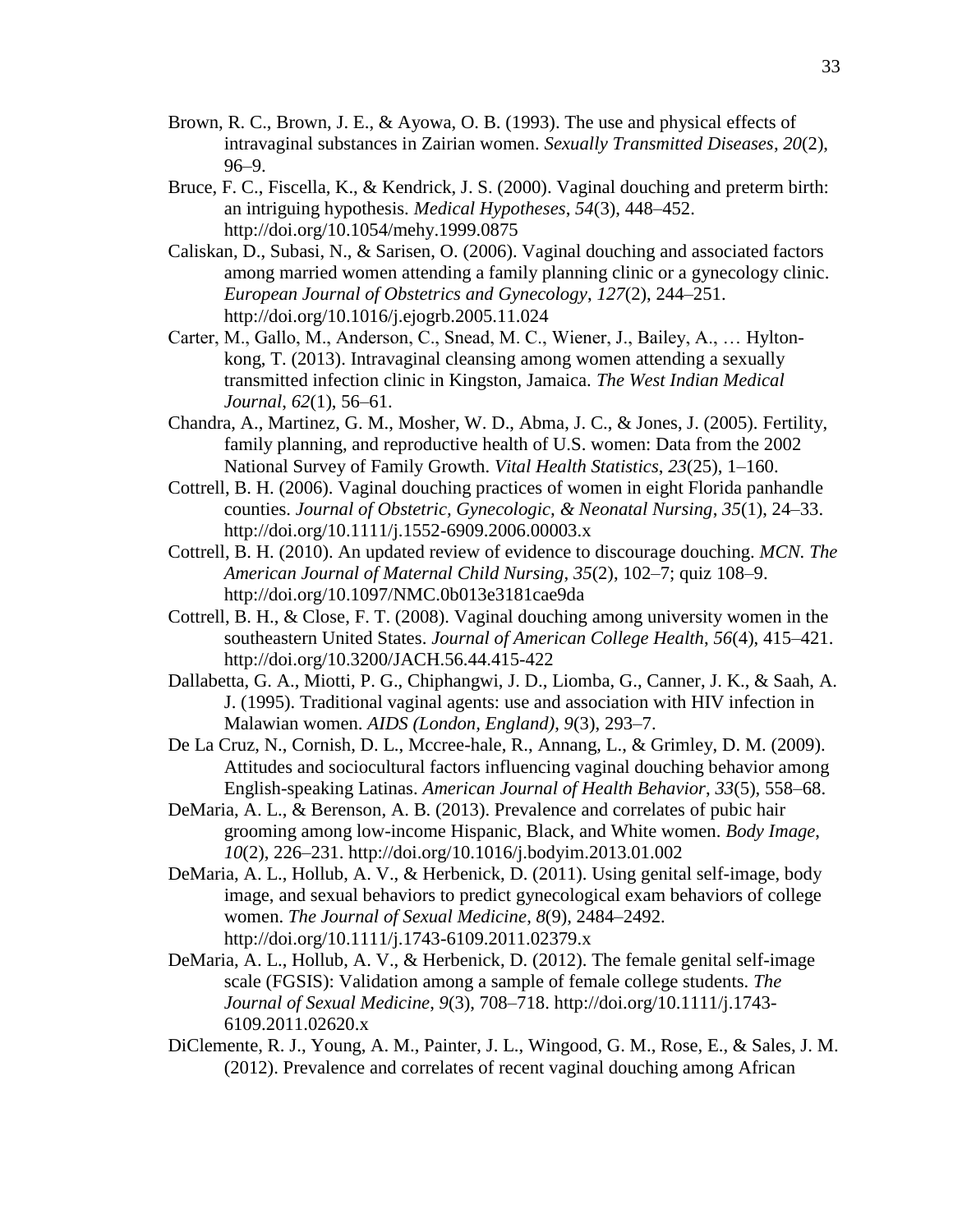American adolescent females. *Journal of Pediatric and Adolescent Gynecology*, *25*(1), 48–53. http://doi.org/10.1016/j.jpag.2011.07.017

- Ekpenyong, C., & Davies, K. (2013). Associations between vaginal douching practice and lower genital tract symptoms and menstrual disorders among young women: A search for risk modulating factors. *Advances in Sexual Medicine*, *03*(04), 76– 84. http://doi.org/10.4236/asm.2013.34012
- Ekpenyong, C., & Etukumana, E. (2013). Ethnicity, Family Socioeconomic inequalities, and prevalence of vaginal douching among college students: The implication for health. *Journal of American College Health*, *61*(4), 222–230. http://doi.org/10.1080/07448481.2013.787620
- Erikson, E. (1968). *Identity: Youth and Crisis*. New York: Norton.
- Esber, A., Moyo, P., Munjoma, M., Francis, S., van de Wijgert, J., Chipato, T., & Norris Turner, A. (2014). Cessation of intravaginal practices to prevent bacterial vaginosis: a pilot intervention in Zimbabwean women. *Sexually Transmitted Infections*. http://doi.org/10.1136/sextrans-2014-051764
- Fiscella, K., Franks, P., Kendrick, J. S., Meldrum, S., & Kieke, B. A. (2002). Risk of preterm birth that is associated with vaginal douching. *American Journal of Obstetrics and Gynecology*, *186*(6), 1345–1350. http://doi.org/10.1067/mob.2002.122406
- Foch, B. J., McDaniel, N. D., & Chacko, M. R. (2001). Racial differences in vaginal douching knowledge, attitude, and practices among sexually active adolescents. *Journal of Pediatric and Adolescent Gynecology*, *14*(1), 29–33. http://doi.org/10.1016/S1083-3188(00)00080-2
- Francis, S. C., Baisley, K., Lees, S. S., Andrew, B., Zalwango, F., Seeley, J., … Thorne, C. (2013). Vaginal practices among women at high risk of HIV infection in Uganda and Tanzania: Recorded Behaviour from a Daily Pictorial Diary. *PLoS ONE*, *8*(3). http://doi.org/10.1371/journal.pone.0059085
- François, I., Bagnol, B., Chersich, M., Mbofana, F., Mariano, E., Nzwalo, H., … Hilber, A. M. (2012). Prevalence and motivations of vaginal practices in Tete Province, Mozambique. *International Journal of Sexual Health*, *24*(3), 205–217. http://doi.org/10.1080/19317611.2012.691443
- Funkhouser, E., Hayes, T., & Vermund, S. (2002). Vaginal douching practices among women attending a university in the southern United States. *Journal of American College Health*, *50*(4), 177–182. http://doi.org/10.1080/07448480209596024
- Gallo, M. F., Sharma, A., Bukusi, E. A., Njoroge, B., Nguti, R., Jamieson, D. J., … Eschenbach, D. A. (2010). Intravaginal practices among female sex workers in kibera, kenya. *Sexually Transmitted Infections*, *86*(4), 318. http://doi.org/10.1136/sti.2009.040345
- Gardner, J. W., Schuman, K. L., Slattery, M. L., Sanborn, J. S., Abbott, T. M., & Overall, J. C. (1991). Is vaginal douching related to cervical carcinoma? *American Journal of Epidemiology*, *133*(4), 368–75.
- Gazmararian, J., Bruce, F., Kendrick, J., Grace, C., & Wynn, S. (2001). Why Do Women Douche? Results from a Qualitative Study. *Maternal and Child Health Journal*, *5*(3), 153–160. http://doi.org/10.1023/A:1011391700314
- Giles, A. (1897). Vaginal douching. *The Lancet*, *149*(3846), 1337–1338. http://doi.org/10.1016/S0140-6736(01)96095-7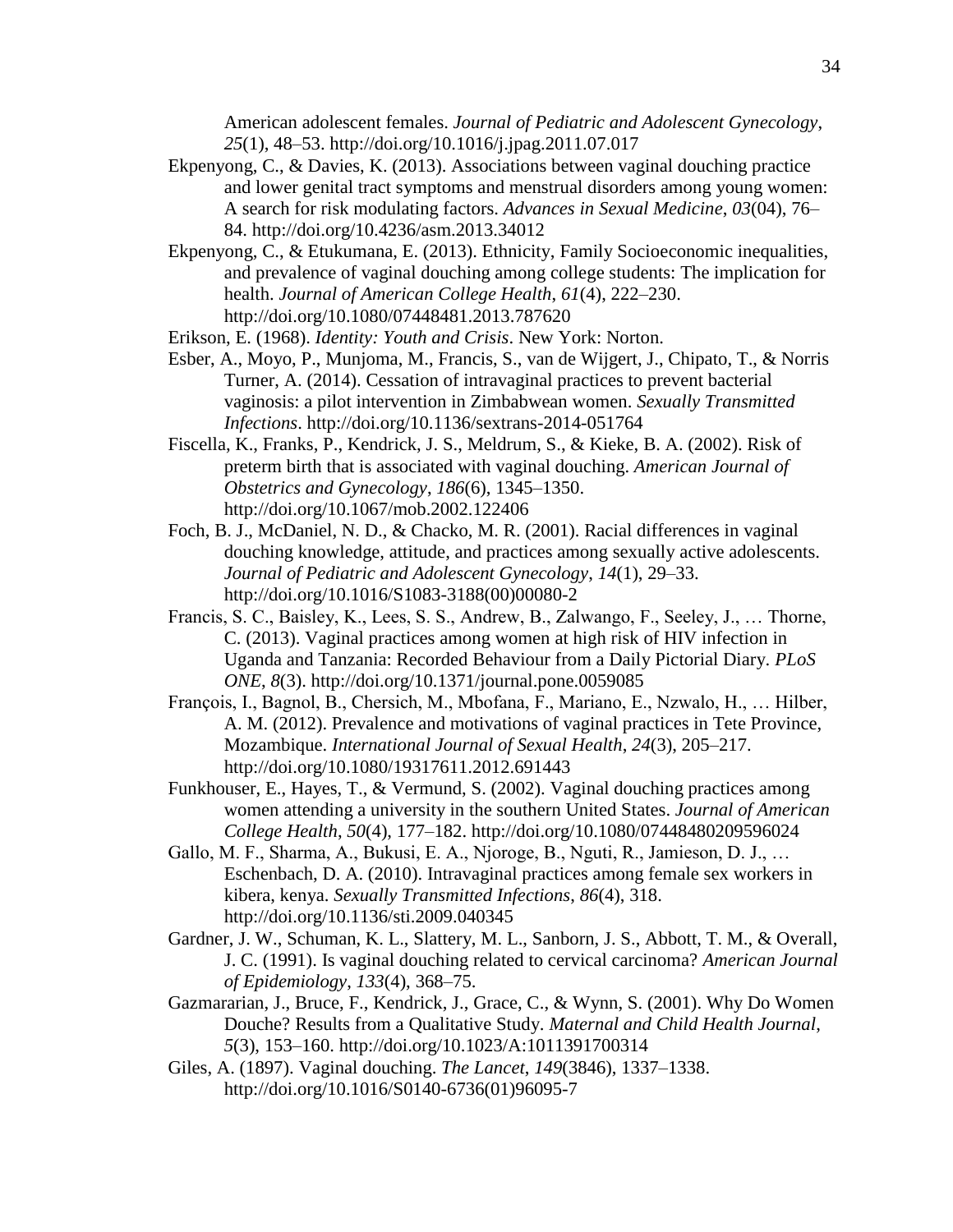- Gresenguet, G., Kreiss, J. K., Chapko, M. K., Hillier, S. L., & Weiss, N. S. (1997). HIV infection and vaginal douching in central Africa. *AIDS (London, England)*, *11*(1), 101–6.
- Grimley, D., Annang, L., Foushee, H., Bruce, F., & Kendrick, J. (2006). Vaginal douches and other feminine hygiene products: Women's practices and perceptions of product safety. *Maternal and Child Health Journal*, *10*(3), 303–310. http://doi.org/10.1007/s10995-005-0054-y
- Grimley, D. M., Oh, M. K., Desmond, R. A., Hook, E. W., & Vermund, S. H. (2005). An intervention to reduce vaginal douching among adolescent and young adult women: a randomized, controlled trial. *Sexually Transmitted Diseases*, *32*(12), 752–8.
- Güzel, A., Kuyumcuoğlu, U., & Celik, Y. (2011). Vaginal douching practice and related symptoms in a rural area of Turkey. *Archives of Gynecology and Obstetrics*, *284*(5), 1153–1156. http://doi.org/10.1007/s00404-010-1805-6
- Hassan, W. M., Lavreys, L., Chohan, V., Richardson, B. A., Mandaliya, K., Ndinyaachola, J. O., … Mcclelland, R. S. (2007). Associations between intravaginal practices and bacterial vaginosis in Kenyan female sex workers without symptoms of vaginal infections. *Sexually Transmitted Diseases*, *34*(6), 384–8.
- Heng, L. S., Yatsuya, H., Morita, S., & Sakamoto, J. (2010). Vaginal douching in Cambodian women: Its prevalence and association with vaginal candidiasis. *Journal of Epidemiology*, *20*(1), 70–76. http://doi.org/10.2188/jea.JE20081046
- Hilber, A. M., Francis, S. C., Chersich, M., Scott, P., Redmond, S., Bender, N., … Low, N. (2010). Intravaginal practices, vaginal infections and HIV acquisition: Systematic review and meta-analysis. *PLoS ONE*, *5*(2), e9119. http://doi.org/10.1371/journal.pone.0009119
- Iannacchione, M. A. (2004). The vagina dialogues: Do you douche? *The American Journal of Nursing*, *104*(1), 40–2, 44–5; quiz 46.
- Joesoef, M. R., Sumampouw, H., Linnan, M., Schmid, S., Idajadi, A., & St. Louis, M. E. (1996). Douching and sexually transmitted diseases in pregnant women in Surabaya, Indonesia. *American Journal of Obstetrics and Gynecology*, *174*(1), 115–119. http://doi.org/10.1016/S0002-9378(96)70382-4
- Karaer, A., Avsar, A. F., Özkan, Ö., Bayir, B., & Sayan, K. (2005). Vaginal douching practice in Turkish women: Who is douching, and why? *Australian and New Zealand Journal of Obstetrics and Gynaecology*, *45*(6), 522–525. http://doi.org/10.1111/j.1479-828X.2005.00490.x
- Khodary, M. M., Shazly, S. A.-E. M., Ali, M. K., Badee, A. Y. A., & Shaaban, O. M. (2013). The patterns and criteria of vaginal douching and the risk of preterm labor among upper Egypt women. *Journal of Lower Genital Tract Disease*. http://doi.org/10.1097/LGT.0b013e31826febb0
- Kukulu, K. (2006). Vaginal douching practices and beliefs in Turkey. *Culture, Health & Sexuality*, *8*(4), 371–378. http://doi.org/10.1080/13691050600802443
- La Ruche, G., Messou, N., Ali-napo, L., Noba, V., Faye-ketté, H., Combe, P., … Msellati, P. (1999). Vaginal douching: association with lower genital tract infections in African pregnant women. *Sexually Transmitted Diseases*, *26*(4), 191–6.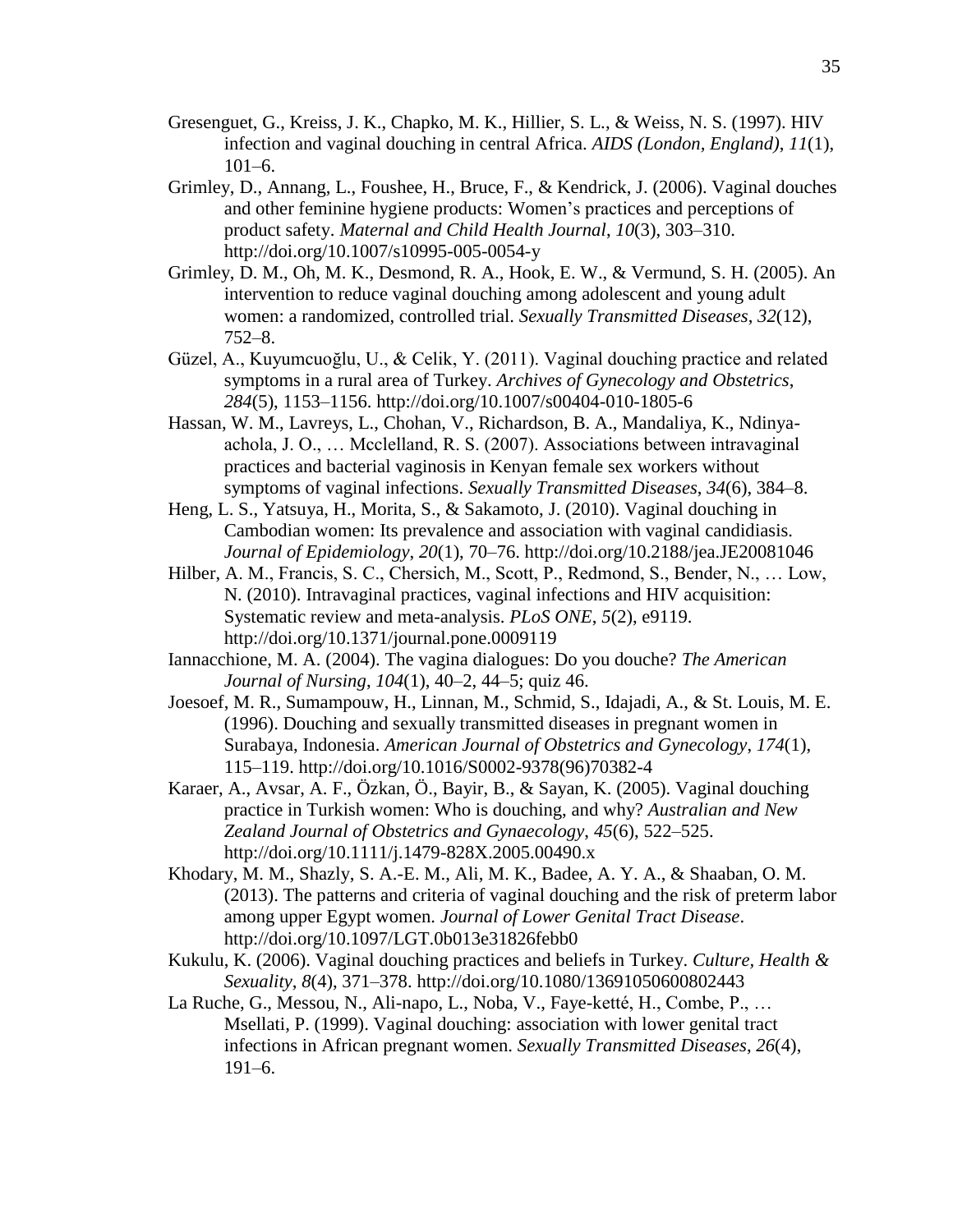- Lees, S., Zalwango, F., Andrew, B., Vandepitte, J., Seeley, J., Hayes, R. J., & Francis, S. C. (2014). Understanding motives for intravaginal practices amongst Tanzanian and Ugandan women at high risk of HIV infection: The embodiment of social and cultural norms and well-being. *Social Science & Medicine*, *102*, 165–173. http://doi.org/10.1016/j.socscimed.2013.12.005
- Lindberg, L. D., Ku, L., & Sonenstein, F. L. (1998). Adolescent males' combined use of condoms with partners' use of female contraceptive methods. *Maternal and Child Health Journal*, *2*(4), 201–209. http://doi.org/10.1023/A:1022304322327
- Lowe, N. K., & Ryan-wenger, N. A. (2006). Factors associated with vaginal douching in military women. *Military Medicine*, *171*(10), 1015–9.
- Low, N., Chersich, M. F., Schmidlin, K., Egger, M., Francis, S. C., H. H. M. van de Wijgert, J., … Martin Hilber, A. (2011). Intravaginal practices, bacterial vaginosis, and hiv infection in women: Individual participant data meta-analysis (intravaginal practices and HIV infection). *PLoS Medicine*, *8*(2), e1000416. http://doi.org/10.1371/journal.pmed.1000416
- Luong, M., Libman, M., Dahhou, M., Chen, M. F., Kahn, S. R., Goulet, L., … Kramer, M. S. (2010). Vaginal douching, bacterial vaginosis, and spontaneous preterm birth. *Journal of Obstetrics and Gynaecology Canada : JOGC = Journal D'obstétrique et Gynécologie Du Canada : JOGC*, *32*(4), 313–20.
- Mairiga, A. G., Kullima, A. A., & Kawuwa, M. B. (2010). Social and health reasons for lime juice vaginal douching among female sex workers in Borno State, Nigeria. *African Journal of Primary Health Care & Family Medicine*, *2*(1).
- Markham, C. M., Tortolero, S. R., Addy, R. C., Baumler, E. R., McKirahan, N. K., Escobar-Chaves, S. L., & Peskin, M. F. (2007). Factors associated with frequent vaginal douching among alternative school youth. *Journal of Adolescent Health*, *41*(5), 509–512. http://doi.org/10.1016/j.jadohealth.2007.05.022
- Mark, H., Sherman, S. G., Nanda, J., Chambers‐thomas, T., Barnes, M., & Rompalo, A. (2010). Populations at risk across the lifespan : Case studies : What has changed about vaginal douching among African American mothers and daughters? *Public Health Nursing*, *27*(5), 418–424. http://doi.org/10.1111/j.1525- 1446.2010.00874.x
- Marrazzo, J. M., Thomas, K. K., Agnew, K., & Ringwood, K. (2010). Prevalence and risks for bacterial vaginosis in women who have sex with women. *Sexually Transmitted Diseases*, 1. http://doi.org/10.1097/OLQ.0b013e3181ca3cac
- Marrazzo, J. M., Thomas, K. K., Fiedler, T. L., Ringwood, K., & Fredricks, D. N. (2010). Risks for acquisition of bacterial vaginosis among women who report sex with women: A cohort study (incident bacterial vaginosis). *PLoS ONE*, *5*(6), e11139. http://doi.org/10.1371/journal.pone.0011139
- Martin Hilber, A., Hull, T. H., Preston-Whyte, E., Bagnol, B., Smit, J., Wacharasin, C., & Widyantoro, N. (2010). A cross cultural study of vaginal practices and sexuality: Implications for sexual health. *Social Science & Medicine*, *70*(3), 392–400. http://doi.org/10.1016/j.socscimed.2009.10.023
- Martino, J. L., Youngpairoj, S., & Vermund, S. H. (2004). Vaginal douching: personal practices and public policies. *Journal of Women's Health (2002)*, *13*(9), 1048–65.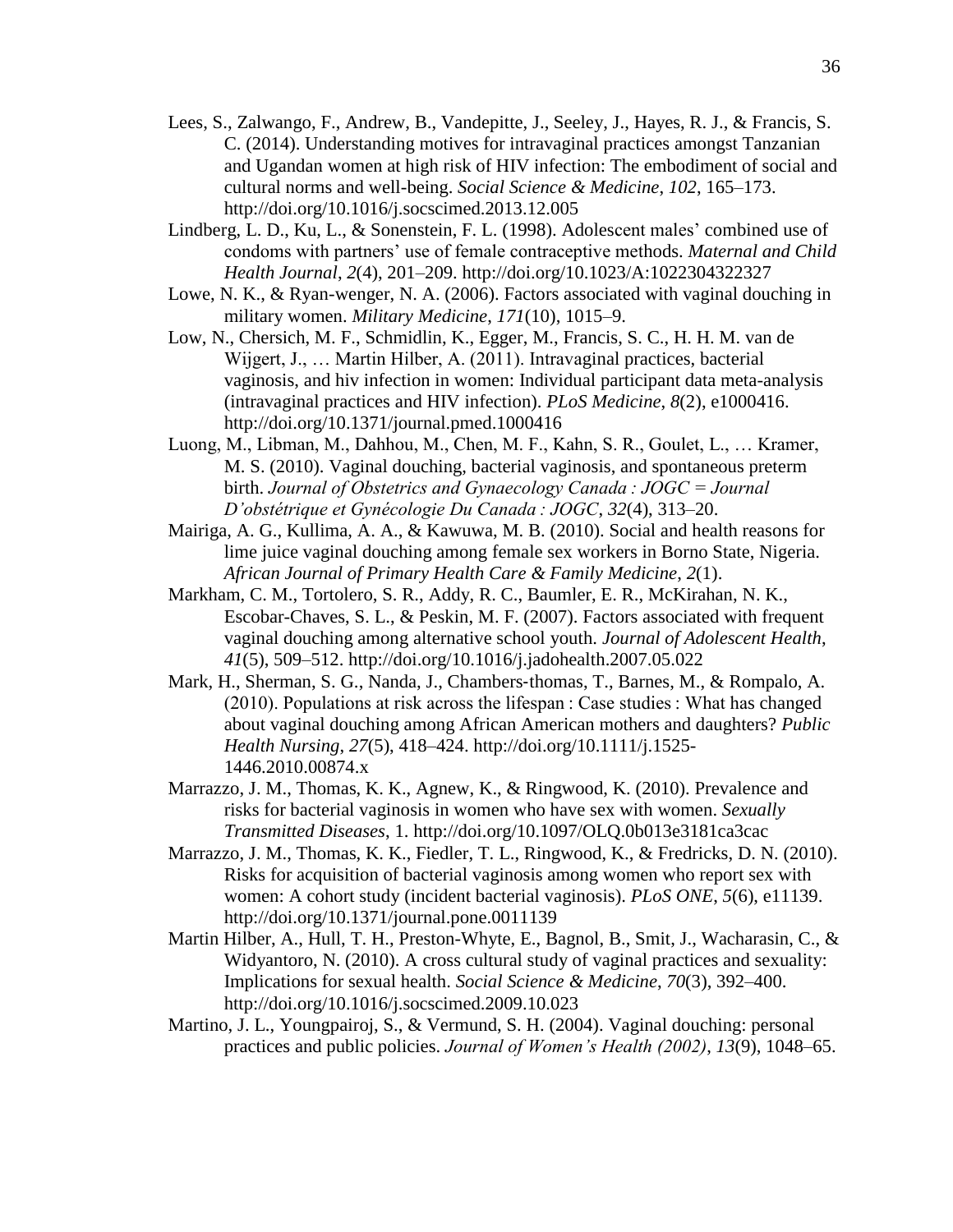- Martins, Y., Tiggemann, M., & Churchett, L. (2008). Hair today, gone tomorrow: a comparison of body hair removal practices in gay and heterosexual men. *Body Image*, *5*(3), 312–316. http://doi.org/10.1016/j.bodyim.2008.04.001
- Masese, L., Mcclelland, R. S., Gitau, R., Wanje, G., Shafi, J., Kashonga, F., … Kurth, A. (2013). A pilot study of the feasibility of a vaginal washing cessation intervention among Kenyan female sex workers. *Sexually Transmitted Infections*, *89*(3), 217– 22. http://doi.org/10.1136/sextrans-2012-050564
- Mcclelland, R. S., Lavreys, L., Hassan, W. M., Mandaliya, K., Ndinya-achola, J. O., & Baeten, J. M. (2006). Vaginal washing and increased risk of HIV-1 acquisition among African women: a 10-year prospective study. *AIDS (London, England)*, *20*(2), 269–73.
- Mckee, D., Baquero, M., Anderson, M., & Karasz, A. (2009). Vaginal hygiene and douching: perspectives of Hispanic men. *Culture, Health & Sexuality*, *11*(2), 159– 171. http://doi.org/10.1080/13691050802541666
- McKee, M., Baquero, M., Anderson, M., Alvarez, A., & Karasz, A. (2009). Vaginal douching among Latinas: Practices and meaning. *Maternal and Child Health Journal*, *13*(1), 98–106. http://doi.org/10.1007/s10995-008-0327-3
- Meyer, L., Brouselle, C., Soulat, C., & Gros, I. (1991). Vaginal douching and ectopic pregnancy. *JAMA*, *265*(20), 2670–1.
- Misra, D. P., & Trabert, B. (2007). Vaginal douching and risk of preterm birth among African American women. *American Journal of Obstetrics and Gynecology*, *196*(2), 140.e1–140.e8. http://doi.org/10.1016/j.ajog.2006.10.880
- Misra, D. P., Trabert, B., & Atherly-Trim, S. (2006). Variation and predictors of vaginal douching behavior. *Women's Health Issues*, *16*(5), 275–282. http://doi.org/10.1016/j.whi.2006.03.005
- Myer, L., Denny, L., De Souza, M., Barone, M. A., Wright, T. C., & Kuhn, L. (2004). Intravaginal practices, HIV and other sexually transmitted diseases among South African women. *Sexually Transmitted Diseases*, *31*(3), 174–9.
- Myer, L., Denny, L., De Souza, M., Wright, T. C., & Kuhn, L. (2006). Distinguishing the temporal association between womens intravaginal practices and risk of human immunodeficiency virus infection: A prospective study of South African women. *American Journal of Epidemiology*, *163*(6), 552–560. http://doi.org/10.1093/aje/kwj071
- Myer, L., Kuhn, L., Stein, Z. A., Wright, T. C., & Denny, L. (2005). Intravaginal practices, bacterial vaginosis, and women's susceptibility to HIV infection: epidemiological evidence and biological mechanisms. *The Lancet Infectious Diseases*, *5*(12), 786–794. http://doi.org/10.1016/S1473-3099(05)70298-X
- Orth, U., Trzesniewski, K. H., & Robins, R. W. (2010). Self-esteem development from young adulthood to old age: A cohort-sequential longitudinal study. *Journal of Personality and Social Psychology*, *98*(4), 645–658. http://doi.org/10.1037/a0018769
- Ott, M. A., Ofner, S., & Fortenberry, J. D. (2009). Beyond douching: use of feminine hygiene products and STI risk among young women. *The Journal of Sexual Medicine*, *6*(5), 1335–40. http://doi.org/10.1111/j.1743-6109.2008.01152.x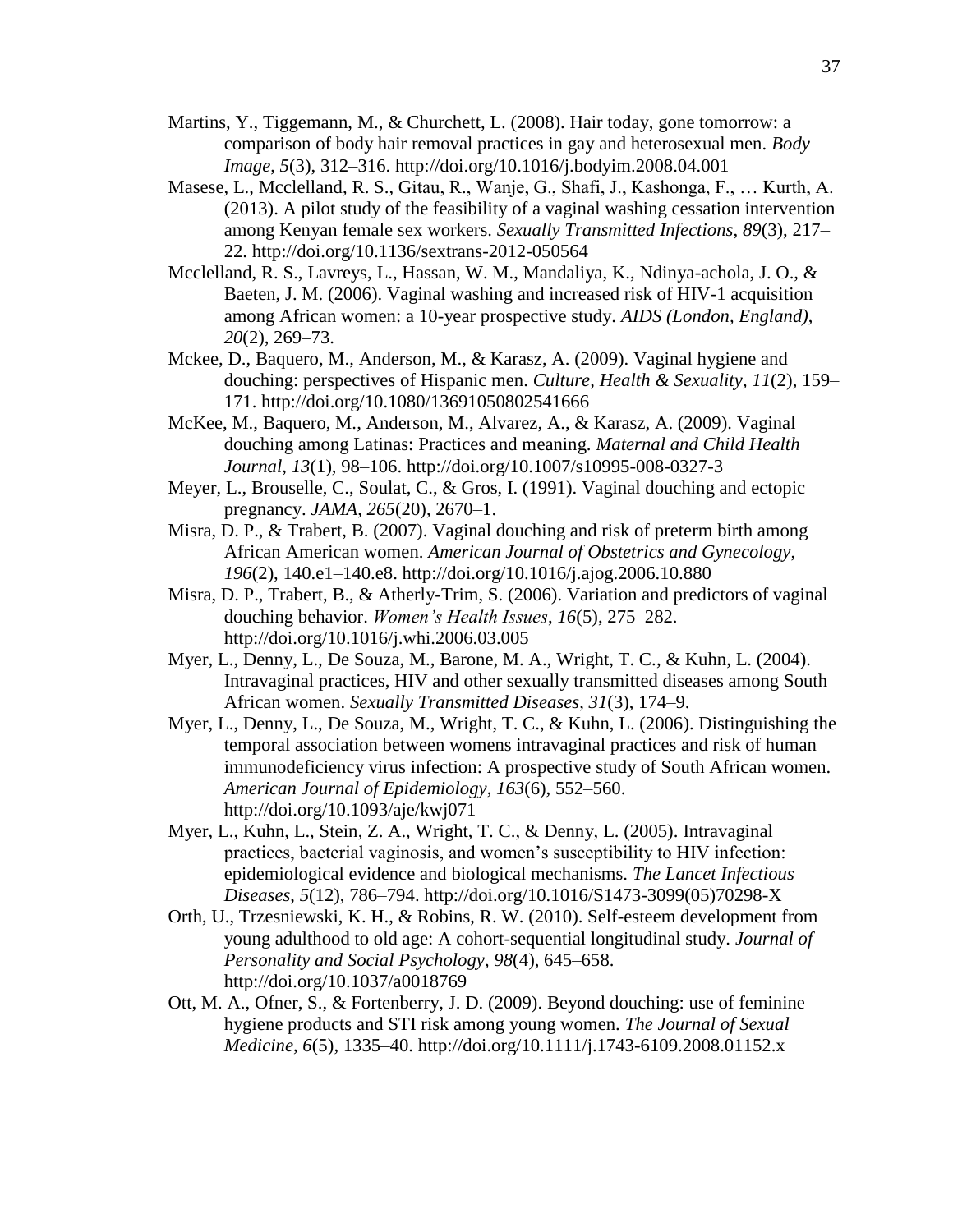- Overman, B. A. (1993). The vagina as an ecologic system: Current understanding and clinical applications. *Journal of Nurse-Midwifery*, *38*(3), 146–151. http://doi.org/10.1016/0091-2182(93)90038-I
- Phillips, R. S., Tuomala, R. E., Feldblum, P. J., Schachter, J., Rosenberg, M. J., & Aronson, M. D. (1992). The effect of cigarette smoking, Chlamydia trachomatis infection, and vaginal douching on ectopic pregnancy. *Obstetrics and Gynecology*, *79*(1), 85–90.
- Priddy, F. H., Wakasiaka, S., Hoang, T. D., Smith, D. J., Farah, B., Del Rio, C., & Ndinya-achola, J. (2011). Anal sex, vaginal practices, and HIV incidence in female sex workers in urban Kenya: implications for the development of intravaginal HIV prevention methods. *AIDS Research and Human Retroviruses*, *27*(10), 1067–72. http://doi.org/10.1089/AID.2010.0362
- Prochaska, J. O., DiClemente, C. C., Velicer, W. F., Ginpil, S., & Norcross, J. C. (1985). Predicting change in smoking status for self-changers. *Addictive Behaviors*, *10*(4), 395–406. http://doi.org/10.1016/0306-4603(85)90036-X
- Prochaska, J. O., Velicer, W. F., Rossi, J. S., Goldstein, M. G., Marcus, B. H., Rakowski, W., ... Rossi, S. R. (1994). Stages of change and decisional balance for 12 problem behaviors. *Health Psychology*, *13*(1), 39–46. http://doi.org/10.1037/0278-6133.13.1.39
- Redding, K., Funkhouser, E., Garcés-Palacio, I., Person, S., Kempf, M., & Scarinci, I. (2010). Vaginal douching among latina immigrants. *Maternal and Child Health Journal*, *14*(2), 274–282. http://doi.org/10.1007/s10995-008-0438-x
- Reinholtz, R. K., & Muehlenhard, C. L. (1995). Genital Perceptions and Sexual Activity in a College Population. *The Journal of Sex Research*, *32*(2), 155–165.
- Ringrose, C. A. (1976). Vaginal douching and pelvic inflammatory disease. *The New England Journal of Medicine*, *295*(23), 1319.
- Rugpao, S., Sriplienchan, S., Rungruengthanakit, K., Lamlertkittikul, S., Pinjareon, S., Werawatakul, Y., … Celentano, D. D. (2008). Risk factors for bacterial vaginosis incidence in young adult Thai women. *Sexually Transmitted Diseases*, *35*(7), 643–8. http://doi.org/10.1097/OLQ.0b013e31816f70f2
- Schick, V. R., Calabrese, S. K., Rima, B. N., & Zucker, A. N. (2010). Genital appearance dissatisfaction: Implications for women's genital image self-consciousness, sexual esteem, sexual satisfaction, and sexual risk. *Psychology of Women Quarterly*, *34*(3), 394–404. http://doi.org/10.1111/j.1471-6402.2010.01584.x
- Scholes, D., Daling, J. R., Stergachis, A., Weiss, N. S., Wang, S. P., & Grayston, J. T. (1993). Vaginal douching as a risk factor for acute pelvic inflammatory disease. *Obstetrics and Gynecology*, *81*(4), 601–6.
- Scholes, D., Stergachis, A., Ichikawa, L. E., Heidrich, F. E., Holmes, K. K., & Stamm, W. E. (1998). Vaginal douching as a risk factor for cervical chlamydia trachomatis infection. *Obstetrics & Gynecology*, *91*(6), 993–997. http://doi.org/10.1016/S0029-7844(98)00095-7
- Short, M. B., Black, W. R., & Flynn, K. (2010). Discussions of vaginal douching with family members. *Journal of Pediatric and Adolescent Gynecology*, *23*(1), 39–44. http://doi.org/10.1016/j.jpag.2009.05.004
- Simpson, T., Merchant, J., Grimley, D. M., & Kim Oh, M. (2004). Vaginal douching among adolescent and young women: more challenges than progress. *Journal of*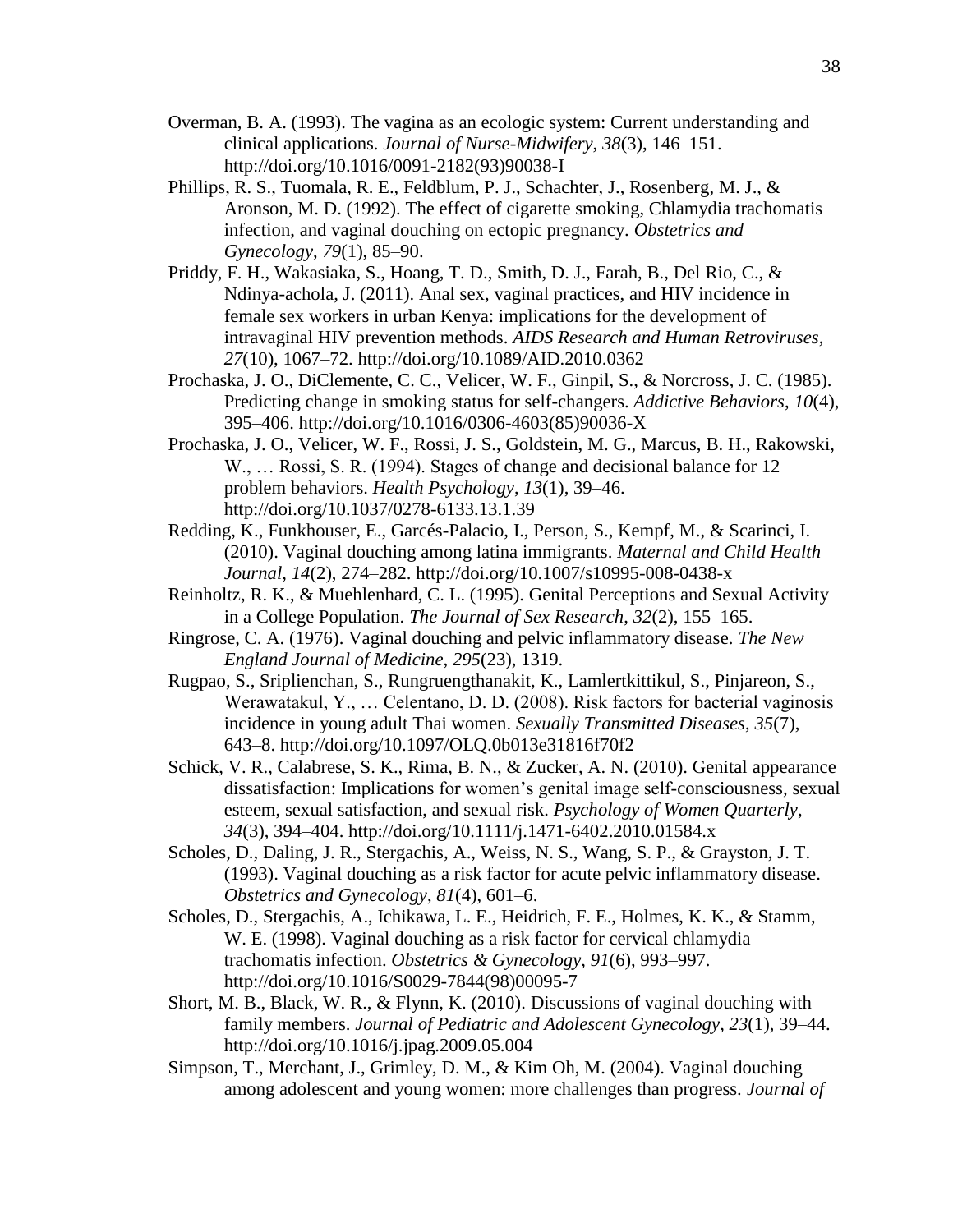*Pediatric and Adolescent Gynecology*, *17*(4), 249–255. http://doi.org/10.1016/j.jpag.2004.05.008

- Sivapalasingam, S., Mcclelland, R. S., Ravel, J., Ahmed, A., Cleland, C. M., Gajer, P., … Kurth, A. E. (2014). An effective intervention to reduce intravaginal practices among HIV-1 uninfected Kenyan women. *AIDS Research and Human Retroviruses*, *30*(11), 1046–54. http://doi.org/10.1089/aid.2013.0251
- Smit, J., Chersich, M. F., Beksinska, M., Kunene, B., Manzini, N., Hilber, A. M., & Scorgie, F. (2011). Prevalence and self-reported health consequences of vaginal practices in KwaZulu-Natal, South Africa: findings from a household survey. *Tropical Medicine & International Health : TM & IH*, *16*(2), 245–56. http://doi.org/10.1111/j.1365-3156.2010.02687.x
- Tikkun Spa. (n.d.). Retrieved February 17, 2015, from http://goop.com/cityguide/infrared-saunas-detox-spas-and-the-best-spots-for-colonics/tikkun-spa/
- Tsai, C. S., Shepherd, B. E., & Vermund, S. H. (2009). Does douching increase risk for sexually transmitted infections? A prospective study in high-risk adolescents. *American Journal of Obstetrics and Gynecology*, *200*(1), 38.e1–38.e8. http://doi.org/10.1016/j.ajog.2008.06.026
- Vaca, M., Guadalupe, I., Erazo, S., Tinizaray, K., Chico, M. E., Cooper, P. J., & Hay, P. (2010). High prevalence of bacterial vaginosis in adolescent girls in a tropical area of Ecuador. *BJOG : An International Journal of Obstetrics and Gynaecology*, *117*(2), 225–8. http://doi.org/10.1111/j.1471-0528.2009.02397.x
- Van De Wijgert, J. H., Chirenje, Z. M., Iliff, V., Mbizvo, M. T., Mason, P. R., Gwanzura, L., … Padian, N. S. (2000). Effect of intravaginal practices on the vaginal and cervical mucosa of Zimbabwean women. *Journal of Acquired Immune Deficiency Syndromes (1999)*, *24*(1), 62–7.
- Van De Wijgert, J. H. H. M. (2000). Intravaginal practices, vaginal flora disturbances, and acquisition of sexually transmitted diseases in Zimbabwean women. *The Journal of Infectious Diseases*, *181*(2), 587–594.
- Vermund, S. H., Sarr, M., Murphy, D. A., Levin, L., Abdalian, S. E., Ma, Y., … Wilson, C. M. (2001). Douching practices among HIV infected and uninfected adolescents in the United States. *Journal of Adolescent Health*, *29*(3), 80–86. http://doi.org/10.1016/S1054-139X(01)00284-1
- Waltner, R. (1986). Genital identity: A core component of sexual- and self-identity. *The Journal of Sex Research*, *22*(3), 399–402.
- Wang, B., Li, X., Stanton, B., Yang, H., Fang, X., Zhao, R., … Liang, S. (2005). Vaginal douching, condom use, and sexually transmitted infections among Chinese female sex workers. *Sexually Transmitted Diseases*, *32*(11), 696–702.
- Weisman, C. S., Grimley, D. M., Annang, L., Hillemeier, M. M., Chase, G. A., & Dyer, A.-M. (2007). Vaginal douching and intimate partner violence: Is there an association? *Women's Health Issues*, *17*(5), 310–315. http://doi.org/10.1016/j.whi.2007.05.002
- Wrzus, C., Hänel, M., Wagner, J., & Neyer, F. J. (2013). Social network changes and life events across the life span: A meta-analysis. *Psychological Bulletin*, *139*(1), 53– 80. http://doi.org/10.1037/a0028601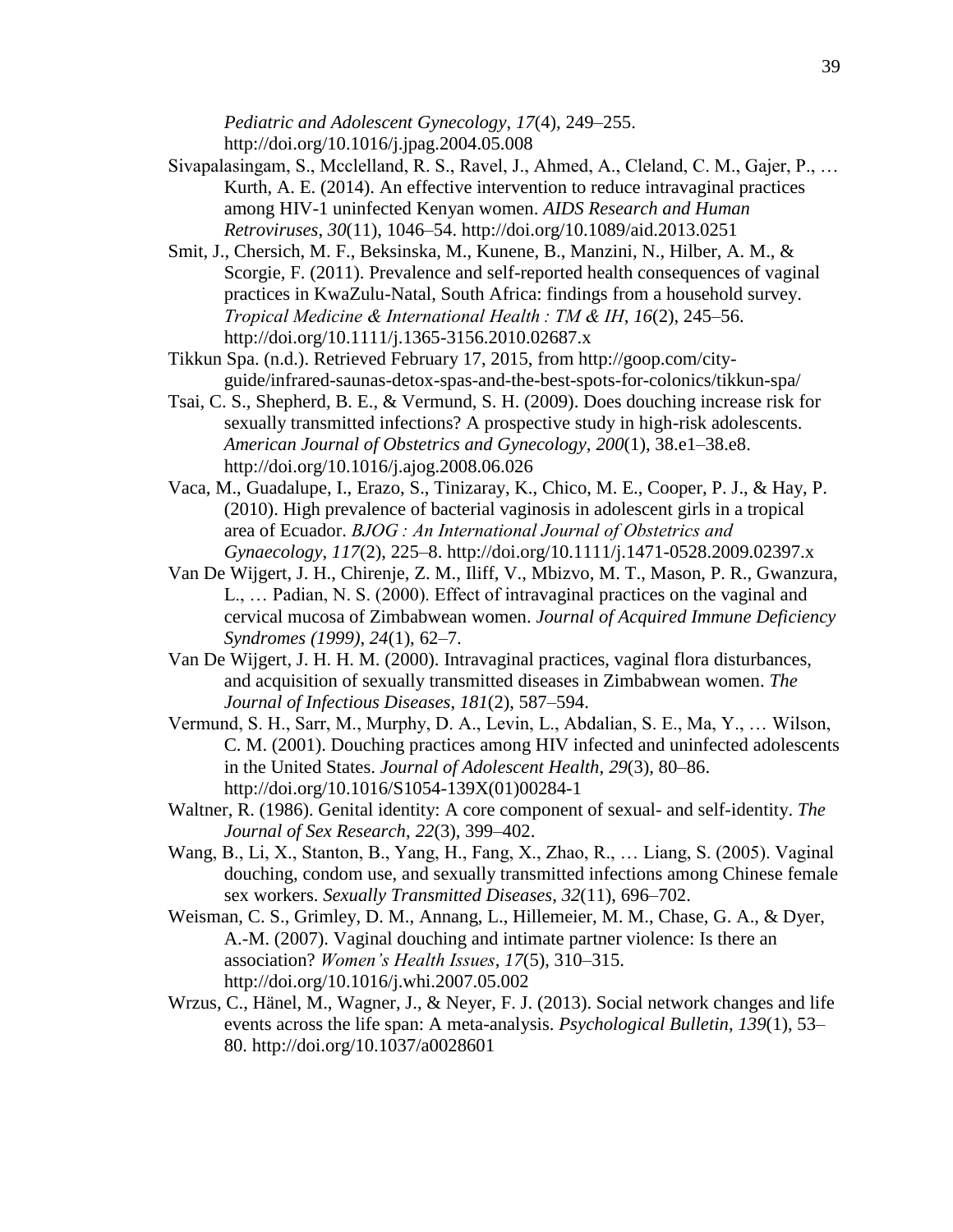- Zender, R., & Olshansky, E. (2009). Promoting wellness in women across the life span. *Nursing Clinics of North America*, *44*(3), 281–291. http://doi.org/10.1016/j.cnur.2009.06.009
- Zhang, J., Thomas, A. G., & Leybovich, E. (1997). Vaginal douching and adverse health effects: a meta-analysis. *American Journal of Public Health*, *87*(7), 1207–11.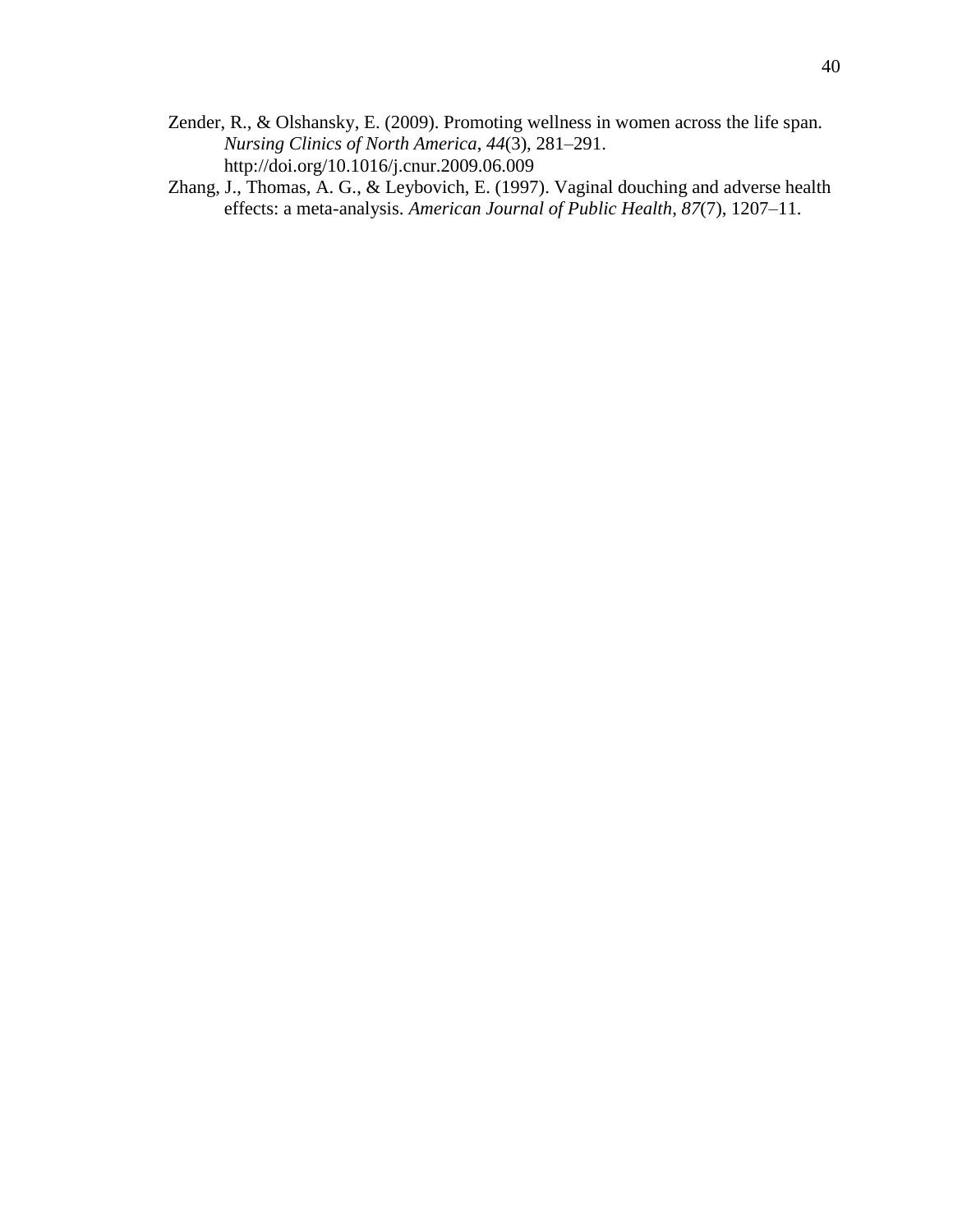|                                         | Strongly | Disagree      | Unsure | Agree | Strongly |
|-----------------------------------------|----------|---------------|--------|-------|----------|
|                                         | disagree |               |        |       | agree    |
| I save money if I don't douche.         |          | ∍             |        | 4     |          |
| I am healthier if I don't douche.       |          | 2             |        |       |          |
| Life is simpler if I don't douche.      |          | 2             |        | 4     |          |
| Douching interferes with my body's      |          | $\mathcal{D}$ |        | 4     |          |
| natural processes.                      |          |               |        |       |          |
| I feel unclean if I don't douche.       |          | っ             |        | 4     |          |
| My partner likes me less when I don't   |          | $\mathcal{D}$ |        |       |          |
| douche.                                 |          |               |        |       |          |
| I have vaginal odor if I don't douche.  |          | $\mathcal{D}$ |        | 4     |          |
| I am at higher risk for STIs if I don't |          | $\mathcal{D}$ |        |       |          |
| douche.                                 |          |               |        |       |          |

Appendix A. Decisional Balance Instrument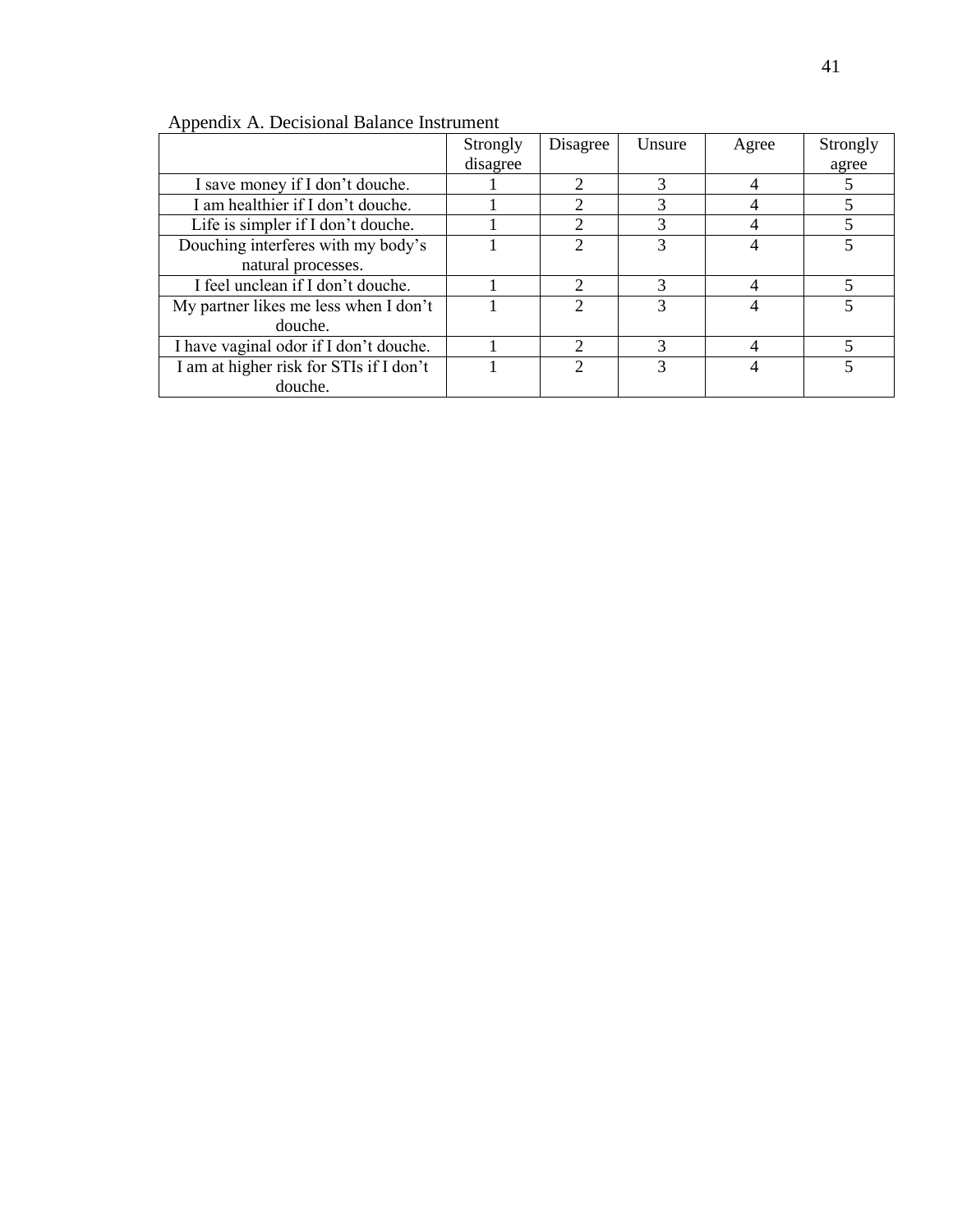Appendix B. Full Survey

## **Do you consent to be in this study?\***

( ) Yes

( ) No

# <span id="page-47-0"></span>**Eligibility**

### **Are you over 18 years old?**

( ) Yes

( ) No

# **Are you a female?**

( ) Yes

( ) No

# **Are you currently enrolled in either the Rollins School of Public Health or the Nell Hodgson Woodruff School of Nursing?**

( ) Yes

( ) No

# <span id="page-47-1"></span>**Douching History**

# **Have you ever heard of douching before?**

( ) Yes

( ) No

# **Do you think douching is a health problem?**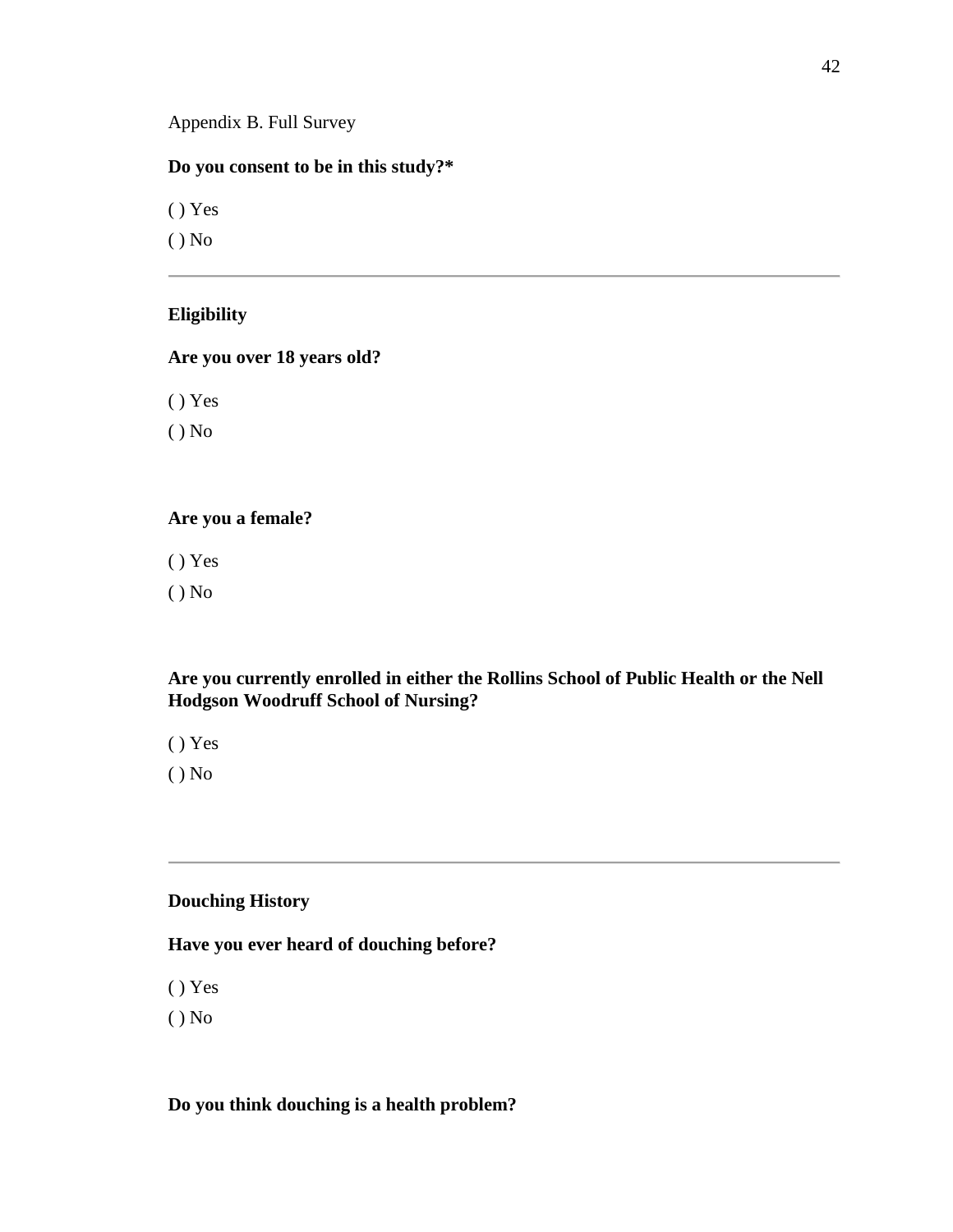( ) Yes ( ) No

# **Have you ever douched?**

- ( ) Yes
- ( ) No

### **Are you still douching?**

- ( ) Yes
- ( ) No

# <span id="page-48-0"></span>**Stages of Readiness Algorithm**

# **Are you thinking about trying to quit douching?**

- ( ) Thinking about quitting more than 6 months from now or never
- ( ) Thinking about quitting in 30 days to 6 months
- ( ) Thinking about quitting in 30 days or less

### **How long ago did you quit douching?**

- ( ) Less than 6 months
- ( ) 6 months or more

# <span id="page-48-1"></span>**Decisional Balance Scale**

**I save money if I don't douche.**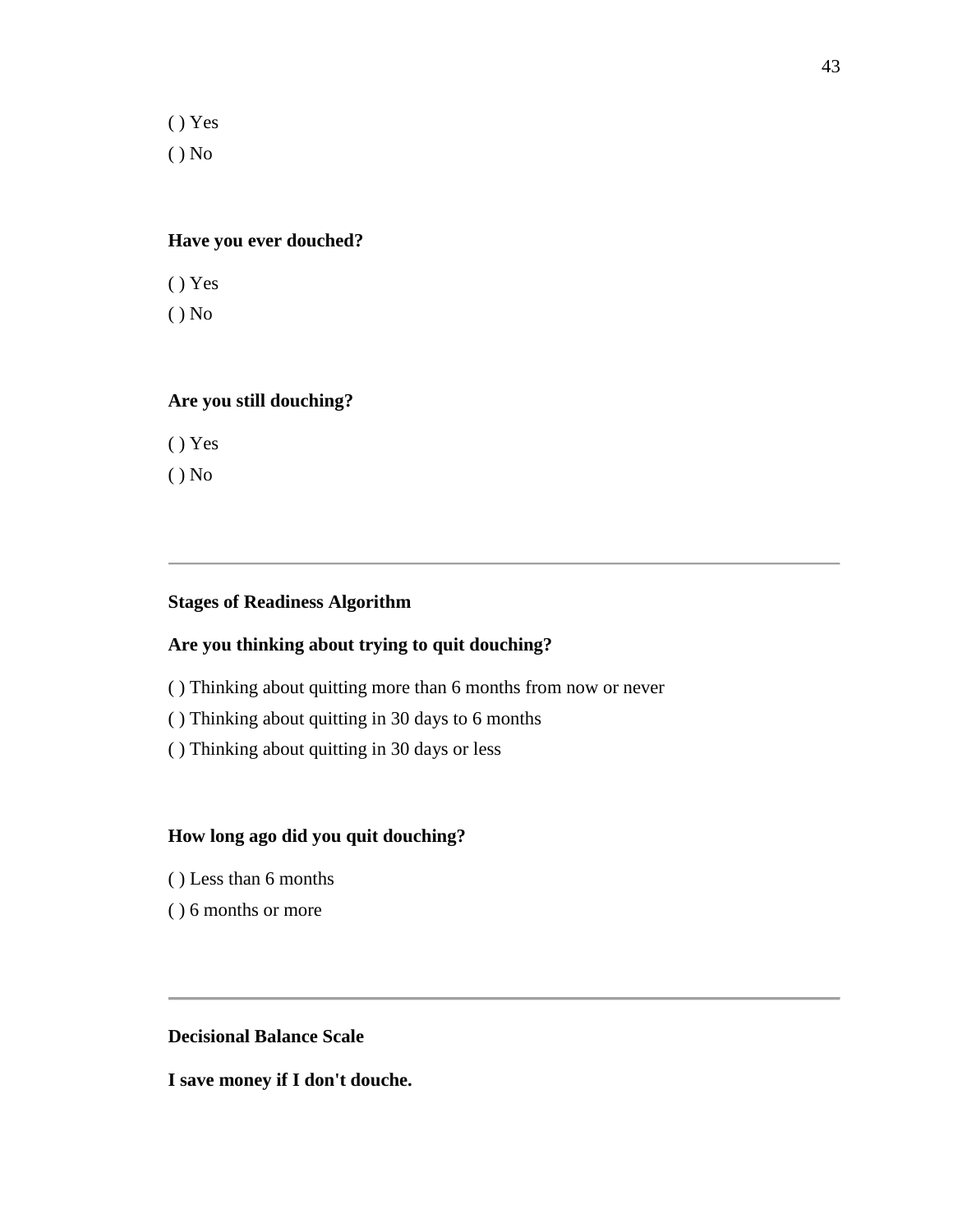( ) Strongly disagree ( ) Disagree ( ) Unsure ( ) Agree ( ) Strongly agree

# **I am healthier if I don't douche.**

( ) Strongly disagree ( ) Disagree ( ) Unsure ( ) Agree ( ) Strongly agree

### **Life is simpler if I don't douche.**

( ) Strongly disagree ( ) Disagree ( ) Unsure ( ) Agree ( ) Strongly agree

### **Douching interferes with my body's natural processes.**

( ) Strongly disagree ( ) Disagree ( ) Unsure ( ) Agree ( ) Strongly agree

### **I feel unclean if I don't douche.**

|  | () Strongly disagree () Disagree () Unsure |  |  | $()$ Agree | () Strongly agree |
|--|--------------------------------------------|--|--|------------|-------------------|
|--|--------------------------------------------|--|--|------------|-------------------|

### **My partner likes me less when I don't douche.**

( ) Strongly disagree ( ) Disagree ( ) Unsure ( ) Agree ( ) Strongly agree

#### **I have vaginal odor if I don't douche.**

( ) Strongly disagree ( ) Disagree ( ) Unsure ( ) Agree ( ) Strongly agree

### **I am at higher risk for STIs if I don't douche.**

( ) Strongly disagree ( ) Disagree ( ) Unsure ( ) Agree ( ) Strongly agree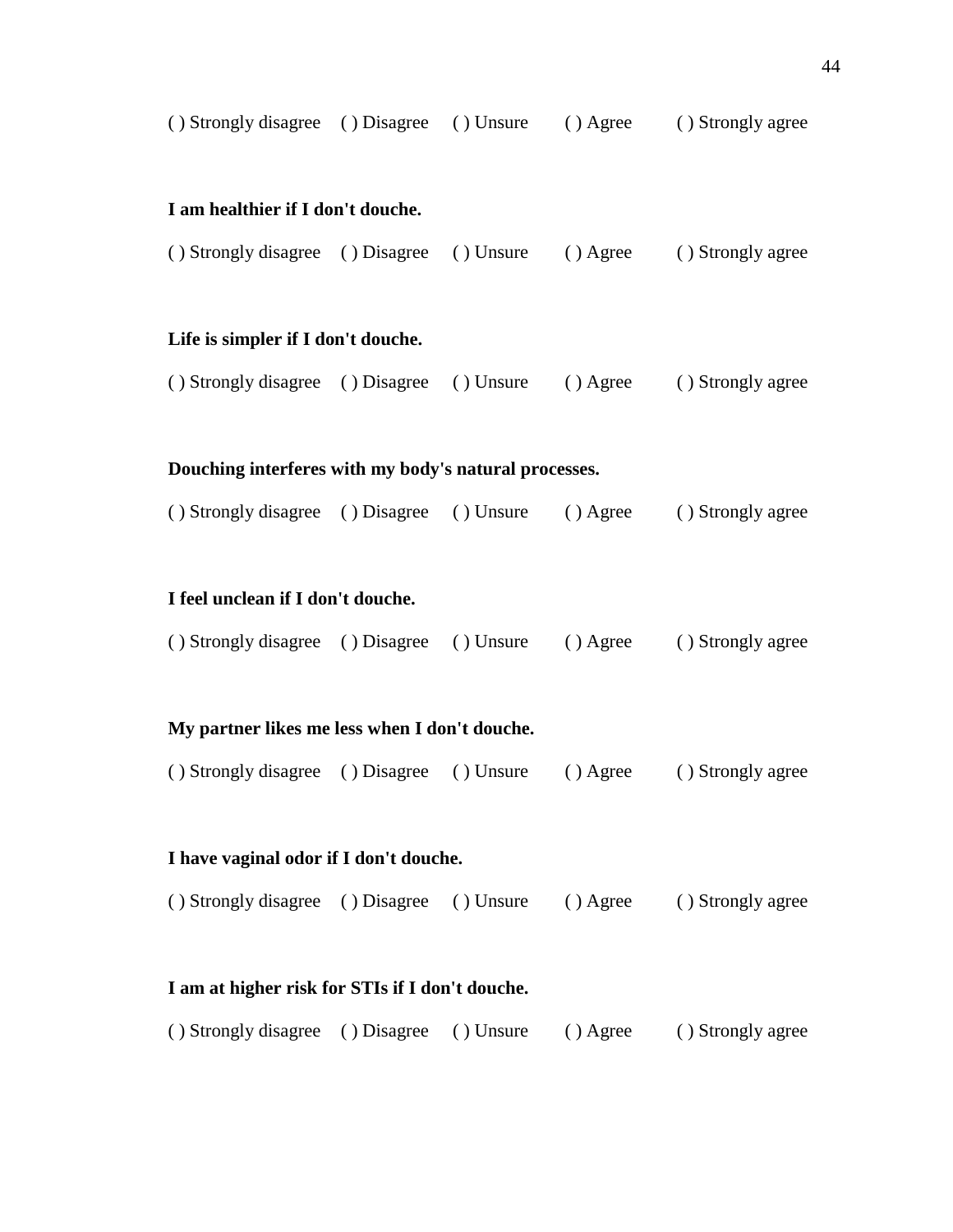# <span id="page-50-0"></span>**Demographics**

### <span id="page-50-1"></span>**How old are you?**

### **Which race or ethnicity do you most identify with? (may select more than one)**

- [ ] White
- [ ] Black or African-American
- [ ] American Indian or Alaska Native
- [ ] Asian
- [ ] Native Hawaiian or Other Pacific Highlander

\_\_\_\_\_\_\_\_\_\_\_\_\_\_\_\_\_\_\_\_\_\_\_\_\_\_\_\_\_\_\_\_\_\_\_\_\_\_\_\_\_\_\_\_\_\_\_\_\_

- [ ] Hispanic/Latino
- [ ] Other

### **Are you currently enrolled in:**

- [ ] Rollins School of Public Health
- [ ] Woodruff School of Nursing

# **Which degree are you pursuing?**

- ( ) Master of Public Health (MPH)
- ( ) Master of Science in Public Health (MSPH)
- ( ) Master of Science in Clinical Research (MSCR)
- $() **PhD**$
- $()$  BSN
- ( ) Accelerated BSN
- ( ) Accelerated BSN + MSN
- ( ) MSN
- ( ) MSN-MPH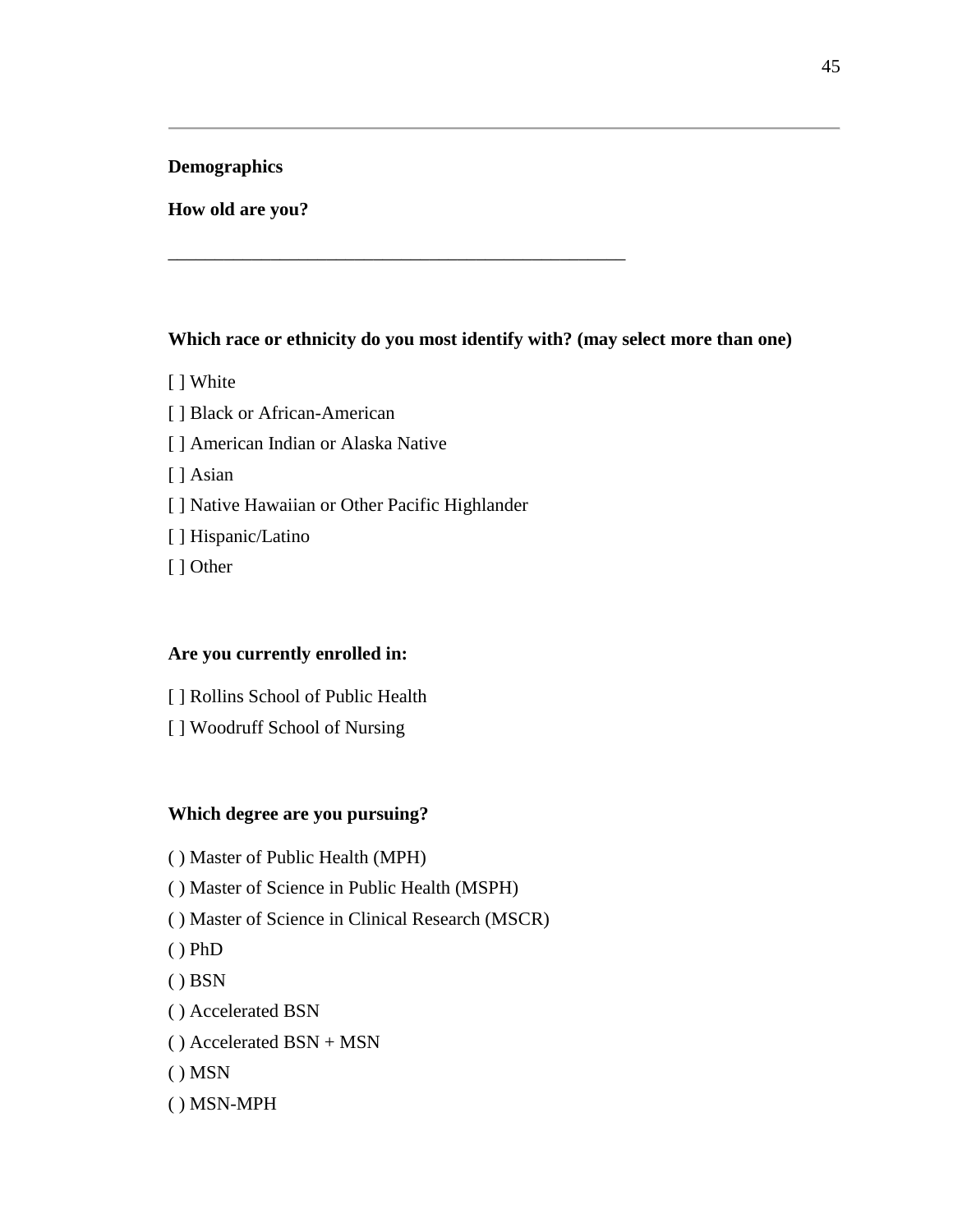- ( ) Post Masters Certificate Program
- ( ) Doctor of Nursing Practice (DNP)
- ( ) Other

### **Relationship status:**

- ( ) Single, not in a relationship
- ( ) In a relationship but not living together
- ( ) In a relationship and living together but not married
- ( ) Married
- ( ) Other

# **Sexual orientation:**

- ( ) Heterosexual/Straight
- ( ) Homosexual/Gay or Lesbian
- ( ) Bisexual
- ( ) Other

# **What is your country of origin?**

- ( ) Afghanistan
- ( ) Albania
- ( ) Algeria
- ( ) Andorra
- ( ) Angola
- ( ) Antigua and Barbuda
- ( ) Argentina
- ( ) Armenia
- ( ) Aruba
- ( ) Australia
- ( ) Austria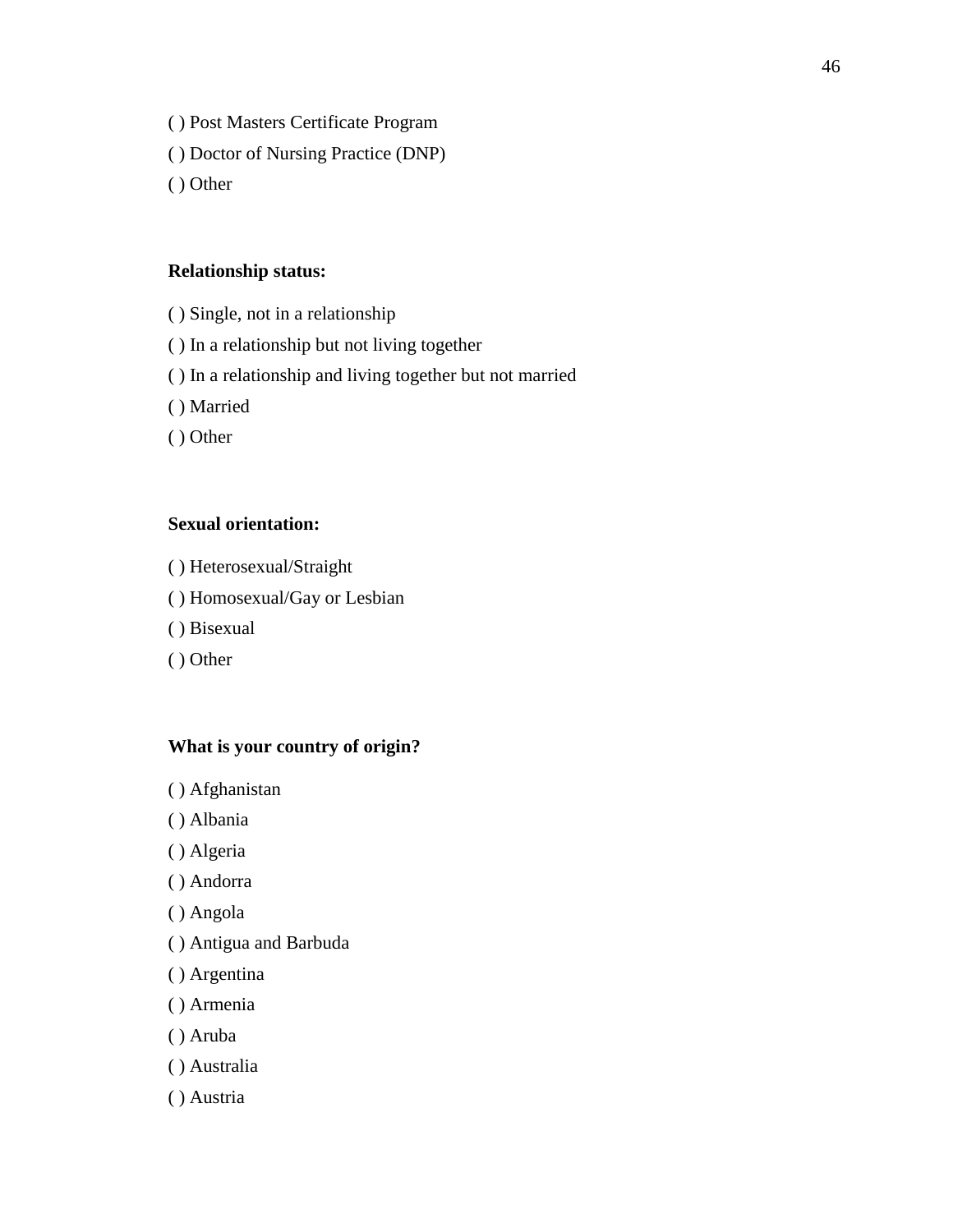( ) Azerbaijan

( ) Bahamas, The

- ( ) Bahrain
- ( ) Bangladesh
- ( ) Barbados
- ( ) Belarus
- ( ) Belgium
- ( ) Belize
- ( ) Benin
- ( ) Bhutan
- ( ) Bolivia
- ( ) Bosnia and Herzegovina
- ( ) Botswana
- ( ) Brazil
- ( ) Brunei
- ( ) Bulgaria
- ( ) Burkina Faso
- ( ) Burma
- ( ) Burundi
- ( ) Cambodia
- ( ) Cameroon
- ( ) Canada
- ( ) Cape Verde
- ( ) Central African Republic
- ( ) Chad
- ( ) Chile
- ( ) China
- ( ) Colombia
- ( ) Comoros
- ( ) Congo, Democratic Republic of the
- ( ) Congo, Republic of the
- ( ) Costa Rica
- ( ) Cote d'Ivoire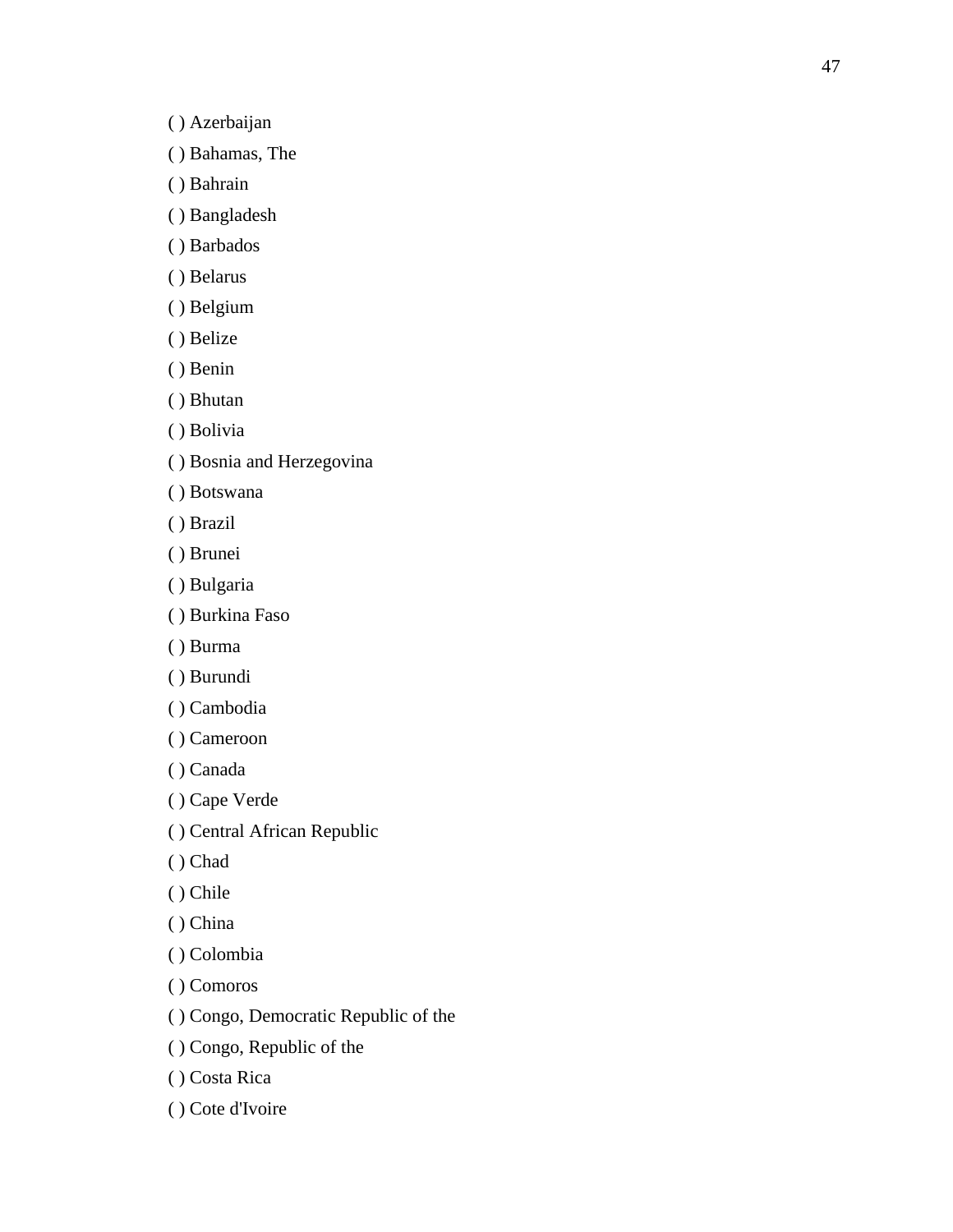( ) Croatia

( ) Cuba

( ) Curacao

( ) Cyprus

( ) Czech Republic

( ) Denmark

( ) Djibouti

( ) Dominica

( ) Dominican Republic

( ) Ecuador

( ) Egypt

( ) El Salvador

( ) Equatorial Guinea

( ) Eritrea

( ) Estonia

( ) Ethiopia

( ) Fiji

( ) Finland

( ) France

( ) Gabon

( ) Gambia, The

( ) Georgia

( ) Germany

( ) Ghana

( ) Greece

( ) Grenada

( ) Guatemala

( ) Guinea

( ) Guinea -Bissau

( ) Guyana

( ) Haiti

( ) Holy See

( ) Honduras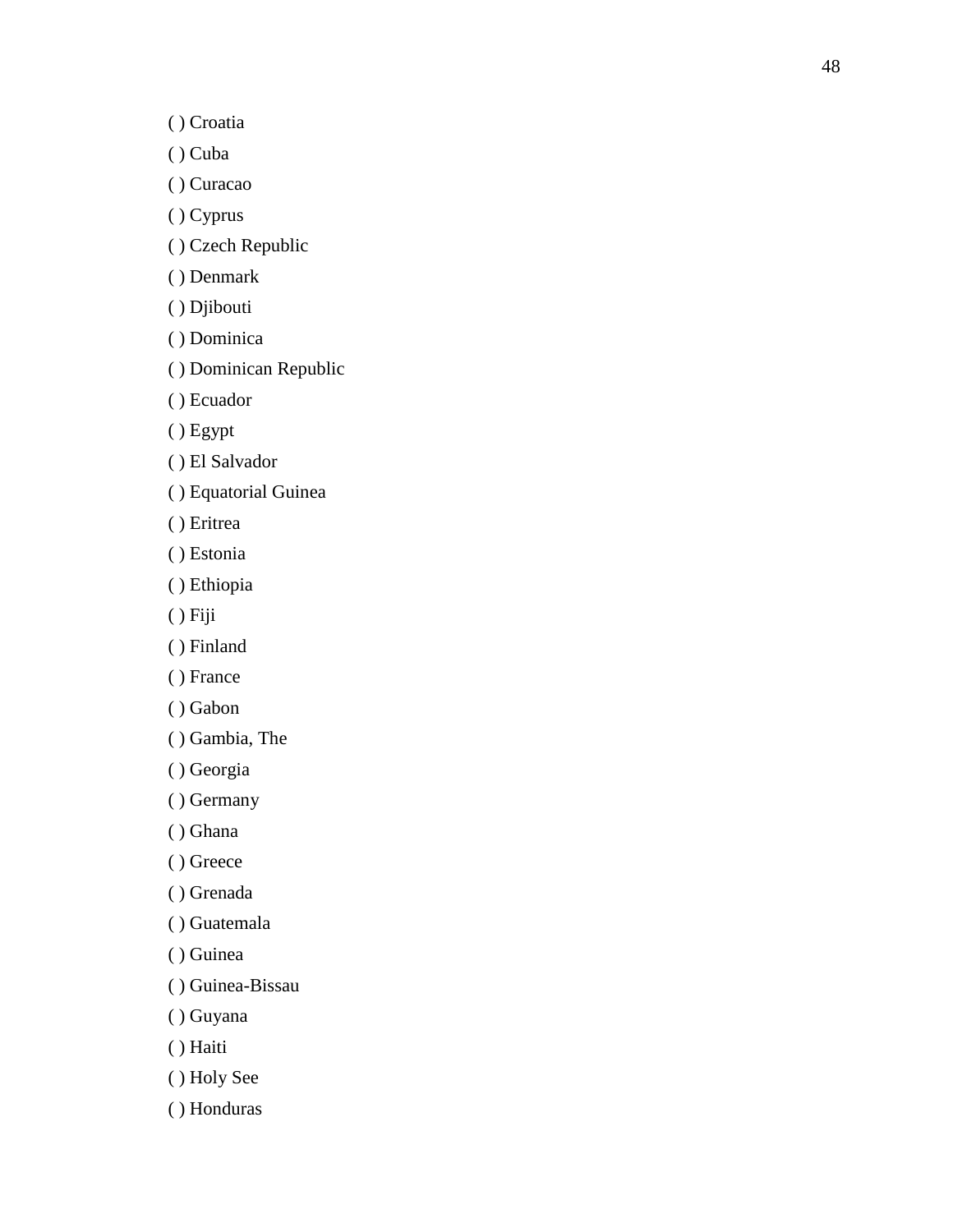- ( ) Hungary
- ( ) Iceland
- ( ) India
- ( ) Indonesia
- ( ) Iran
- ( ) Iraq
- ( ) Ireland
- ( ) Israel
- ( ) Italy
- ( ) Jamaica
- ( ) Japan
- ( ) Jordan
- ( ) Kazakhstan
- ( ) Kenya
- ( ) Kiribati
- ( ) Kosovo
- ( ) Kuwait
- ( ) Kyrgyzstan
- ( ) Laos
- ( ) Latvia
- ( ) Lebanon
- ( ) Lesotho
- ( ) Liberia
- ( ) Libya
- ( ) Liechtenstein
- ( ) Lithuania
- ( ) Luxembourg
- ( ) Macau
- ( ) Macedonia
- ( ) Madagascar
- ( ) Malawi
- ( ) Malaysia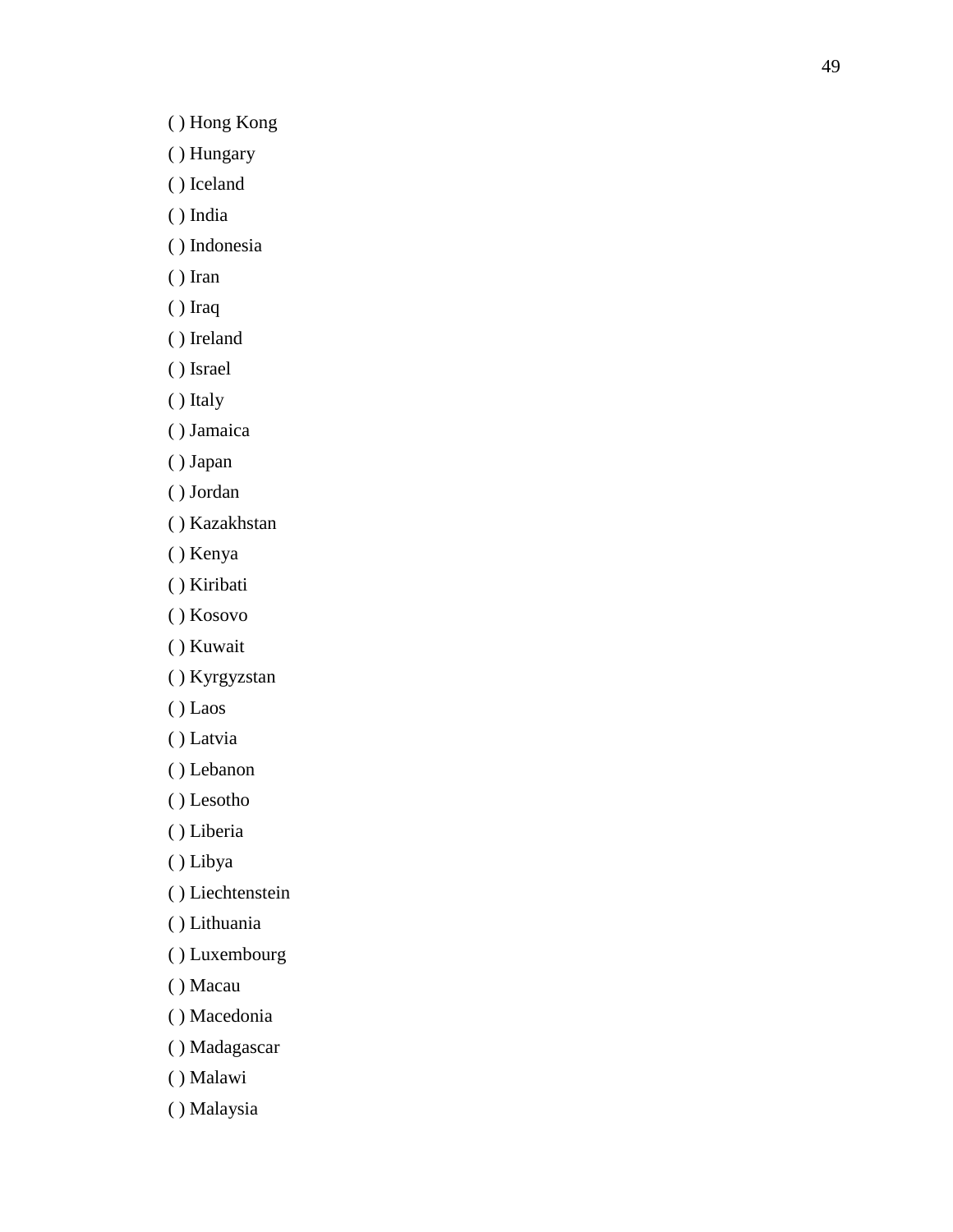( ) Maldives

( ) Mali

( ) Malta

( ) Marshall Islands

( ) Mauritania

( ) Mauritius

( ) Mexico

( ) Micronesia

( ) Moldova

( ) Monaco

( ) Mongolia

( ) Montenegro

( ) Morocco

( ) Mozambique

( ) Namibia

( ) Nauru

( ) Nepal

( ) Netherlands

( ) Netherlands Antilles

( ) New Zealand

( ) Nicaragua

( ) Niger

( ) Nigeria

( ) North Korea

( ) Norway

( ) Oman

( ) Pakistan

( ) Palau

( ) Palestinian Territories

( ) Panama

( ) Papua New Guinea

( ) Paraguay

( ) Peru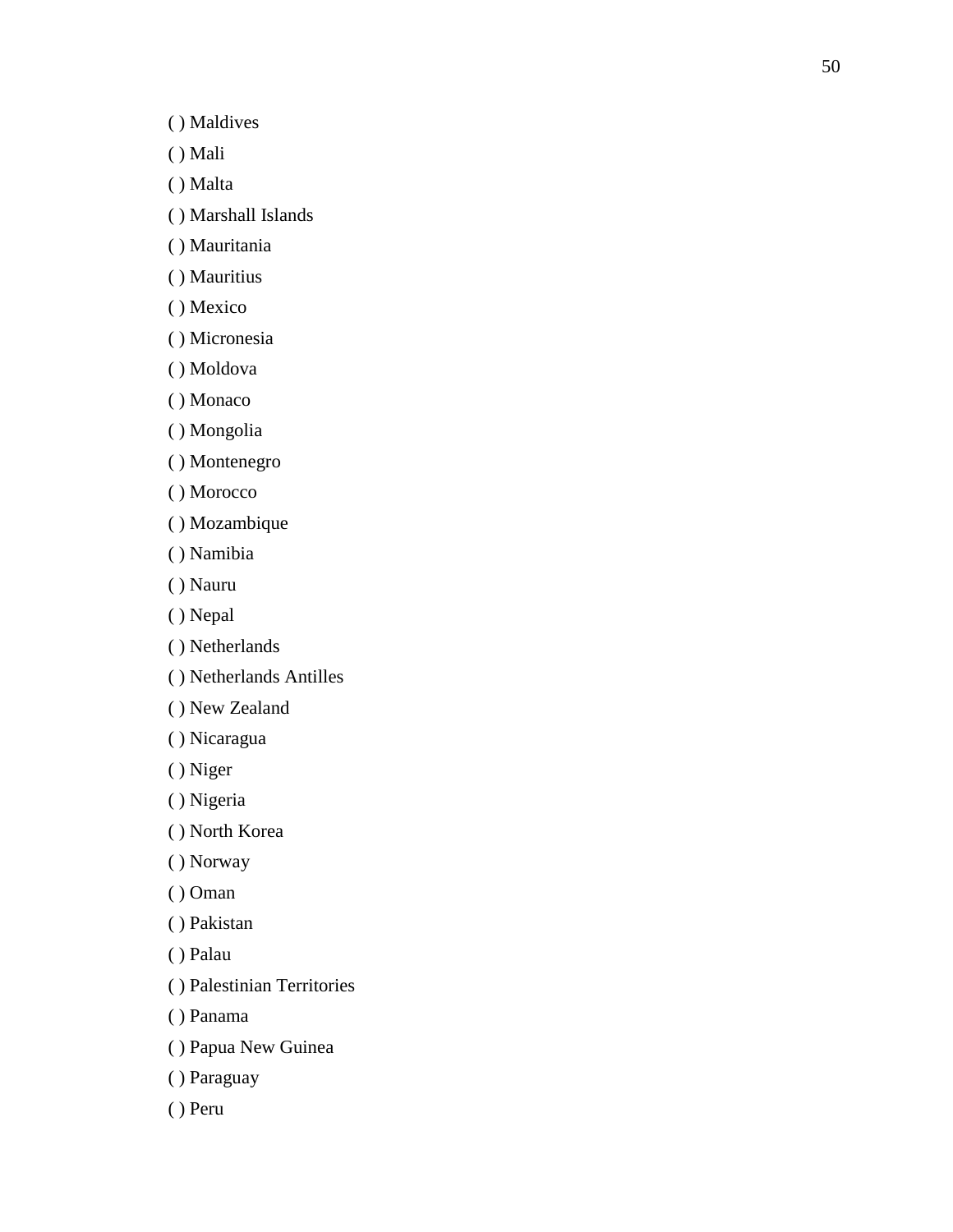( ) Philippines

- ( ) Poland
- ( ) Portugal
- ( ) Qatar
- ( ) Romania
- ( ) Russia
- ( ) Rwanda
- ( ) Saint Kitts and Nevis
- ( ) Saint Lucia
- ( ) Saint Vincent and the Grenadines
- ( ) Samoa
- ( ) San Marino
- ( ) Sao Tome and Principe
- ( ) Saudi Arabia
- ( ) Senegal
- ( ) Serbia
- ( ) Seychelles
- ( ) Sierra Leone
- ( ) Singapore
- ( ) Sint Maarten
- ( ) Slovakia
- ( ) Slovenia
- ( ) Solomon Islands
- ( ) Somalia
- ( ) South Africa
- ( ) South Korea
- ( ) South Sudan
- ( ) Spain
- ( ) Sri Lanka
- ( ) Sudan
- ( ) Suriname
- ( ) Swaziland
- ( ) Swede n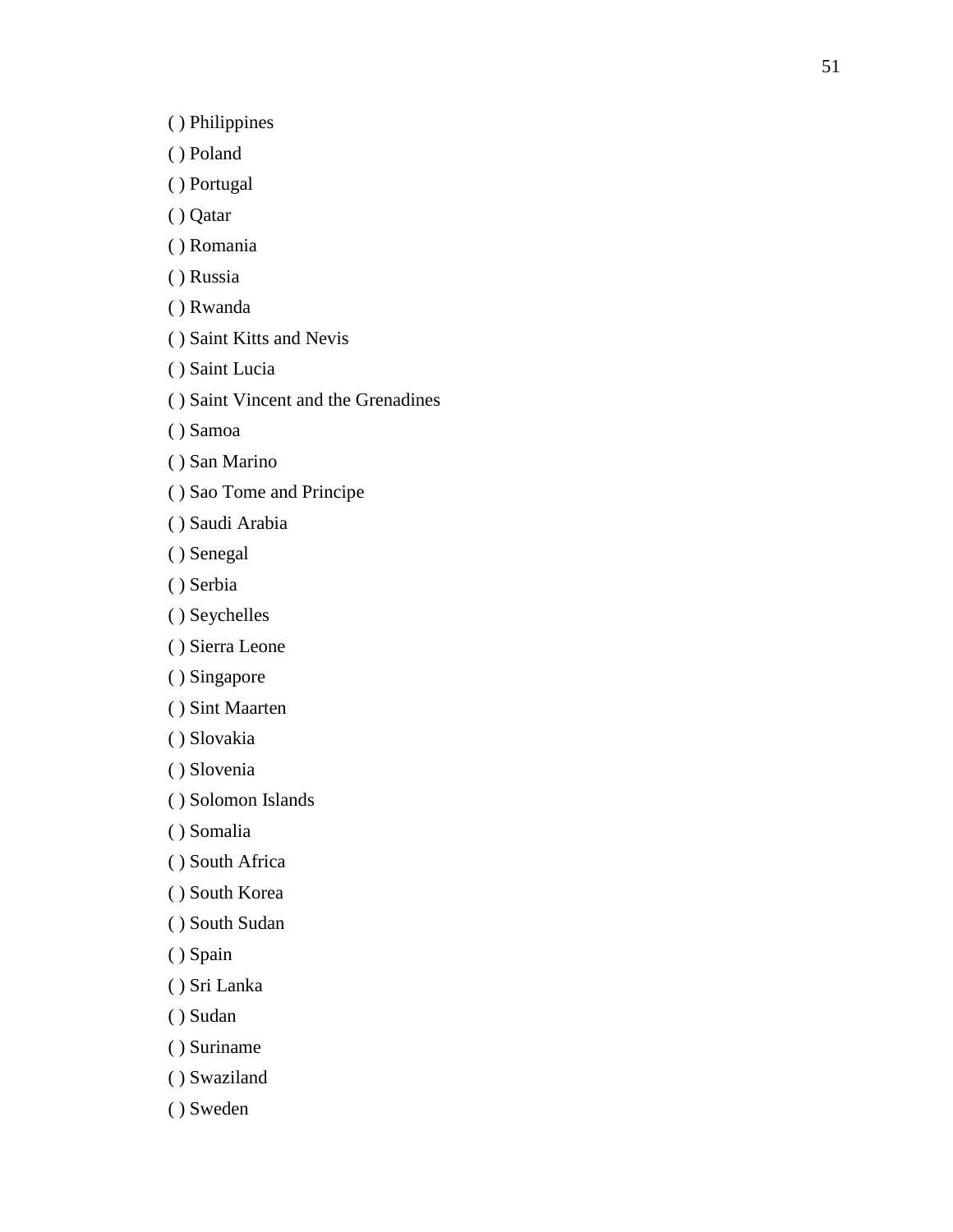( ) Switzerland

- ( ) Syria
- ( ) Taiwan
- ( ) Tajikistan
- ( ) Tanzania
- ( ) Thailand
- ( ) Timor-Leste
- ( ) Togo
- ( ) Tonga
- ( ) Trinidad and Tobago
- ( ) Tunisia
- ( ) Turkey
- ( ) Turkmenistan
- ( ) Tuvalu
- ( ) Uganda
- ( ) Ukraine
- ( ) United Arab Emirates
- ( ) United Kingdom
- ( ) United States of America
- ( ) Uruguay
- ( ) Uzbekistan
- ( ) Vanuatu
- ( ) Venezuela
- ( ) Vietnam
- ( ) Yemen
- ( ) Zambia
- ( ) Zimbabwe

# **If you are from the U.S., what is your state or territory of origin?**

- ( ) Alabama
- ( ) Alaska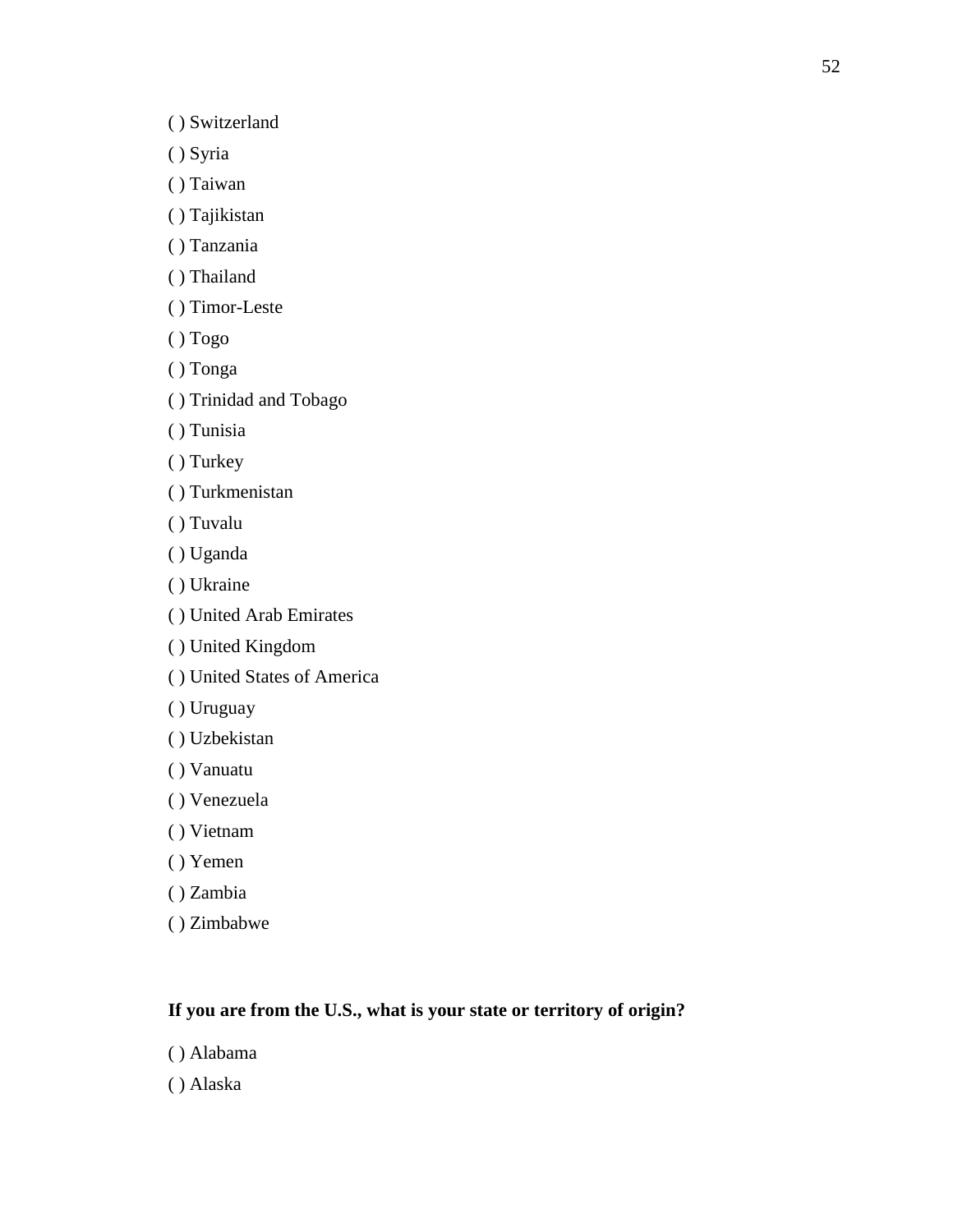( ) American Samoa

( ) Arizona

( ) Arkansas

( ) California

( ) Colorado

( ) Connecticut

( ) Delaware

( ) District of Columbia

( ) Florida

( ) Georgia

( ) Guam

( ) Hawaii

( ) Idaho

( ) Illinois

( ) Indiana

( ) Iowa

( ) Kansas

( ) Kentucky

( ) Louisiana

( ) Maine

( ) Maryland

( ) Massachusetts

( ) Michigan

( ) Minnesota

( ) Mississippi

( ) Missouri

( ) Montana

( ) Nebraska

( ) Nevada

( ) New Hampshire

( ) New Jersey

( ) New Mexico

( ) New York